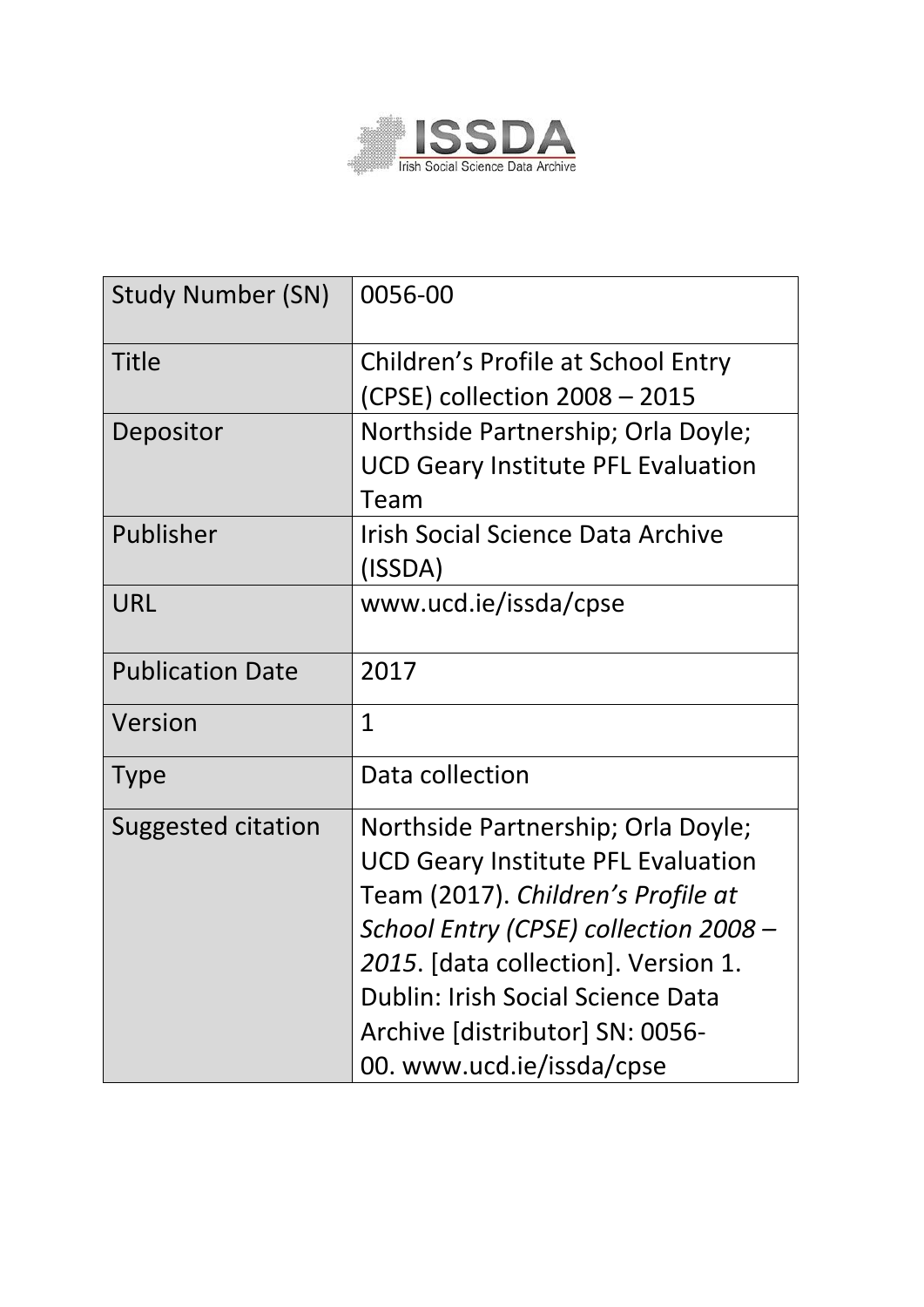# Children's Profile at School Entry User Guide (v2), June 2017

Children's Profile at School Entry (version 2) was prepared in June 2017 by the Children's Research Network as part of the Prevention and Early Intervention Research Initiative (2017).

http://www.childrensresearchnetwork.org

## Contents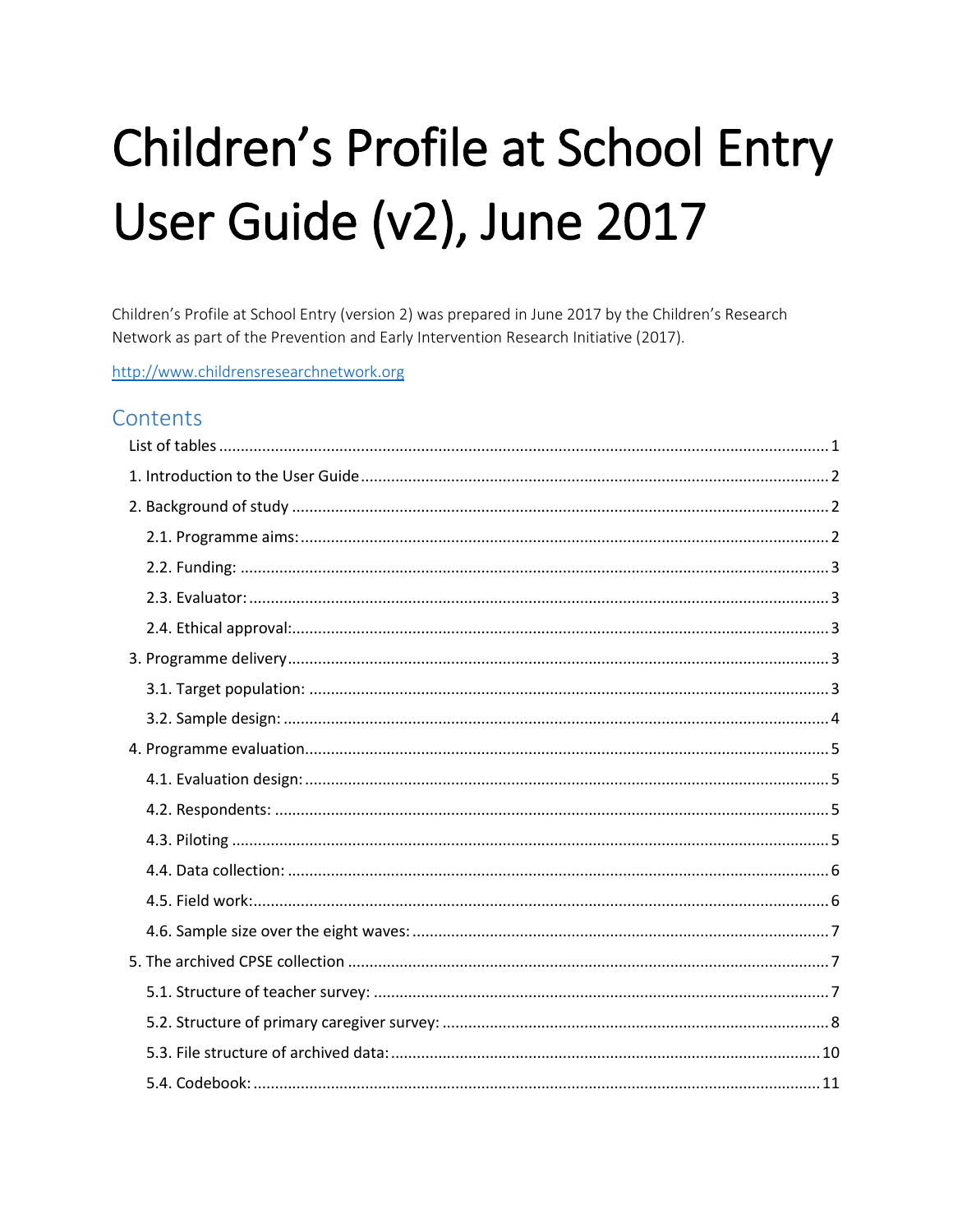# <span id="page-2-0"></span>List of tables

| Table 1: Supports provided to the groups as part of the experimental design of PFL4 |  |
|-------------------------------------------------------------------------------------|--|
|                                                                                     |  |
|                                                                                     |  |
|                                                                                     |  |
|                                                                                     |  |
|                                                                                     |  |
|                                                                                     |  |
|                                                                                     |  |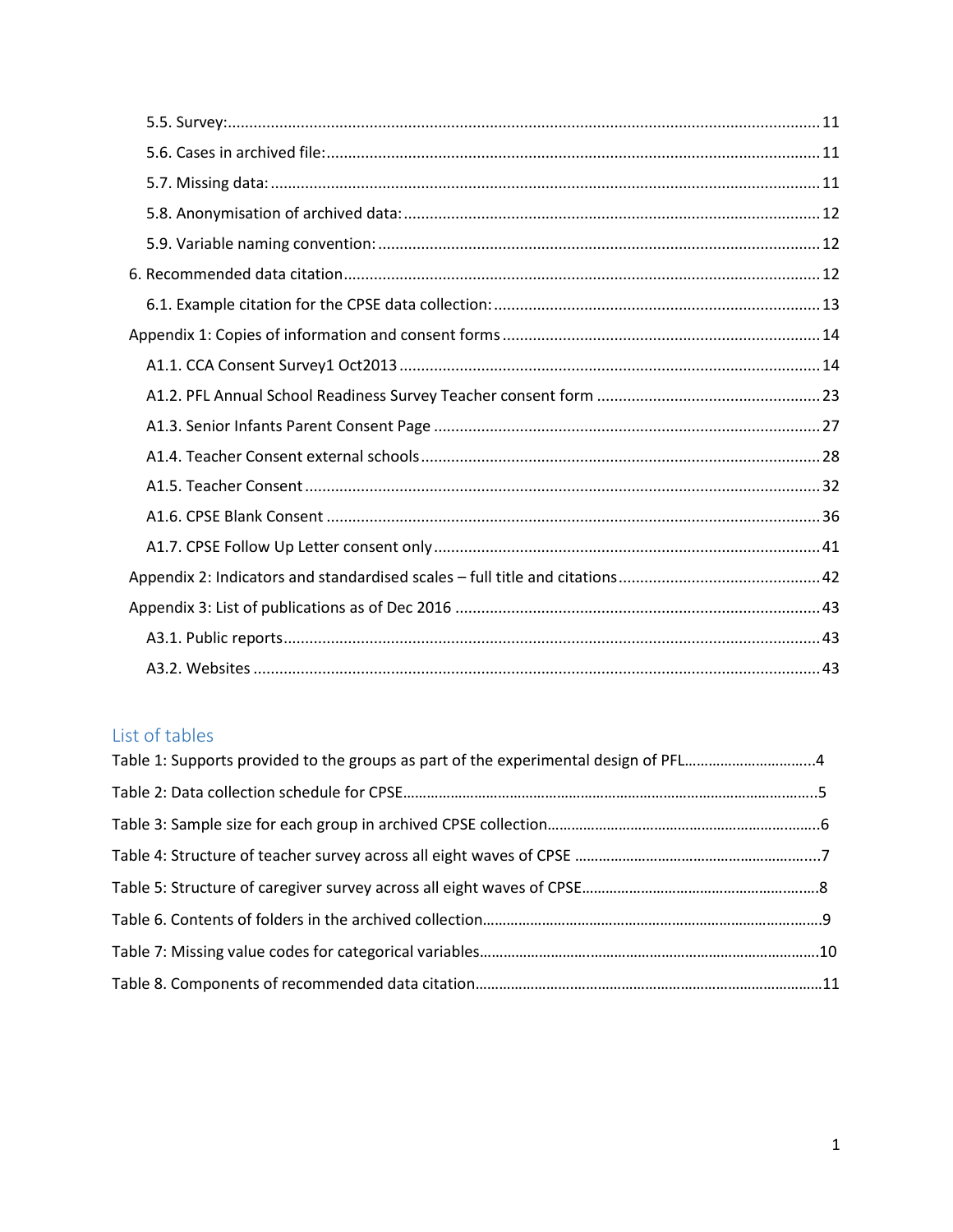#### <span id="page-3-0"></span>1. Introduction to the User Guide

This User Guide provides an overview of the Children's Profile at School Entry (CPSE) programme, specifically the objectives and methodology of the study and the resulting structure of the archived data. The User Guide should be used as a reference tool, and users of the data should refer to the individual Children's Profile at School Entry study reports by the PFL Evaluation Team (see Appendix 3) for more detailed information on the research and results. This User Guide was prepared by the Children's Research Network as part of the Prevention and Early Intervention Research Initiative (2017) and accompanies the deposition of the CPSE collection in the Irish Social Science Data Archive in June 2017. More information on the Children's Profile at School Entry study can be found at the following locations:

#### <http://geary.ucd.ie/preparingforlife/>

#### <http://preparingforlife.ie/>

More on the Prevention and Early Intervention Research Initiative can be found at the following locations:

[http://www.childrensresearchnetwork.org](http://www.childrensresearchnetwork.org/)

<http://www.childrensresearchnetwork.org/knowledge/collection/prevention-and-early-intervention>

#### <span id="page-3-1"></span>2. Background of study

<span id="page-3-2"></span>2.1. Programme aims: The Children's Profile at School Entry (CPSE) study was conducted between 2008 and 2015 as part of the wider Preparing for Life intervention by the Northside Partnership and its evaluation by the UCD Geary Institute at University College Dublin, Ireland. The Preparing for Life (PFL) intervention was developed by Northside Partnership in response to a 2004 study by the Children's Research Centre in Trinity College Dublin (Kiernan et al., 2008) which showed low levels of teacherreported school readiness amongst children in a number of disadvantaged areas of Dublin. PFL was implemented as a five year school readiness intervention, starting in pregnancy and lasting until the child started school. Participating families received facilitated access to enhanced preschool and public health information, as well as the services of a support worker. In addition, half of the families were randomly allocated into a 'high treatment' group and received enhanced supports including participation in a home-visiting mentoring programme and a group parent training programme. The CPSE study took place in parallel to the PFL evaluation, and provided an annual, representative survey of the levels of school readiness of all Junior Infant $^1$  children in the PFL catchment area – both those participating in PFL and the general population not participating in PFL. The annual survey 1) indicated the general level of school readiness of children attending schools in the PFL catchment area, 2) indicated whether the PFL programme was generating positive externalities, and 3) served as a baseline measure of school readiness for the PFL cohort.

l  $^{\text{1}}$  Junior Infants is the entry level class for primary education in the Republic of Ireland. Children commence Junior Infants at approximately 4 to 5 years of age.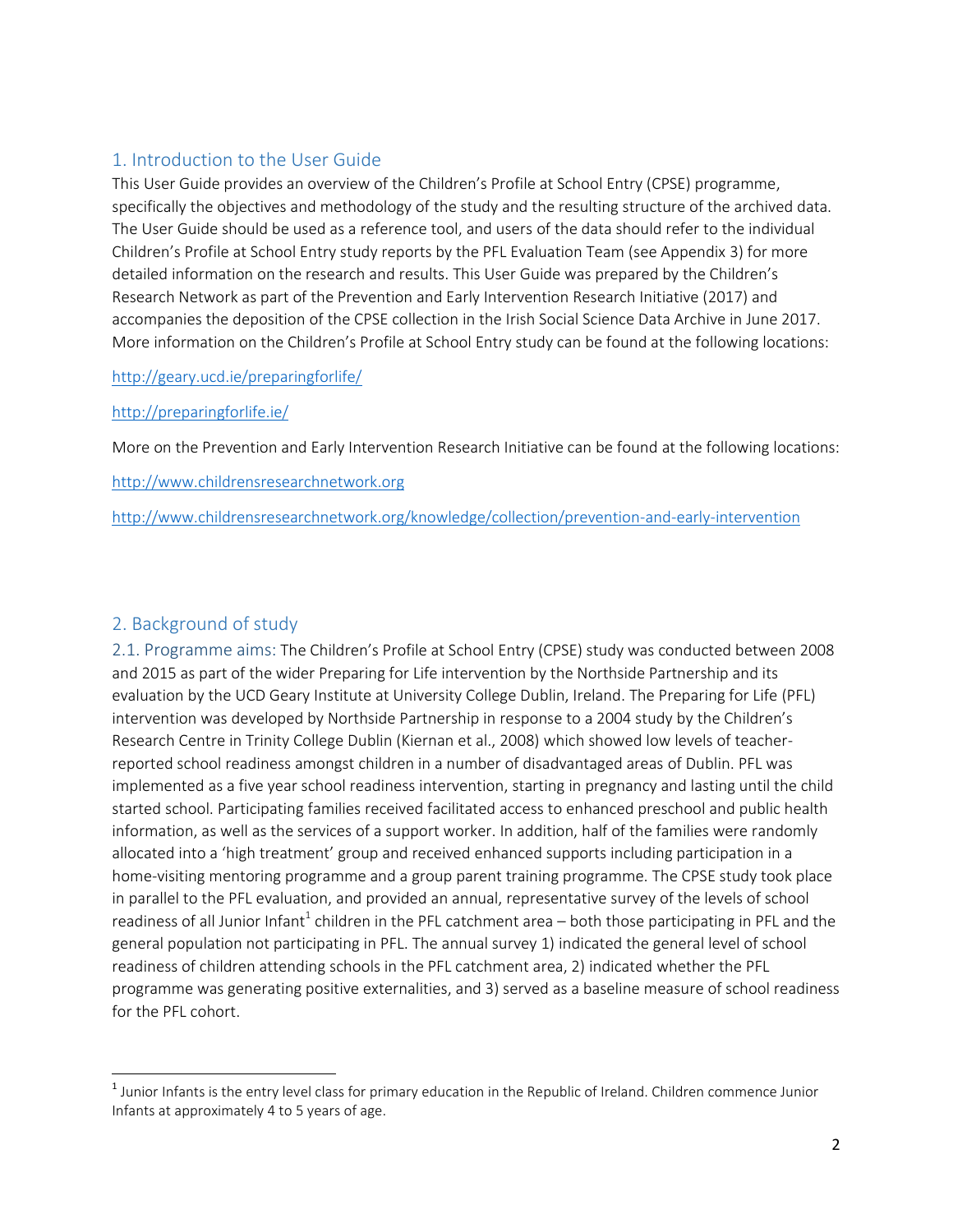<span id="page-4-0"></span>2.2. Funding: The CPSE study was jointly funded by the Department of Children and Youth Affairs and The Atlantic Philanthropies as part of the broader Preparing for Life programme evaluation. The archiving of the research data from the CPSE study was carried out as part of the Children's Research Network Prevention and Early Intervention Research Initiative (2016 -2017) and was funded by The Atlantic Philanthropies.

<span id="page-4-1"></span>2.3. Evaluator: The CPSE study was undertaken between 2008 and 2015 by the PFL evaluation team at UCD Geary Institute. The Principle Investigator was Dr. Orla Doyle at the UCD School of Economics and UCD Geary Institute at University College Dublin. PFL team members were Ailbhe Booth, Carly Cheevers, Maria Cosgrove, Deirdre Coy, Sarah Finnegan, Nick Fitzpatrick, Olivia Joyner, Judy Lovett, Louise McEntee, Judy McGrath, Edel McGlanaghy, Kelly McNamara, Eylin Palamaro Munsell, Christine O'Farrelly, Catherine O'Melia, Caroline Rawdon, Sarah Thompson and Gerard Victory. The study was conducted under the direction of the scientific advisory committee members Professor Colm Harmon, Professor James Heckman, Professor Cecily Kelleher, Professor Sharon Ramey, Professor Sylvana Cote, and Professor Richard Tremblay.

<span id="page-4-2"></span>2.4. Ethical approval: Ethical approval for the wider PFL study was provided by the University College Dublin's Human Research Ethics Committee and the Rotunda Hospital's Ethics Committee, and the National Maternity Hospital's Ethics Committee. Primary caregivers of the study children gave consent to complete the questionnaire themselves and also for their child's teacher to complete the questionnaire. Consent and information forms are included in Appendix 1 of this document. Prior to conducting the CPSE study, members of the PFL programme team and the UCD evaluation team met with school principals, the Boards of Management and teachers from each school to describe the project and obtain their support for conducting the survey. These meetings were held sequentially. School principals agreed for the study to take place and wrote a letter in support of the project that was submitted to the UCD Ethics Board, along with the project proposal on 24th June, 2008. Ethics approval was guaranteed from the UCD Ethics Board on 24th July, 2008. Support was subsequently obtained from the Boards of Management and the junior infant teachers in all participating schools.

#### <span id="page-4-3"></span>3. Programme delivery

<span id="page-4-4"></span>3.1. Target population: In order to assess the level of school readiness in the PFL catchment area, a cross-sectional design was deployed. All teachers and parents of junior infant children either residing in or attending schools in the PFL catchment areas were eligible for participation in the study. The original PFL catchment area included a number of communities in North Dublin. Due to the relatively slow uptake rate within these communities, the PFL catchment area was expanded to include the additional communities in North Dublin in January 2009. A second expansion was initiated in late June 2009 to include additional communities in North Dublin. Caregivers of children who did not reside in the area themselves, but were attending schools in the area, were also asked to participate in the CPSE study.

Parents were presented with an information and consent form which described the project in detail. Parents had to give consent to complete the questionnaire themselves and also for their child's teacher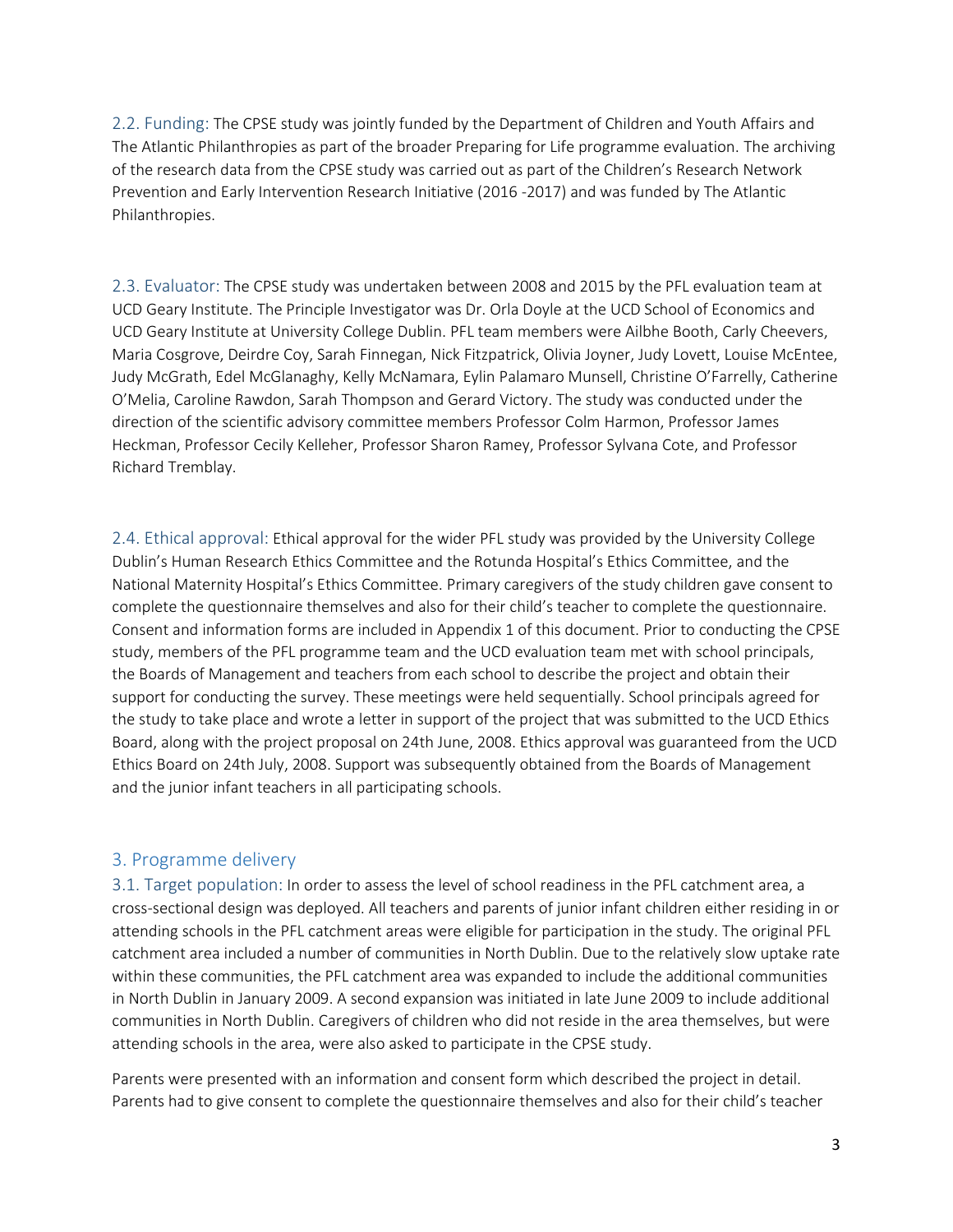to complete the questionnaire. While the study is interested in gaining an index of school readiness for children who reside in the PFL catchment area, parents of classmates of children who do not reside in the area themselves, were also asked to participate to ensure no one child was excluded or singled out in the classroom.

It was anticipated that the majority of children living in the PFL catchment areas attend one of the two schools located in the area. However it was realised that an additional 20 pupils could be surveyed by approaching schools outside the PFL catchment area. Therefore, select children, identified by the school principals, from three additional schools were invited to participate. Once collected, data from all schools and parents were aggregated.

<span id="page-5-0"></span>3.2. Sample design: The CPSE sample is made of child participants in Junior Infants class from the PFL catchment area. The sample is divided into three groups as follows:

- Children that received the high supports PFL intervention (high treatment group)
- Children that received the low supports PFL intervention (low treatment group)
- Children that did not receive the PFL intervention and represent a comparison, or baseline sample of school readiness for the PFL study

Trial group membership is indicated in the archived dataset by the variable  ${\sf PFL\_Group}^2$ . Table 1 below lists the supports that were provided to the low and high treatment groups in the PFL sample. The non-PFL group did not receive any supports from PFL.

#### Table 1: Supports provided to the groups as part of the experimental design of PFL (tick indicates treatment was provided by PFL)

|                                             | High treatment PFL<br>group in CPSE study | Low treatment PFL<br>group in CPSE study | Non-PFL group in CPSE<br>study |
|---------------------------------------------|-------------------------------------------|------------------------------------------|--------------------------------|
| Facilitated access to<br>enhanced preschool |                                           | ✓                                        |                                |
| Public Health workshops                     |                                           |                                          |                                |
| Facilitated access to local<br>services     |                                           |                                          |                                |

 $\overline{a}$ 

<sup>&</sup>lt;sup>2</sup> Primary caregivers were also asked whether their child was a participant in the PFL intervention, as indicated by the variables PFL child and PFL which in the archived file, to assess biased responding by the respondent. This variable is not an accurate measure of actual PFL membership and users should use the variables PFL code int and PFL\_Group in the archived file for accurate information on PFL membership.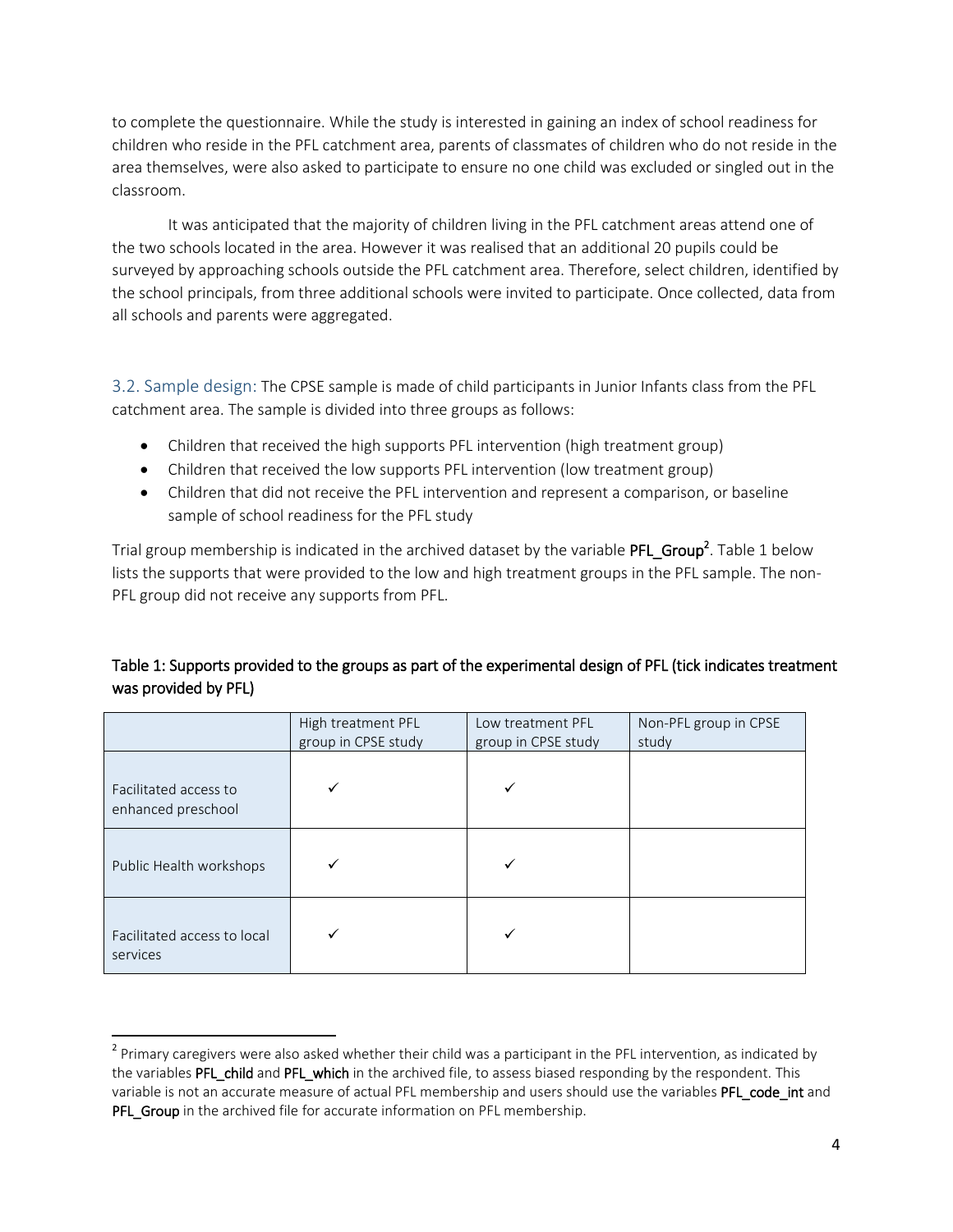| €100 development<br>materials per annum | ✓ |  |
|-----------------------------------------|---|--|
| Access to social events                 |   |  |
| Mentoring (home visits)                 | ✓ |  |
| Triple P (group parent<br>training)     |   |  |
| Baby massage                            |   |  |

#### <span id="page-6-0"></span>4. Programme evaluation

<span id="page-6-1"></span>4.1. Evaluation design: A cross-sectional design was developed to collect information via surveys which were completed by the teachers and primary caregivers of Junior Infant children living in the catchment area. Data were collected at the start of each school year, for eight years between 2008 and 2015. Pupil school readiness was assessed in these surveys using (1) the Short Early Development Instrument (S-EDI; Janus, Duku, & Stat, 2005) and (2) measures that were constructed by the PFL evaluation team.

<span id="page-6-2"></span>4.2. Respondents: Data about the study child was collected from two respondents: (1) the primary school teacher of the study child and (2) a primary caregiver of the study child. In the vast majority of cases the primary caregiver was the biological mother of the study child, but in some instances the grandmother or the biological father completed the caregiver survey.

<span id="page-6-3"></span>4.3. Piloting: All survey instruments were piloted prior to survey administration. The teacher questionnaire was piloted with four teachers from the local primary schools who do not teach junior infants. The pilot teachers were given a paper version of the questionnaire and asked to write any comments directly on the questionnaire. Pilot teachers provided feedback on items that were unclear and appropriate adjustments were made to the online teacher survey which was the teacher data collection tool.

The parent questionnaire was piloted with four parents of young children (not junior infants) in the PFL catchment area. Two UCD researchers and the PFL Programme Manager conducted a focus group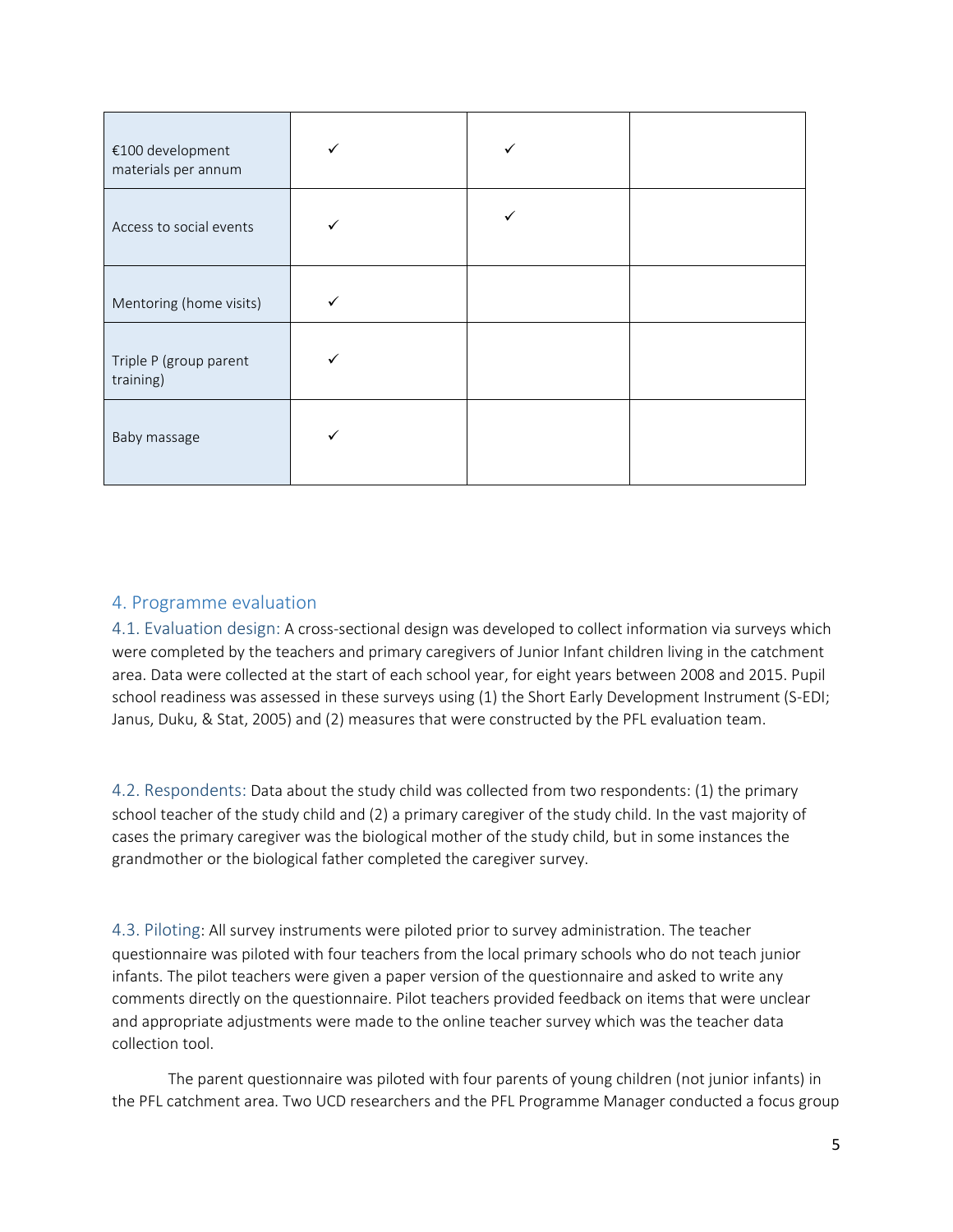with the pilot parents. The parents were given copies of the questionnaire and were asked to read through the questionnaire prior to this meeting. During the meeting the researchers went through the questionnaire question by question and asked the parents for their feedback on the material. Specifically, the parents identified sensitive questions which the parents participating in the project may not be comfortable answering and identified any questions that were unclear or that they did not understand. For questions or words that the pilot mothers did not understand, the researchers, together with the pilot parents, decided on alternative explanations to ensure (1) questions could be understood and (2) that standardised explanations would be given to all respondents.

<span id="page-7-0"></span>4.4. Data collection: The teacher questionnaire was administered using an online survey with the teachers accessing a secure website using a unique user ID and password. The teacher completed the questionnaire at his/her convenience. The survey could be completed in one session, or in multiple sessions, as the teacher was able to return to the secure website at a suitable time. By completing an online questionnaire, the data were automatically entered onto a secure server housed in the UCD Geary Institute. The questionnaire took approximately 10 minutes to complete for each child.

Caregivers were recruited via their child's teacher, and they completed the caregiver survey as a paper and pen questionnaire. Primary caregivers were recruited via their child's teacher. Participating teachers gave a packet containing an information sheet, consent form, and parent questionnaire to the primary caregivers of every child in their class when they dropped off or collected their child from school. The consent form described the study in detail and provided contact information for the UCD researchers on the project. If the caregiver agreed to join the study they signed the consent form and returned it to the teacher along with the completed parent questionnaire. The questionnaire took approximately 30 minutes for the caregiver to complete.

<span id="page-7-1"></span>4.5. Field work: Data was collected for each new group of Junior Infant students during the first term of each school year. Data was collected for each child at one point only. Table 2 shows the data collection period for each of the eight waves.

|        | Data collection dates   | Sample size |
|--------|-------------------------|-------------|
| Wave 1 | October - December 2008 | 103         |
| Wave 2 | October - December 2009 | 133         |
| Wave 3 | October - December 2010 | 111         |
| Wave 4 | October - December 2011 | 106         |
| Wave 5 | October - December 2012 | 112         |
| Wave 6 | October - December 2013 | 160         |

#### Table 2: Data collection schedule for CPSE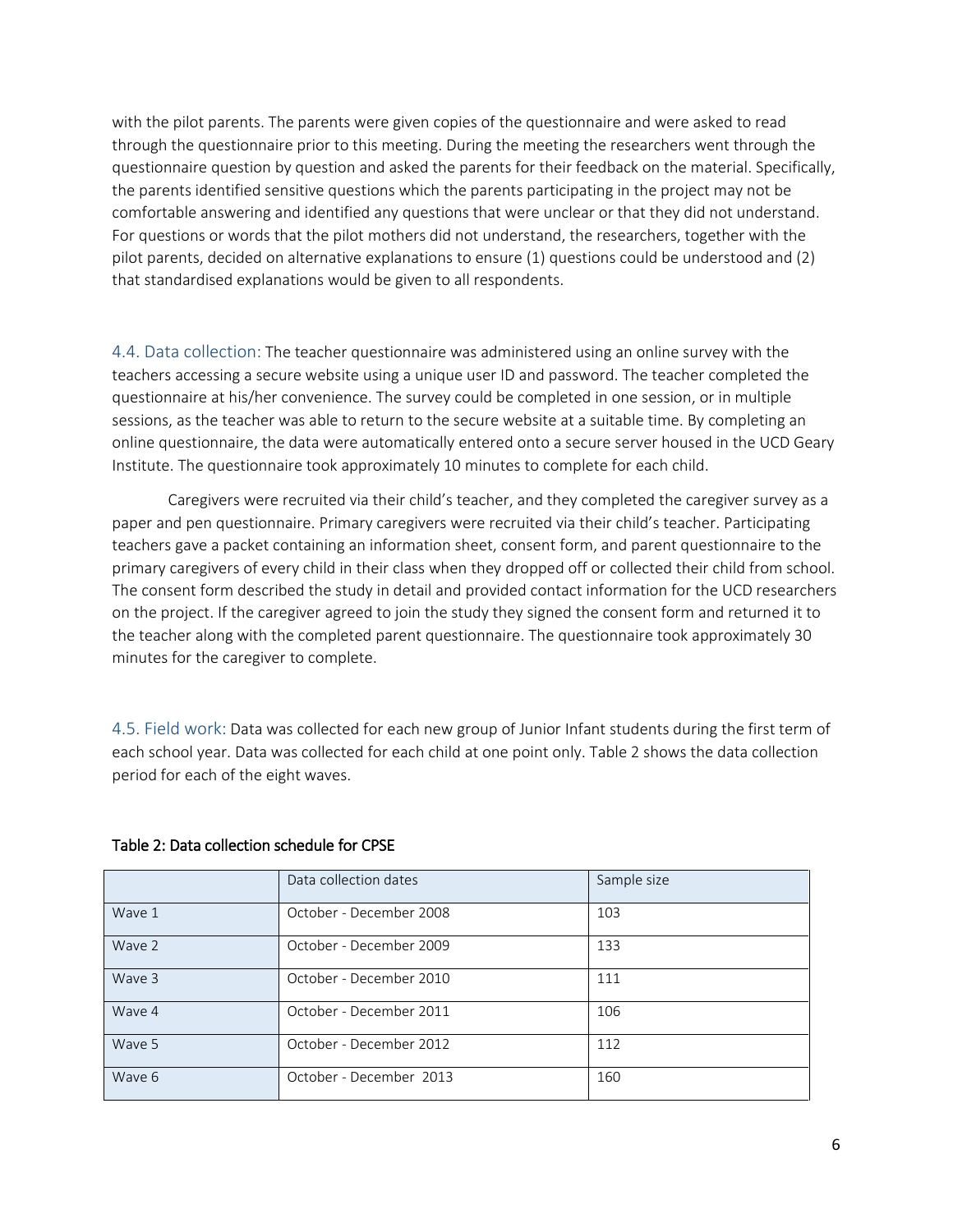| Wave 7       | October - December 2014 | 113 |
|--------------|-------------------------|-----|
| Wave 8       | October - December 2015 | 142 |
| <b>TOTAL</b> | 2008 - 2015             | 980 |

<span id="page-8-0"></span>4.6. Sample size over the eight waves: Because PFL participants were recruited during pregnancy there are no PFL children included in the data for CPSE waves 1 to 4, which was collected during 2008 to 2011 when the PFL children were not yet in school. The number of children that participated in both the PFL intervention and the CPSE study increased from wave 5 onwards as the PFL children started to reach school entry age (about age 4 to 5). Table 3 shows the sample size of each group per wave.

|              | Non PFL group   | PFL low treatment | PFL high        |     |
|--------------|-----------------|-------------------|-----------------|-----|
|              |                 | group             | treatment group |     |
| Wave 1       | 103<br>$\Omega$ |                   | $\mathbf 0$     | 103 |
| Wave 2       | 133             | $\Omega$          | $\mathbf 0$     | 133 |
| Wave 3       | 111             | $\Omega$          | $\mathbf 0$     | 111 |
| Wave 4       | 106             | $\Omega$          | $\Omega$        | 106 |
| Wave 5       | 108             | $\mathbf{1}$      | 3               | 112 |
| Wave 6       | 104             | 27                | 29              | 160 |
| Wave 7       | 51              | 38                | 24              | 113 |
| Wave 8       | 110             | 12                | 20              | 142 |
| <b>TOTAL</b> | 826             | 78                | 76              | 980 |

Table 3: Sample size for each group in archived CPSE collection

#### <span id="page-8-1"></span>5. The archived CPSE collection

<span id="page-8-2"></span>5.1. Structure of teacher survey: Teachers were asked a series of demographic questions including their age, professional qualifications, how long they had been teaching in general, how long they had been teaching at their current school, and how long they had taught Junior Infant classes. Teachers in all waves completed short form of the Early Development Instrument (EDI; Janus & Offord, 2000), which was developed at the Offord Centre of Child Studies (OCCS), McMaster University (Hamilton, Ontario, Canada). In addition, a question assessing subjective teacher ratings of school readiness was included from Wave 2 onwards. Teachers were asked 'In terms of school readiness, how would you have rated this child when he/she started school in September, [relevant academic year]?'. From Wave 3 onwards teacher perceptions of the most and least important aspects of development for a child's school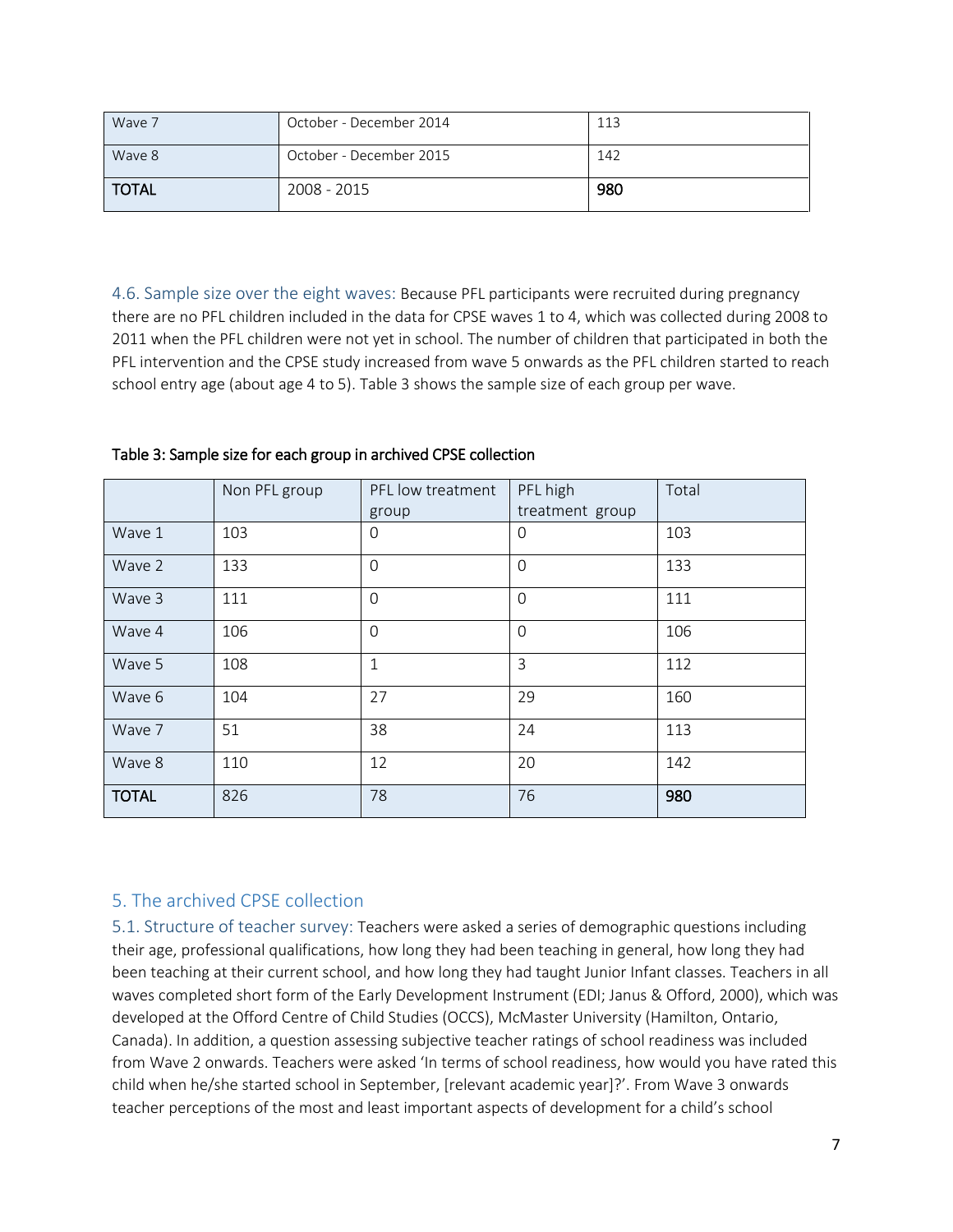readiness was assessed. Specifically, teachers were asked 'Which of the areas [below] do you think is the most important and least important for a child's school readiness?'

| Table 4: Structure of teacher survey across all eight waves of CPSE (tick indicates section/question is |  |
|---------------------------------------------------------------------------------------------------------|--|
| included in this wave)                                                                                  |  |

| Question /section                                   | Wave 1       | Wave 2       | Wave 3       | Wave 4       | Wave 5       | Wave 6       | Wave 7       | Wave 8       |
|-----------------------------------------------------|--------------|--------------|--------------|--------------|--------------|--------------|--------------|--------------|
| Teacher<br>demographics                             | $\checkmark$ | $\checkmark$ | $\checkmark$ | $\checkmark$ | $\checkmark$ | $\checkmark$ | $\checkmark$ | $\checkmark$ |
| Age of child on<br>survey<br>completion             | $\checkmark$ | $\checkmark$ | $\checkmark$ | $\checkmark$ | $\checkmark$ | $\checkmark$ | $\checkmark$ | ✓            |
| Left or right<br>handed                             | $\checkmark$ | $\checkmark$ | $\checkmark$ | $\checkmark$ | $\checkmark$ | $\checkmark$ | $\checkmark$ | ✓            |
| PFL special skills<br>or talents                    | $\checkmark$ | $\checkmark$ | $\checkmark$ | $\checkmark$ | $\checkmark$ | $\checkmark$ | $\checkmark$ | ✓            |
| PFL measure                                         | $\checkmark$ | $\checkmark$ | $\checkmark$ | $\checkmark$ | $\checkmark$ | $\checkmark$ | $\checkmark$ | $\checkmark$ |
| S-EDI measure                                       | $\checkmark$ | $\checkmark$ | $\checkmark$ | $\checkmark$ | $\checkmark$ | $\checkmark$ | $\checkmark$ | ✓            |
| Teacher<br>perceived school<br>readiness of child   |              | $\checkmark$ | $\checkmark$ | $\checkmark$ | $\checkmark$ | $\checkmark$ | $\checkmark$ | ✓            |
| Most and least<br>important for<br>school readiness |              |              | $\checkmark$ | $\checkmark$ | $\checkmark$ | $\checkmark$ | $\checkmark$ | ✓            |

<span id="page-9-0"></span>5.2. Structure of primary caregiver survey: Caregivers were asked socio-demographic information related to family composition, respondent age, ethnicity, employment and education, family income, social welfare status, and childcare utilisation. Mental well-being was assessed using the five item WHO-5 (World Health Organisation, 1998) instrument, a measure of positive mental health. The Center for Epidemiologic Studies Depression Scale (CES-D; Radloff, 1977) was used from Wave 3 onwards to measure caregiver self-reported depressive symptomology. The subjective health of caregivers was assessed via the question: 'In general, how would you describe your overall, general health?' Parenting was assessed using the Parenting Styles and Dimensions Questionnaire (PSDQ; Robinson, Mandleco, Olsen, & Hart, 2001). Caregivers in all waves completed short form of the Early Development Instrument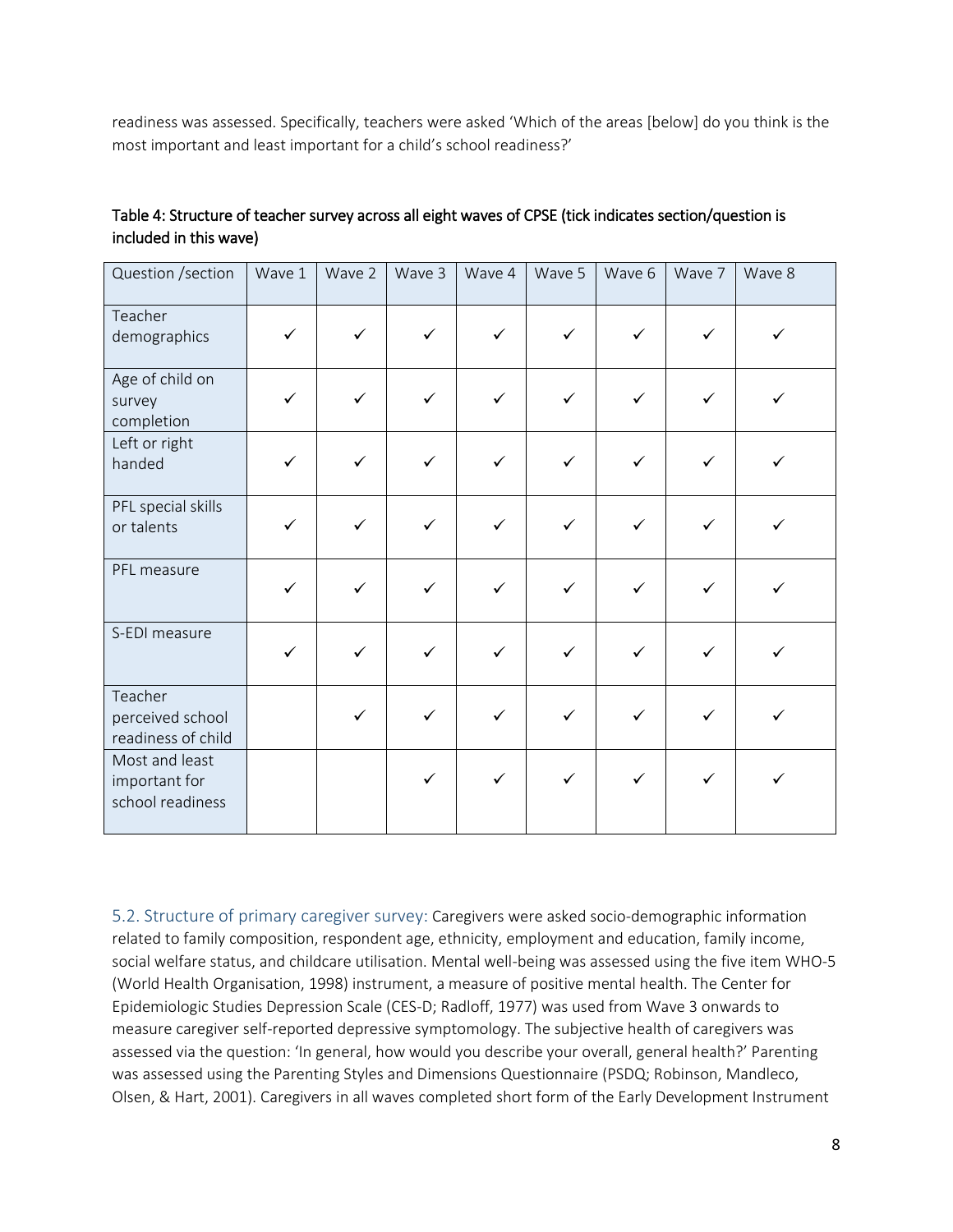(EDI; Janus & Offord, 2000), which was developed at the Offord Centre of Child Studies (OCCS), McMaster University (Hamilton, Ontario, Canada). In addition, a question assessing the caregiver's subjective rating of school readiness was included from Wave 2 onwards. Caregivers were asked 'In terms of school readiness, how would you have rated your child when he/she started school in September, [relevant academic year]?'. From Wave 3 onwards caregiver's perceptions of the most and least important aspects of development for a child's school readiness was assessed. Specifically, caregivers were asked 'Which of the areas [below] do you think is the most important and least important for a child's school readiness?'

Table 5: Structure of caregiver survey across all eight waves of CPSE (tick indicates section/question is included in this wave)

| Question /section                                   | Wave 1       | Wave 2       | Wave 3       | Wave 4       | Wave 5       | Wave 6       | Wave 7       | Wave 8       |
|-----------------------------------------------------|--------------|--------------|--------------|--------------|--------------|--------------|--------------|--------------|
| Household<br>demographics                           | $\checkmark$ | $\checkmark$ | $\checkmark$ | $\checkmark$ | $\checkmark$ | $\checkmark$ | $\checkmark$ | $\checkmark$ |
| Household socio-<br>economic details                | $\checkmark$ | $\checkmark$ | $\checkmark$ | $\checkmark$ | $\checkmark$ | $\checkmark$ | $\checkmark$ | ✓            |
| Age of child on<br>survey<br>completion             | $\checkmark$ | $\checkmark$ | $\checkmark$ | $\checkmark$ |              | $\checkmark$ | $\checkmark$ | $\checkmark$ |
| Left or right<br>handed                             | $\checkmark$ | $\checkmark$ | $\checkmark$ | $\checkmark$ | $\checkmark$ | $\checkmark$ | $\checkmark$ | $\checkmark$ |
| PFL special skills<br>or talents                    | $\checkmark$ | $\checkmark$ | $\checkmark$ | $\checkmark$ | $\checkmark$ | $\checkmark$ | $\checkmark$ | $\checkmark$ |
| PFL measure                                         | $\checkmark$ | $\checkmark$ | $\checkmark$ | $\checkmark$ | $\checkmark$ | $\checkmark$ | $\checkmark$ | $\checkmark$ |
| S-EDI measure                                       | $\checkmark$ | $\checkmark$ | $\checkmark$ | $\checkmark$ | $\checkmark$ | $\checkmark$ | $\checkmark$ | $\checkmark$ |
| PSDQ measure                                        | $\checkmark$ | $\checkmark$ | $\checkmark$ | $\checkmark$ | $\checkmark$ | $\checkmark$ | $\checkmark$ | $\checkmark$ |
| Problems in<br>school                               | $\checkmark$ | $\checkmark$ | $\checkmark$ | $\checkmark$ | $\checkmark$ | $\checkmark$ | $\checkmark$ | $\checkmark$ |
| Caregiver<br>perceived school<br>readiness of child |              | $\checkmark$ | $\checkmark$ | $\checkmark$ | $\checkmark$ | $\checkmark$ | $\checkmark$ | $\checkmark$ |
| WHO-3 measure                                       |              | $\checkmark$ | $\checkmark$ | $\checkmark$ | $\checkmark$ | $\checkmark$ | $\checkmark$ | $\checkmark$ |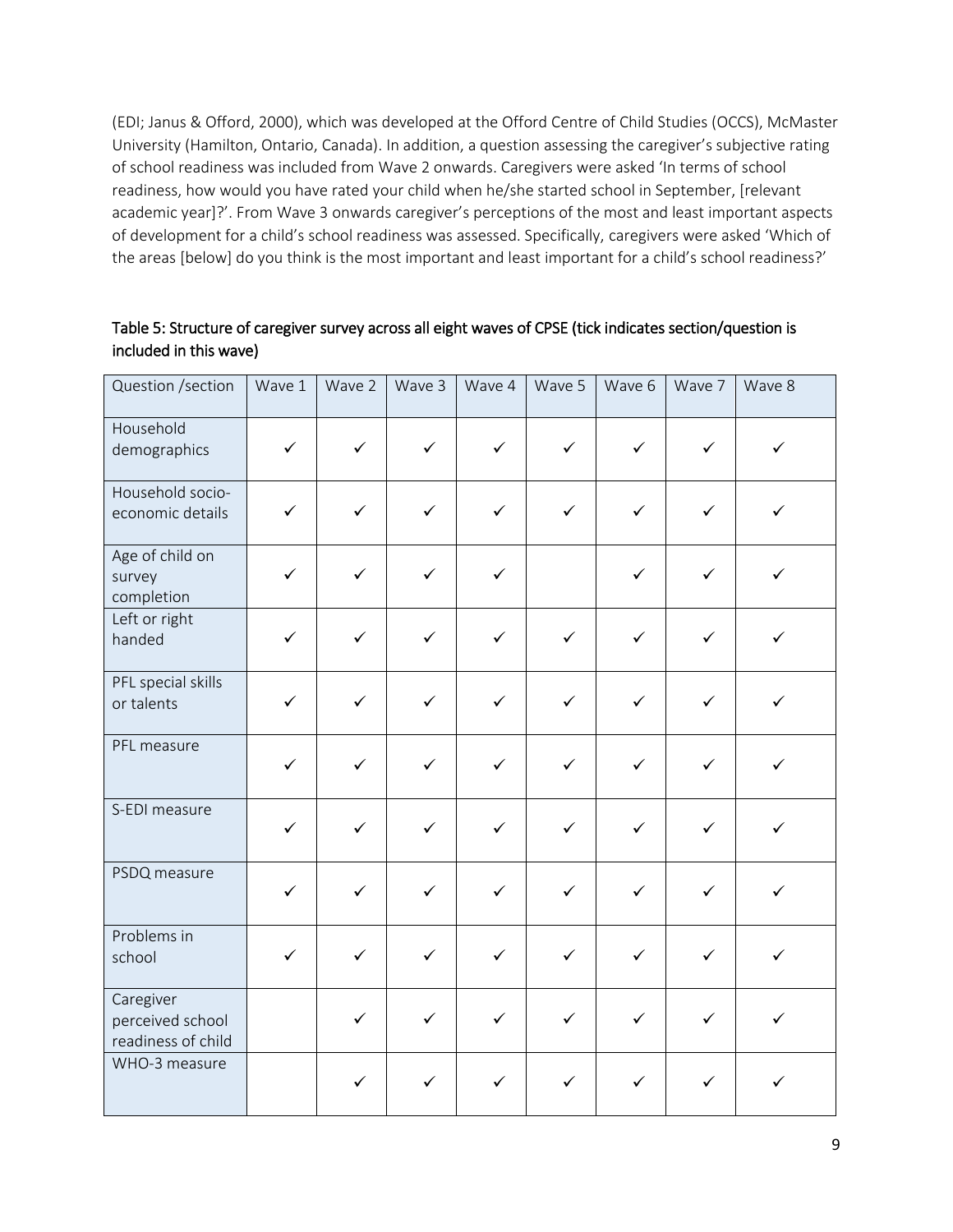| Subjective general<br>health                        |  |              | ✓            |              | ✓            |              |  |
|-----------------------------------------------------|--|--------------|--------------|--------------|--------------|--------------|--|
| CES-D measure                                       |  | $\checkmark$ | $\checkmark$ | $\checkmark$ | $\checkmark$ | $\checkmark$ |  |
| Most and least<br>important for<br>school readiness |  |              | ✓            |              |              |              |  |
| Preschool/crèche<br>attended                        |  |              |              |              | ✓            |              |  |
| Preschool start<br>and end dates                    |  |              |              |              | ✓            |              |  |

<span id="page-11-0"></span>5.3. File structure of archived data: All eight waves of the caregiver data are in included in a single statistical file, entitled CPSE\_Caregiver\_Data. All eight waves of the teacher survey are included in a single statistical file, entitled CPSE\_Teacher\_Data. These two files can be merged as the same 980 cases are included in both. Table 6 below lists the contents of the archived collection.

#### Table 6. Contents of folders in the archived collection

| Folder name    | File name               | Contents                                                                                                                                                                                                                       |  |  |
|----------------|-------------------------|--------------------------------------------------------------------------------------------------------------------------------------------------------------------------------------------------------------------------------|--|--|
| CPSE Caregiver | CPSE Caregiver Data     | The archived dataset for primary caregiver of<br>study child                                                                                                                                                                   |  |  |
|                | CPSE_Caregiver_Codebook | The codebook listing all variables in the caregiver<br>file with some basic frequencies. This codebook<br>was created during the archiving process.                                                                            |  |  |
|                | CPSE Caregiver Survey   | The survey instrument used to gather data from<br>primary caregiver of study child. Copyrighted<br>scale material may be redacted from the<br>archived version, but where this occurs a citation<br>for the scale is provided. |  |  |
| CPSE Teacher   | CPSE_Teacher_Data       | The archived dataset for school teacher of study<br>child                                                                                                                                                                      |  |  |
|                | CPSE_Teacher_Codebook   | The codebook listing all variables in the teacher<br>file with some basic frequencies. This codebook<br>was created during the archiving process.                                                                              |  |  |
|                | CPSE Teacher Survey     | The survey instrument used to gather data from<br>teacher of study child. Copyrighted scale<br>material may be redacted from the archived<br>version, but where this occurs a citation for the<br>scale is provided.           |  |  |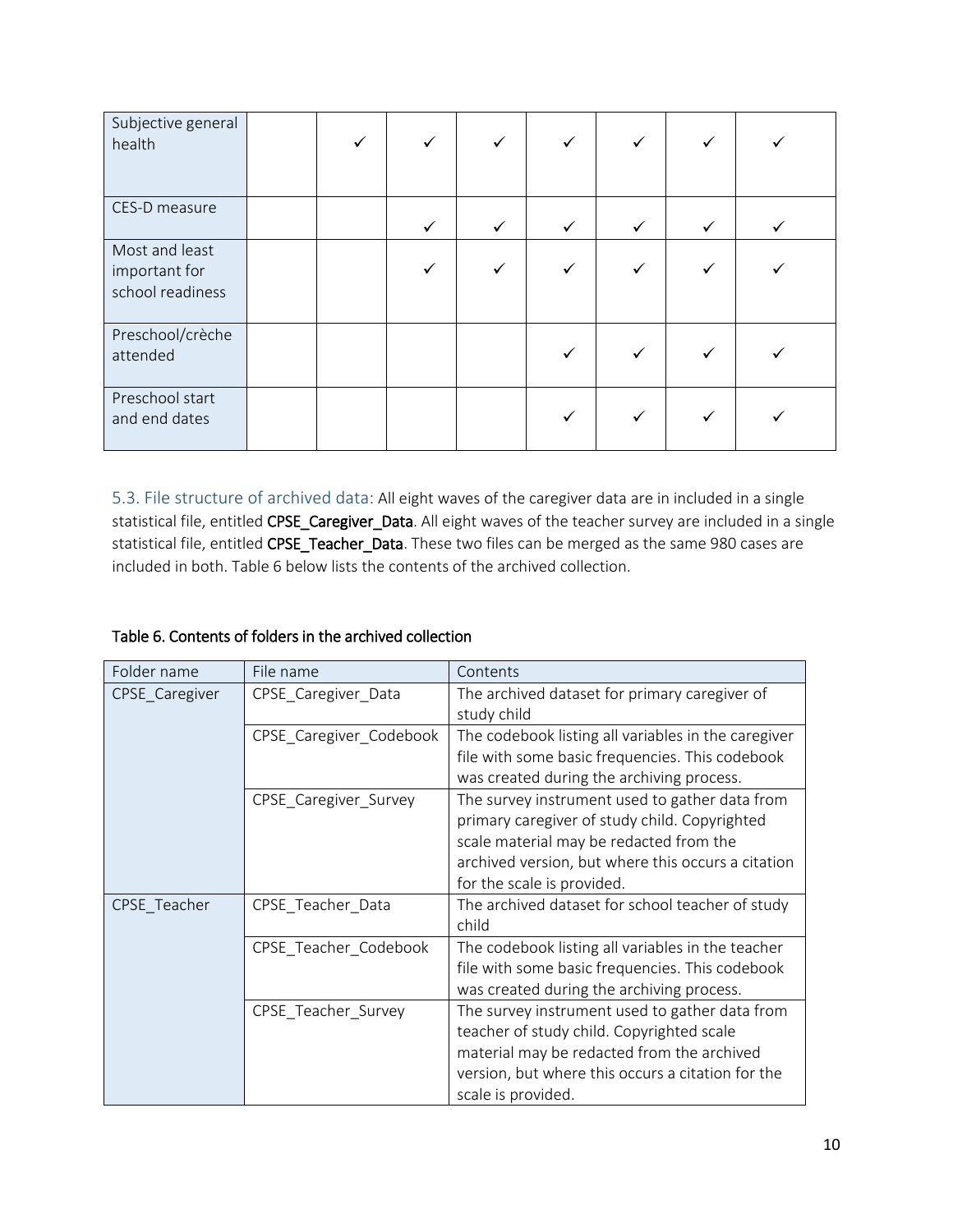| CPSE report | Report by UCD Geary on data collected between  |
|-------------|------------------------------------------------|
|             | 2008 and 2013. Further reports can be found at |
|             | http://geary.ucd.ie/preparingforlife/          |
|             |                                                |

<span id="page-12-0"></span>5.4. Codebook: In the codebook variables are listed chronologically as they appear in the archived data file. For each variable the following information is provided:

- Variable name
- Position
- Label
- Type
- Code values are listed for nominal variables
- Missing values including "don't know", "not applicable" and "refuse"
- Some basic frequencies

Each codebook concludes with a chronological index of variables in the appendix. The name and label for each variable is provided in this index. Also variables are categorised into the major domains of the study for quick reference.

<span id="page-12-1"></span>5.5. Survey: A copy of the survey that was used to collect the data is provided in PDF format. Scale material that cannot be shared due to copyrighted restrictions is redacted from the archived survey documents, but redacted survey material is cited in full in a yellow box. Users may acquire a copy of the copyrighted scale if they wish to examine copyright restricted survey questions in detail. Users should refer to the citations in the appendix of this guide to correctly cite scale material. Users should provide a full citation for standardised scale data in any new outputs from the archived dataset.

<span id="page-12-2"></span>5.6. Cases in archived file: There are 980 individual cases in the CPSE archived dataset. Data was collected on an individual child at one time point only. In total there were eight waves of data collection from 2008 to 2015. The wave in which data was collected is indicated by the variable Wave in both the teacher and the caregiver data files.

<span id="page-12-3"></span>5.7. Missing data: While participants were encouraged to answer all questions during the interview, there were some instances where a participant either could not provide a response to a question or did not wish to provide a response. Interpolation methods were used by the researchers to correct for missing data in their analysis, however imputed values are not included in the archived dataset so that new users can manage missing data in a manner that best suits their research design. Missing value codes are listed in Table 7.

#### Table 7: Missing value codes for categorical variables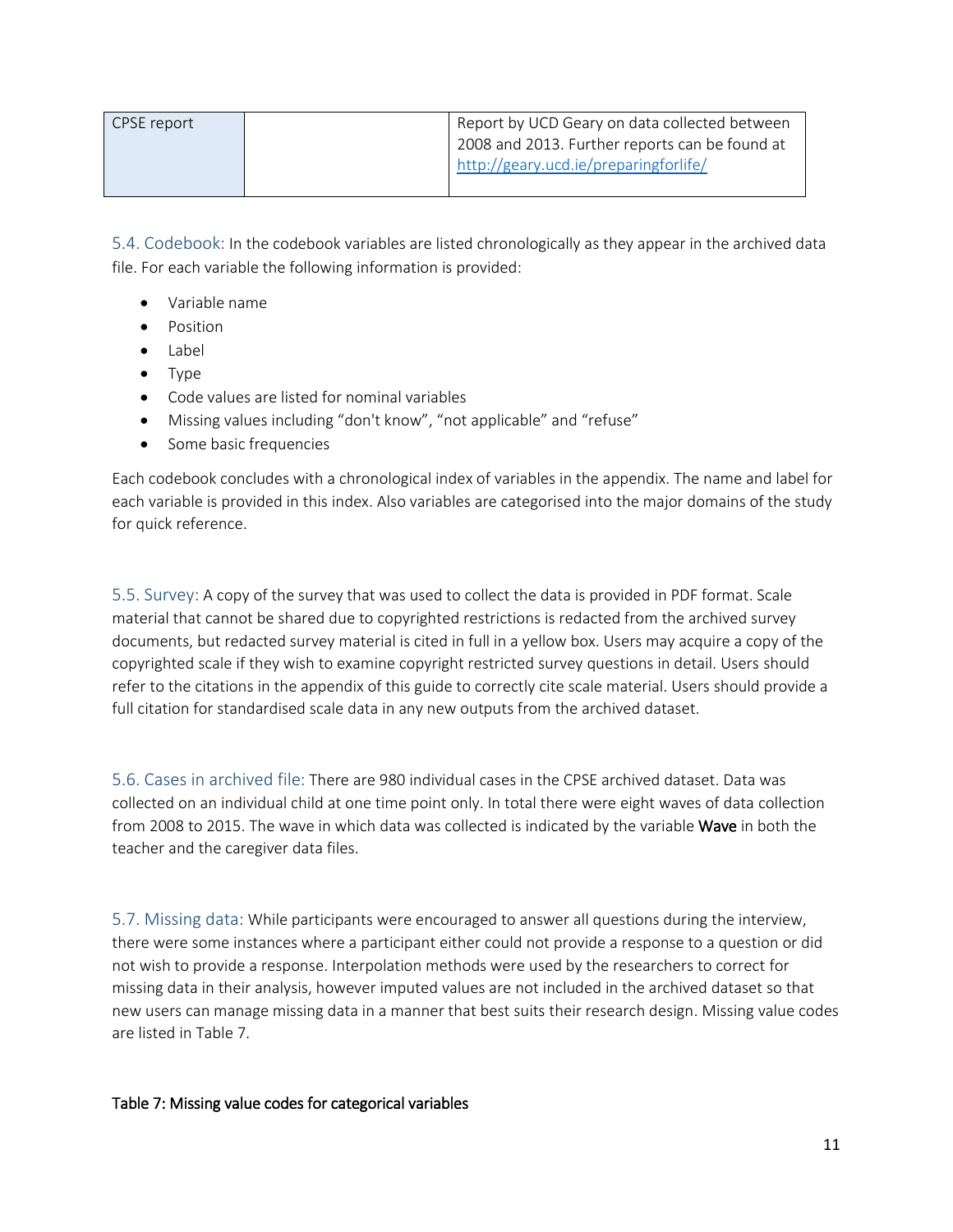| Value code | Value label    |
|------------|----------------|
| 996        | Missing        |
| 997        | Not applicable |
|            | Don't know     |
| 998        | Refuse         |

<span id="page-13-0"></span>5.8. Anonymisation of archived data: In order to protect the identity of respondents every effort has been made to remove personal information that could be used to identify individuals. During 2016-2017, all of the archived data underwent anonymisation to remove primary identifiers (directly identifying information) and to alter secondary identifiers (data which could be used in combination to identify an individual). Where a variable was judged to be potentially identifying (for example a demographic category with a very small number of respondents) data were recoded into broader categories to reduce the chances of re-identification. For a small number of variables recoding was not sufficient to protect identity and these variables were removed entirely from the archived dataset. Every effort was made to retain the maximum quantity of data in the archived dataset to ensure its usefulness.

<span id="page-13-1"></span>5.9. Variable naming convention: Variables in the archived data files were created using the following naming convention

- Variables that were generated by the survey are labelled with the survey question number and question text, for example, Q1.1 What is your age?
- Variables that were created from a standardised scale (such as the CES-D) are named with the scale acronym which is capitalised for ease of reference, and labelled with the question text
- Variables that were created by a standardised scale that cannot be shared due to copyright restrictions (such as the PSDQ) are named with the scale acronym which is capitalised for ease of reference, and labelled with the scale title and item number, for example Q3.1 Parenting Styles and Dimensions Questionnaire item 1

Punctuation (mostly apostrophes, commas and quotation marks) was removed from variable labels to prevent formatting errors from occurring when data is used across different software platforms. Labels are limited to 60 character and users should therefore refer to the survey question for the exact wording of the survey question. Users should refer to the codebooks in the archived collection for specific information on individual variables.

#### <span id="page-13-2"></span>6. Recommended data citation

Users are required to provide a full citation for the CPSE data in any new outputs from the archived dataset. The data citation should contain at the very minimum the components shown in Table 8. Please refer to the in-house style of publisher to correctly format this citation.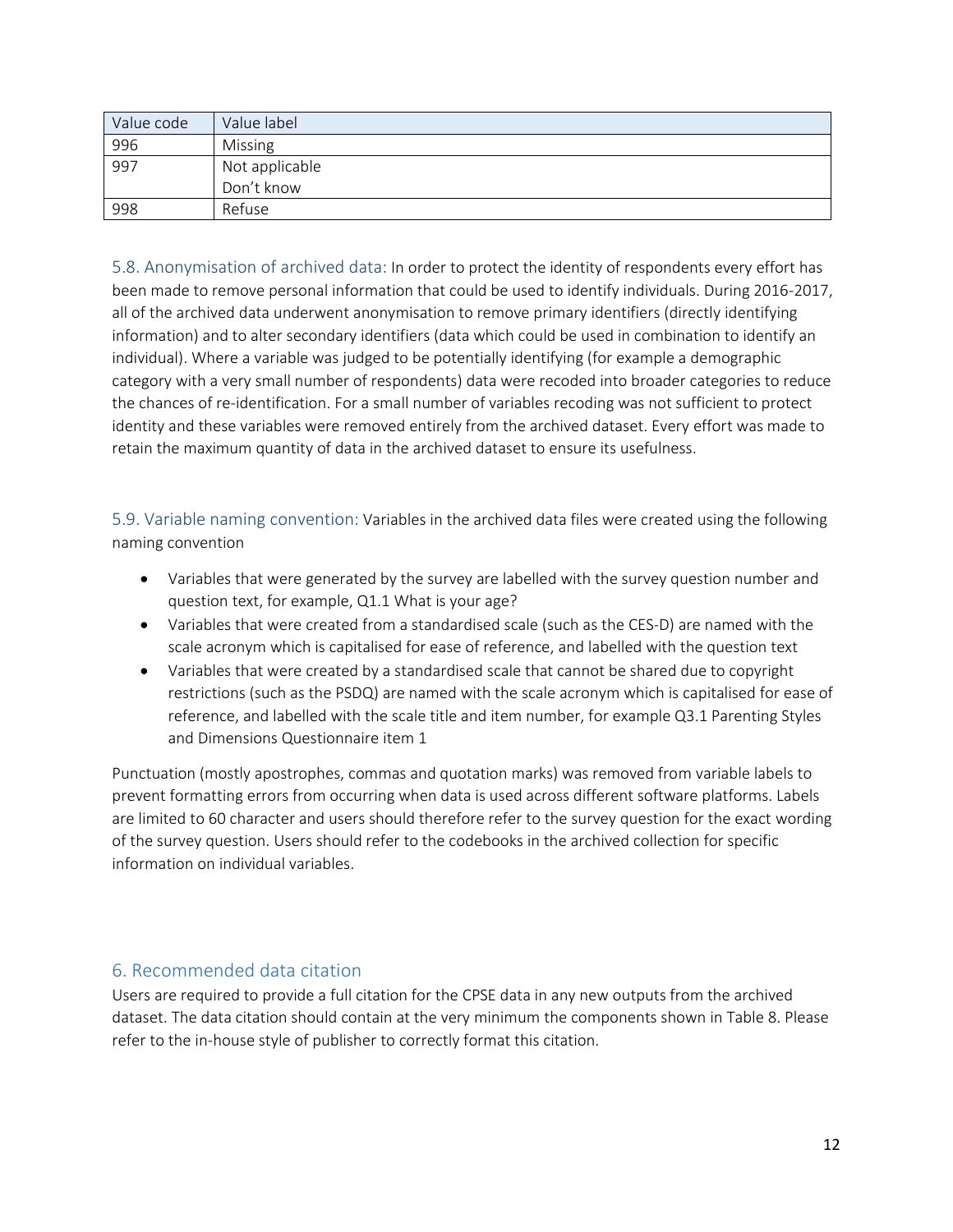## Table 8. Components of recommended data citation

| Identifier                          | Use DOI [if not available use archive reference or serial   |
|-------------------------------------|-------------------------------------------------------------|
|                                     | number                                                      |
| Creators                            | Northside Partnership; Orla Doyle; UCD Geary Institute PFL  |
|                                     | Evaluation Team                                             |
| Title                               | Children's Profile at School Entry (CPSE) collection 2008 - |
|                                     | 2015                                                        |
| Publisher [distributor]             | Choose one of the following:                                |
|                                     | Irish Social Science Data Archive                           |
|                                     | Irish Qualitative Data Archive                              |
|                                     | UK Data Archive                                             |
| Publication year of data collection | 2017                                                        |
|                                     |                                                             |
|                                     |                                                             |
| Resource type                       | Collection                                                  |
|                                     |                                                             |
| Version                             | Optional [include the version you are using where multiple  |
|                                     | versions of archived data collection have been released]    |

<span id="page-14-0"></span>6.1. Example citation for the CPSE data collection: Northside Partnership; Orla Doyle; UCD Geary Institute PFL Evaluation Team (2017). Children's Profile at School Entry (CPSE) collection 2008 – 2015. [collection]. Version 2. Dublin: Irish Social Science Data Archive [distributor].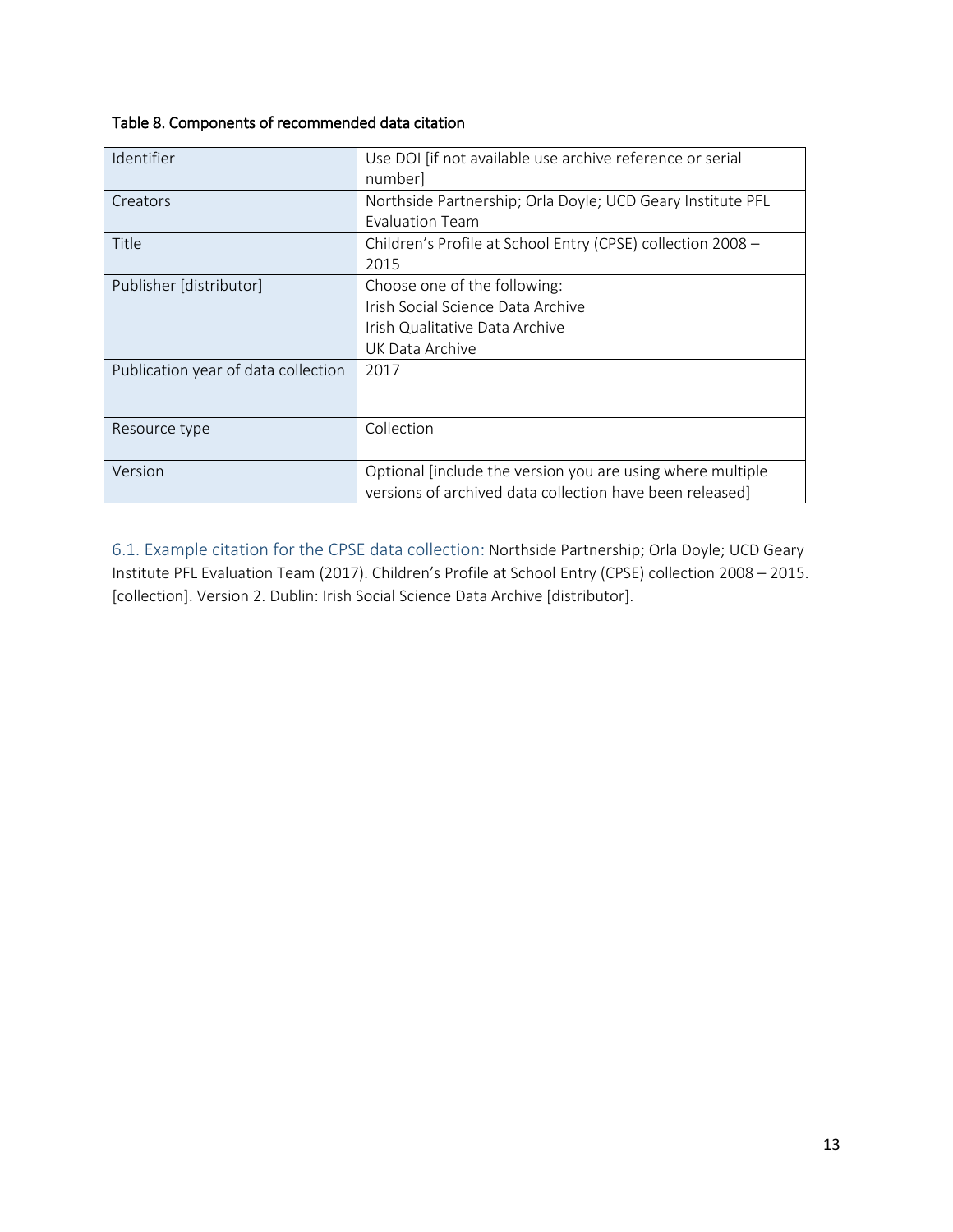# <span id="page-15-1"></span><span id="page-15-0"></span>Appendix 1: Copies of information and consent forms A1.1. CCA Consent Survey1 Oct2013

UCD Geary Institute **Institute** Institute Institute Institute Institute Institute



University College Dublin, **DUBLIN** An Coláiste Ollscoile, Baile Átha Cliath, Belfield, Dublin 4, Ireland Belfield, Baile Átha Cliath 4, Eire

T +353 1 716 4613 geary@ucd.ie F +353 1 716 1108 www.ucd.ie/geary

Northside Partnership & UCD Geary Institute INFORMATION AND CONSENT FORM FOR PARENTS OF CHILDREN PARTICIPATING IN

MEASURING SCHOOL READINESS IN PRESCHOOL CHILDREN

*Are you currently a PFL family?*

*Preparing for Life children are already due to be assessed for school readiness at age 4 as part of the PFL Evaluation. So, if you are currently participating in PFL, please DO NOT return this form. You will be contacted separately about that part of the study.*

Invitation for your child to take part in this study

The first few years of a child's life are a very important time when children grow and develop. It is the time when the child's health, happiness and ability to learn are shaped. As part of our on-going efforts to see how children in your community are doing, with your permission, we would like to talk with your child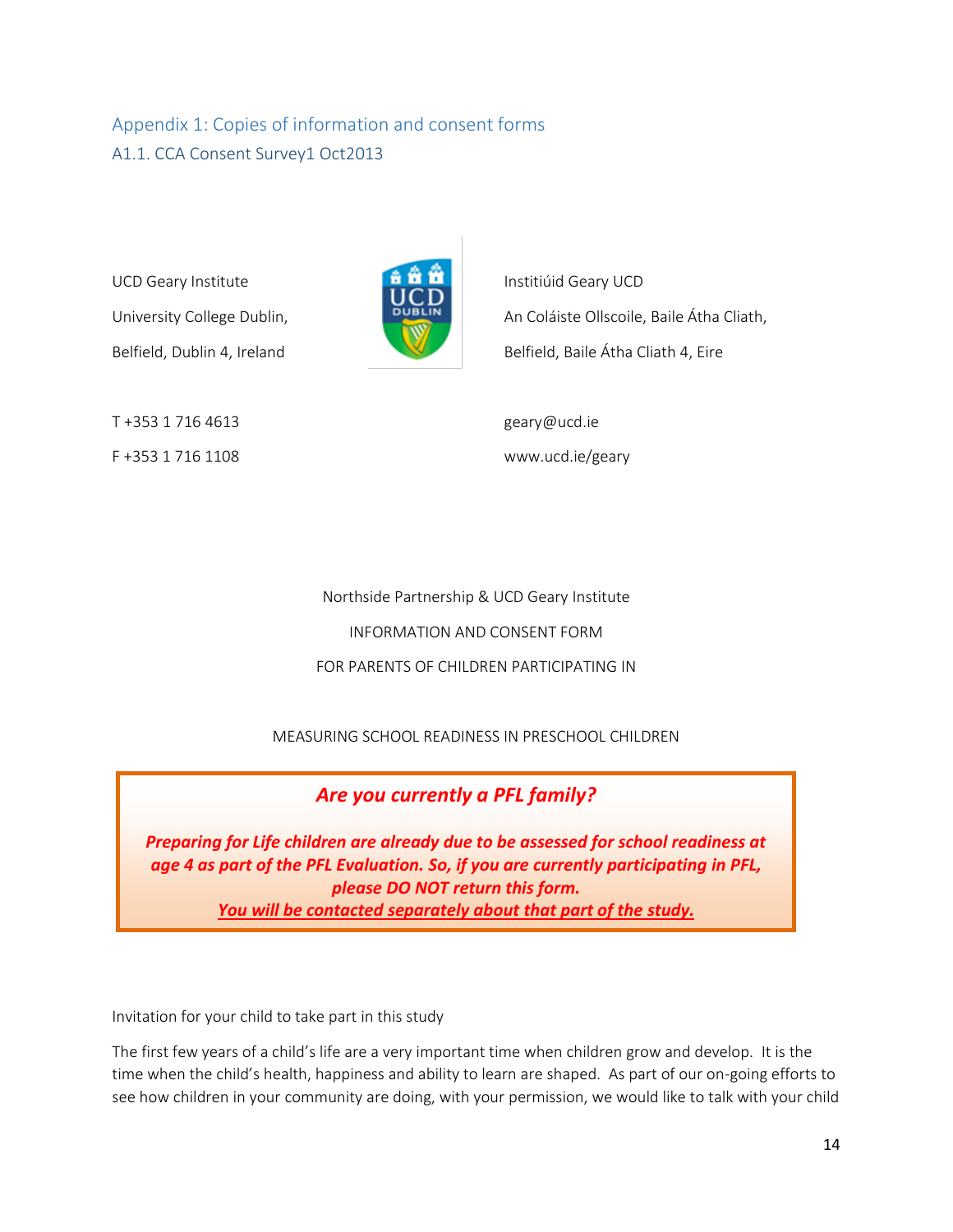directly when they are approximately 4 years of age. This meeting will include tasks and games designed to measure young children's abilities across a number of areas such as how they are getting on with letters and numbers and how well they can figure out new things. The session will take about an hour and will take place at your child's preschool.

#### What will happen if I agree that my child can take part?

If you agree that your child can take part in this study then information on your child's development will be collected by a researcher from the UCD Research Team. The researcher will collect the information through playing games with your child and asking your child to complete some tasks which are designed to be child friendly. These games and tasks have been widely used in other projects and children tend to enjoy them as they feel like they are playing a game rather than being given a test. As a small thank you for your child's time he/she will receive a developmental toy.

By signing this consent form you are agreeing that your child can participate in this direct assessment and that the UCD Research Team have permission to meet with your child at his/her preschool. With your permission, we will contact the preschool directly to set up a time and day to meet with your child.

We will also ask you to fill out a short questionnaire about your family which is included in this packet and can be completed and returned along with the consent form in the envelope provided.

#### How often will the researchers meet my child?

The researchers will meet your child once, when your child is approximately 4 years old. Eligible children will be between the ages of 4 and 4  $\frac{1}{2}$ .

#### How will the information be used?

The information about your child will be used to give us an idea of how well children in your community are doing. Information about your family from the short questionnaire will be used to provide contextual information about families of participating children. A report and other publications will be written for Preparing for Life. The results will only be presented for the whole group of children and no children or families will be named or identified in the report. All information will be held in the confidence of the research team and no identifying information on individual children or families will be reported or published. The researchers will not provide the results of individual assessments to parents, caregivers or teachers.

#### How will we keep your child's information safe?

All information about your child and family will be kept private and confidential. This means your child's and family's personal information will be safe and secure and not given to anyone outside of the UCD research team. Northside Partnership will own all the information collected in the study however the names of each child will be removed from this file and only be known by the lead UCD researchers.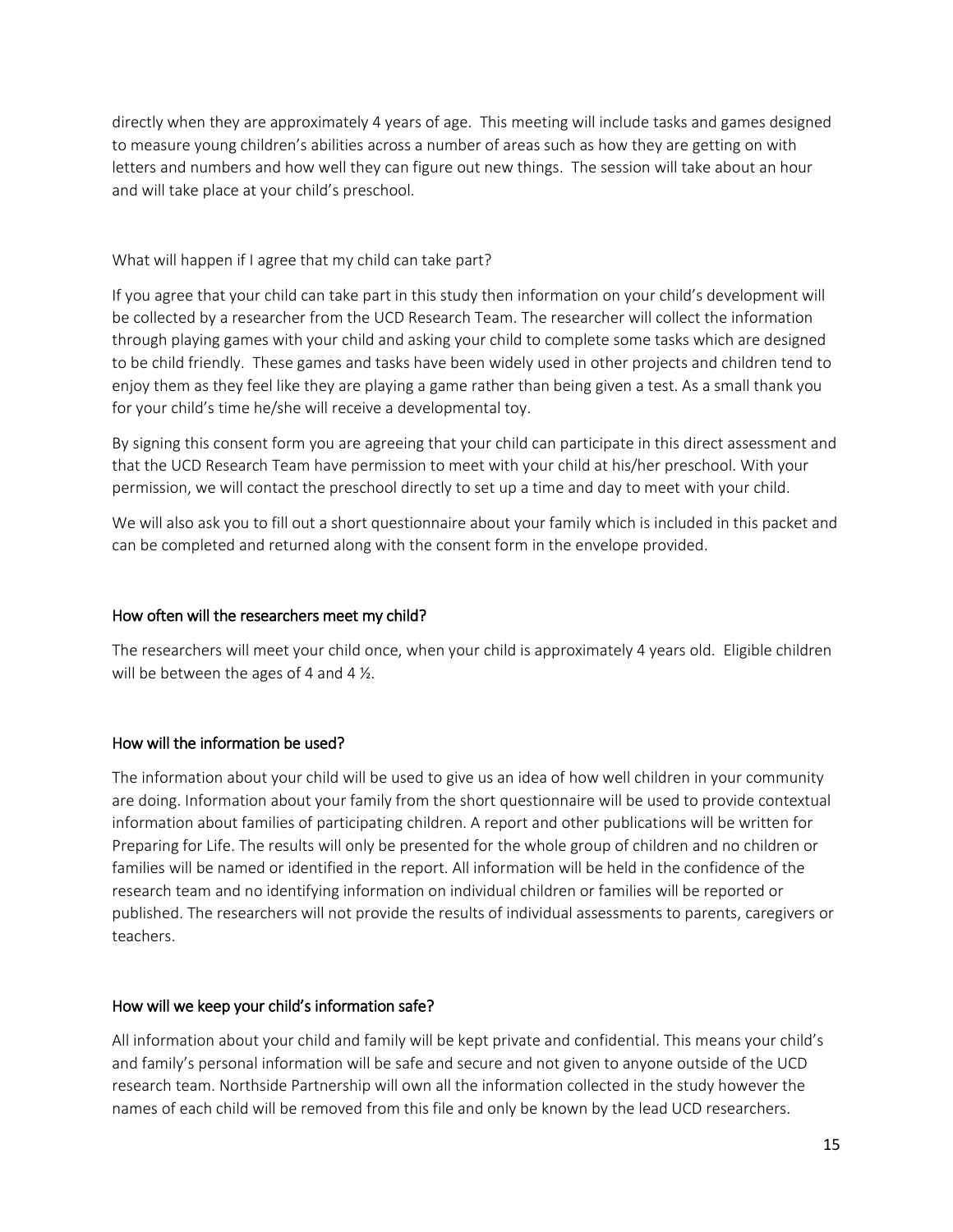Anyone else who sees the records, including the Northside Partnership, will not see your child's name. Instead, numbers will replace your child's name and he/she will only be identified by a number. The list of names and numbers will be kept in a locked file in UCD and all information collected will be kept on computers in a safe and secure place in UCD. The researchers will need passwords to see this information.

Once the study ends an anonymised dataset (with your name and contact details removed) will be placed in the Irish Social Science Data Archive in UCD and may be used by other researchers. Once stored, information based on any individual cannot be removed as it is anonymised and no longer identifiable. The data will be stored and archived the same level of confidentiality guaranteed in this research will apply to the storage and use of the data in the future.

We may wish to follow up with your children as they continue through school, therefore we ask your permission to keep your name and contact details after this initial study has ended in March 2016. This is voluntary, if you do not wish us to keep this information, we will destroy the file with your name and contact details.

#### Are there instances where my child's information will not be confidential?

All researchers working directly with children are required by the HSE to breach confidentiality only in those rare instances where the welfare of the child is at great risk.

#### Who are the research team?

The research team is from the Geary Institute at University College Dublin. This team of researchers have been conducting interviews with parents and children from your community for the past 5 years under the direction of Dr. Orla Doyle. They are experienced researchers who have been trained to work with young children. If you have any questions about the research, please telephone Dr. Orla Doyle at [phone number]

Thank you for your valued time and participation!

Signed: The Research Team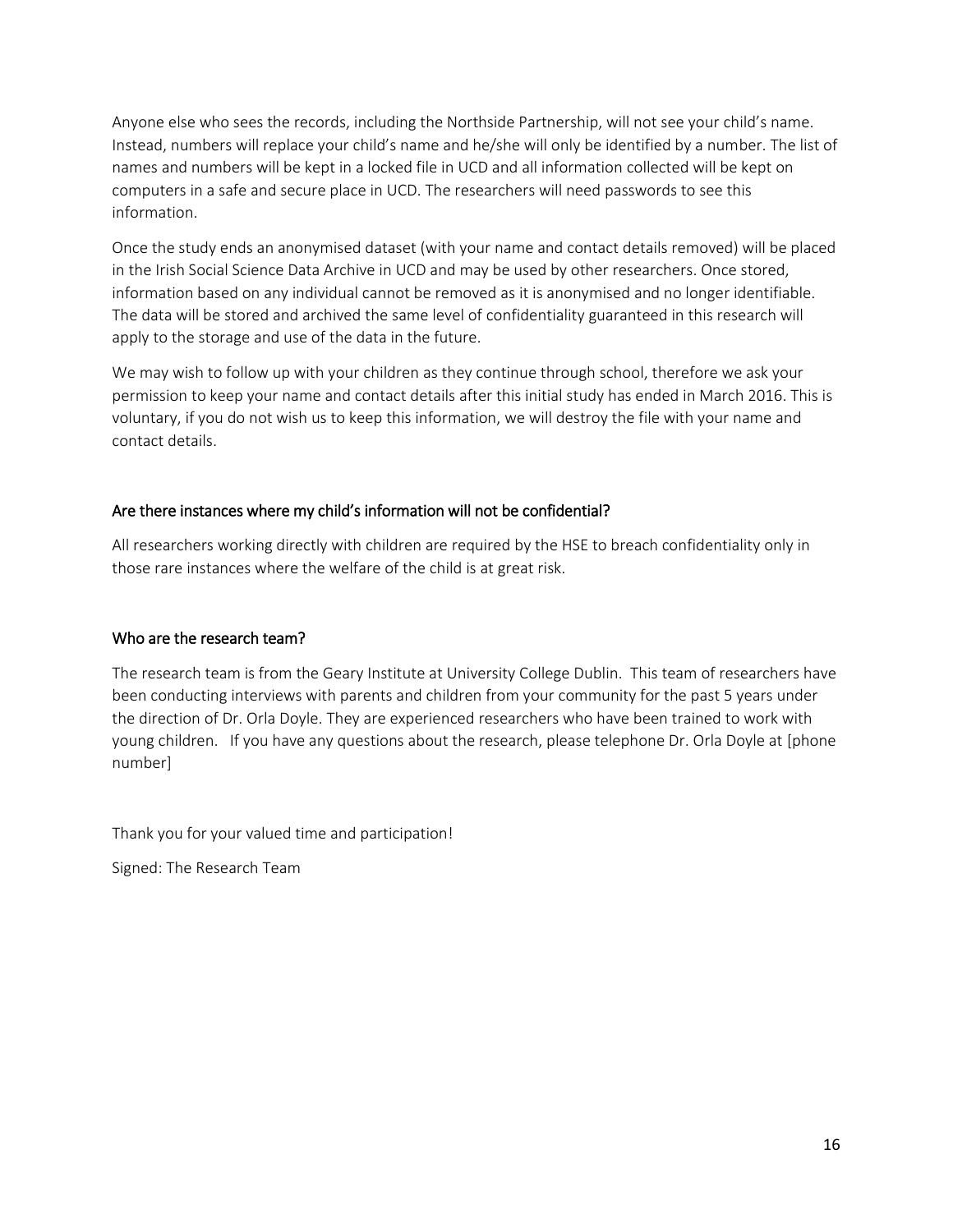UCD Geary Institute Institute Institution Contains a la extreme Instituid Geary UCD



University College Dublin, **An An** An Coláiste Ollscoile, Baile Átha Cliath, Belfield, Dublin 4, Ireland **BUBLIN** Belfield, Baile Átha Cliath 4, Eire

F +353 1 716 1108 www.ucd.ie/geary

T +353 1 716 4645 geary@ucd.ie

CONSENT FORM

| Research Centre: UCD Geary Institute, University College Dublin, Belfield, Dublin 4                                                                                                                                                                                                                                                                           |        |
|---------------------------------------------------------------------------------------------------------------------------------------------------------------------------------------------------------------------------------------------------------------------------------------------------------------------------------------------------------------|--------|
| Title of Study: Measuring School Readiness in Preschool Children                                                                                                                                                                                                                                                                                              |        |
| To be completed by the: PARENT/GUARDIAN                                                                                                                                                                                                                                                                                                                       |        |
| Are you currently participating in the Preparing for Life programme?<br>(Please note: If you are currently participating in Preparing for Life, your child is<br>not eligible to participate in this study as PFL children are due to be assessed at<br>age 4 as part of the PFL Evaluation. You will be contacted directly about that<br>part of the study.) | YES/NO |
| Have you been fully informed/read the information sheets about this study?                                                                                                                                                                                                                                                                                    | YES/NO |
| Have you been made aware of the research team's contact details and that you<br>can contact them if you have any questions or to discuss this study?                                                                                                                                                                                                          | YES/NO |
| Do you know that you can withdraw from this study at any time, without giving<br>a reason for withdrawing and without affecting your future relationship with<br>your child's preschool?                                                                                                                                                                      | YES/NO |
| Do you agree for your child to take part in this study, the results of which are<br>likely to be published in a report and other publications? Your child will not be<br>identified in any way any report or publication.                                                                                                                                     | YES/NO |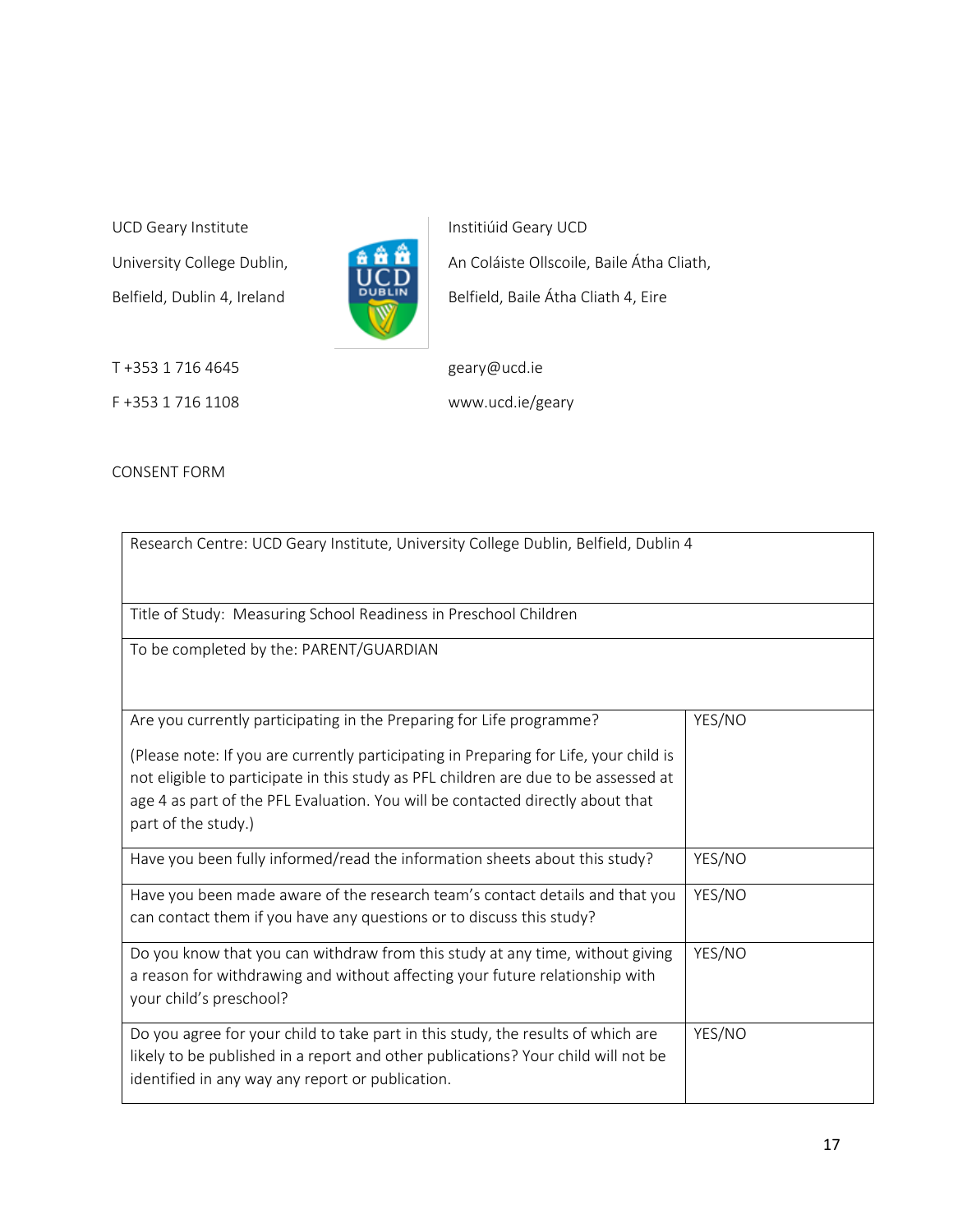| Do you give consent for a dataset with your name and contact details removed<br>to be placed in the Irish Social Science Data Archive in UCD once the study<br>ends? Once stored, information based on any individual cannot be removed as<br>it is anonymised and no longer identifiable.                                                                      | YES/NO |  |
|-----------------------------------------------------------------------------------------------------------------------------------------------------------------------------------------------------------------------------------------------------------------------------------------------------------------------------------------------------------------|--------|--|
| Do you give consent for the UCD research team to keep your name and contact<br>details so that we may contact you again regarding potential school readiness<br>research in the future? This information will be securely stored on a password<br>protected database management system within UCD. Only the senior UCD<br>research team will have access to it. | YES/NO |  |
|                                                                                                                                                                                                                                                                                                                                                                 |        |  |
| Child Date of Birth: $\_\_\_\_\_\_\_\_\_\_\_\_\_\_\_\_\_\_\_\_\_\_\_\_\_\_\_\_\_\_\_\_\_\_\_\_$                                                                                                                                                                                                                                                                 |        |  |
|                                                                                                                                                                                                                                                                                                                                                                 |        |  |
| Do we have your permission to contact your child's preschool directly to schedule a time to speak with<br>your child?<br>YES/NO                                                                                                                                                                                                                                 |        |  |
|                                                                                                                                                                                                                                                                                                                                                                 |        |  |
|                                                                                                                                                                                                                                                                                                                                                                 |        |  |
|                                                                                                                                                                                                                                                                                                                                                                 |        |  |
| To help us to get to know your child and to help put your child at ease during the assessment, please tell<br>us a little about her/him.                                                                                                                                                                                                                        |        |  |
| What is your child like? (For instance is he/she shy, talkative, easily frustrated, generally happy)?                                                                                                                                                                                                                                                           |        |  |
|                                                                                                                                                                                                                                                                                                                                                                 |        |  |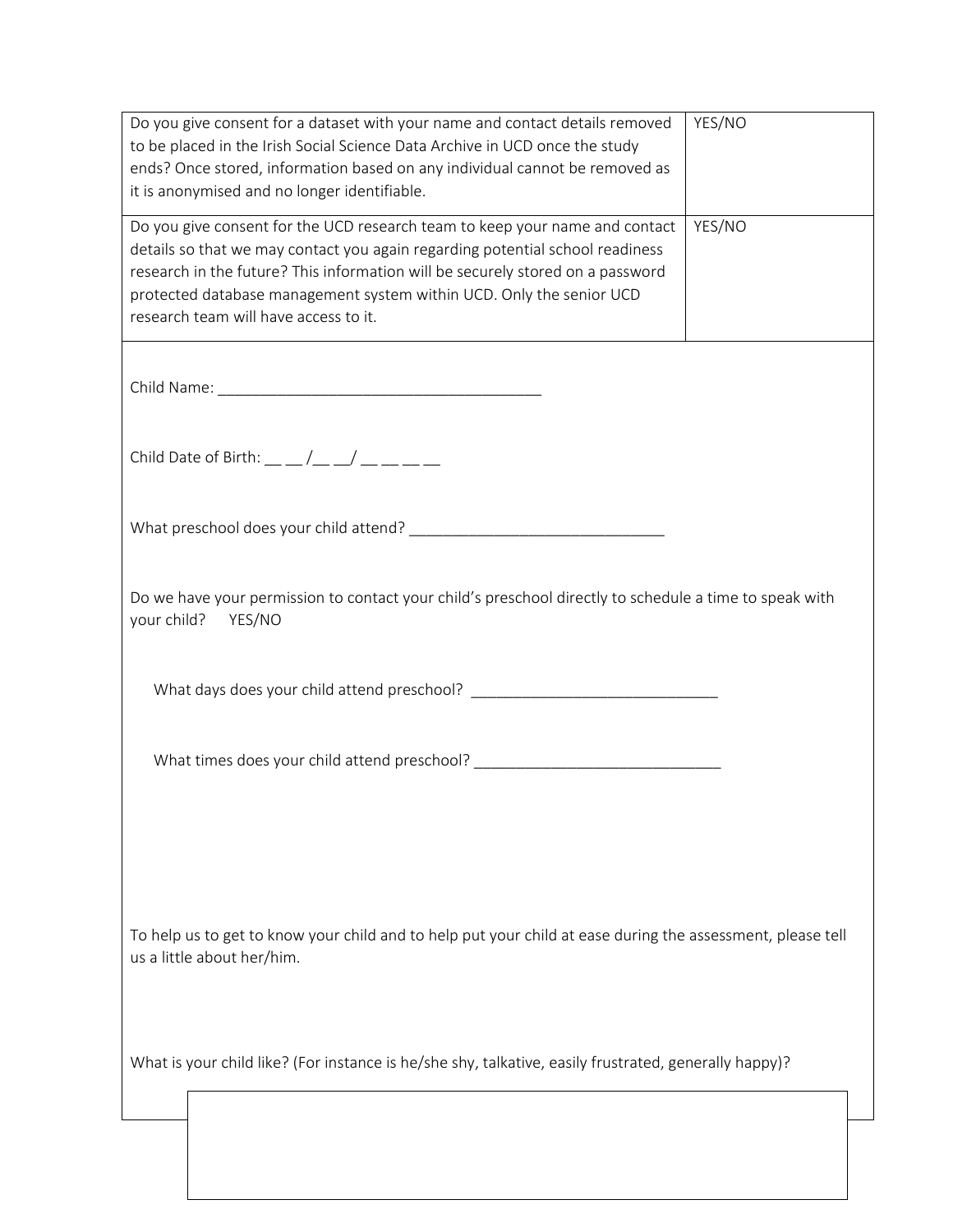| What are your child's favourite interests?                                       |                          |
|----------------------------------------------------------------------------------|--------------------------|
| ,我们也不能在这里的时候,我们也不能在这里的时候,我们也不能会在这里的时候,我们也不能会在这里的时候,我们也不能会在这里的时候,我们也不能会在这里的时候,我们也 |                          |
|                                                                                  |                          |
|                                                                                  | Date: __ _/_ _/ __ _ _ _ |
|                                                                                  |                          |
|                                                                                  |                          |
|                                                                                  |                          |
|                                                                                  |                          |
|                                                                                  |                          |

Thank you for completing this questionnaire. Please place this questionnaire along with the signed consent form in the white envelope included in the packet. Please return the entire packet to your child's teacher.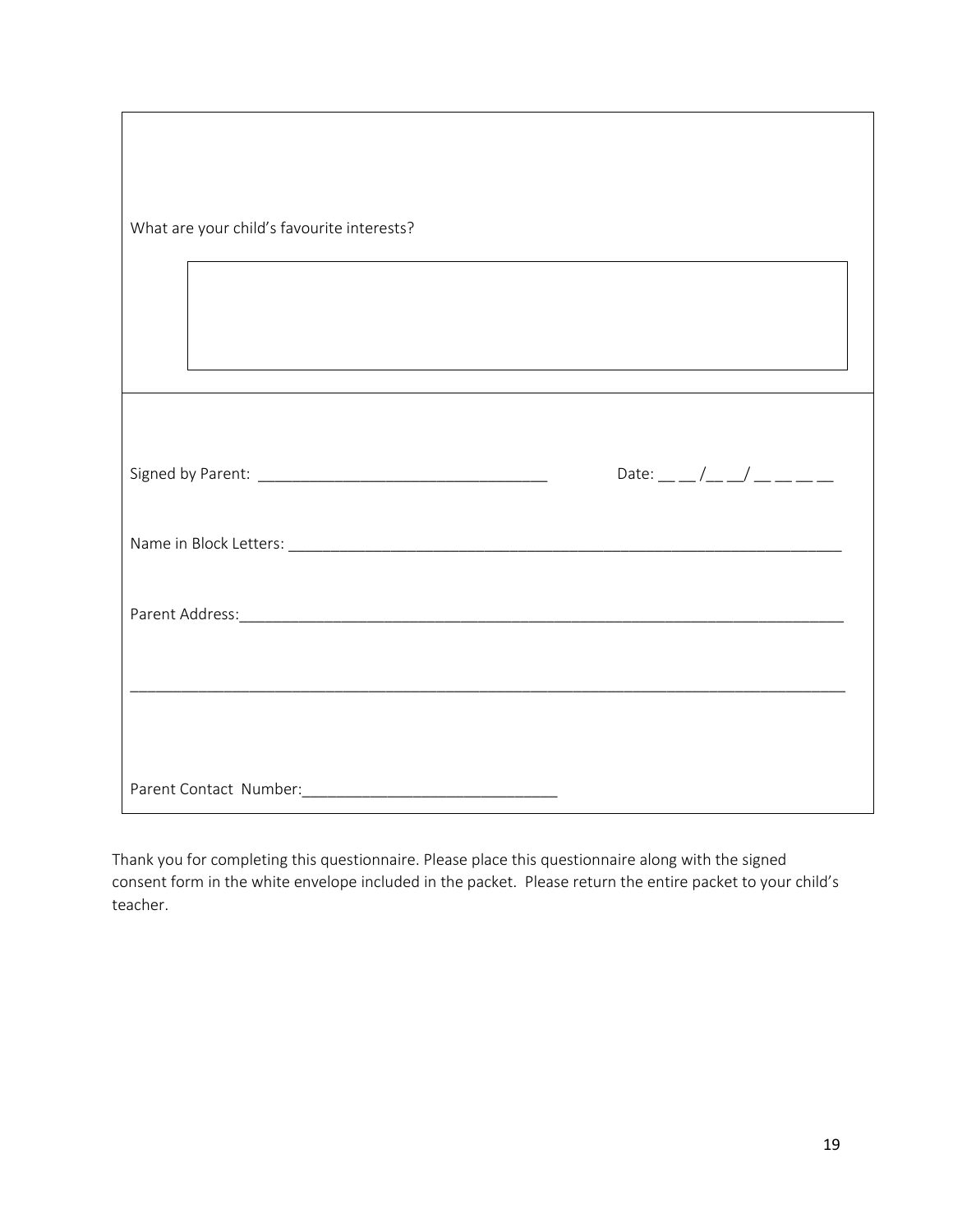

#### MEASURING SCHOOL READINESS IN PRESCHOOL CHILDREN

Short Questionnaire about You and Your Family

| What gender is your 4 year old child?                                             | Male        | Female |
|-----------------------------------------------------------------------------------|-------------|--------|
| What is your relationship to the child (i.e. mother/father)? ____________________ |             |        |
| What is your birthdate?                                                           | __/__/_____ |        |
| Do you have any other children, not including your 4 year old child?              |             | Yes/No |
| If Yes, how many other biological children do you have? _______                   |             |        |
| What are their ages: ____ ___ ___ ___ ___ ___ ___ ___                             |             |        |
| At what age did you have your first child? ______                                 |             |        |
| Have you finished full time education?                                            |             | Yes/No |
| If you are finished, at what age did you leave full time education? _____________ |             |        |
| What is your highest level of education completed? (Please circle one).           |             |        |
| No Formal Qualification<br>Primary Education                                      |             |        |

Lower Secondary (left before Junior Certification)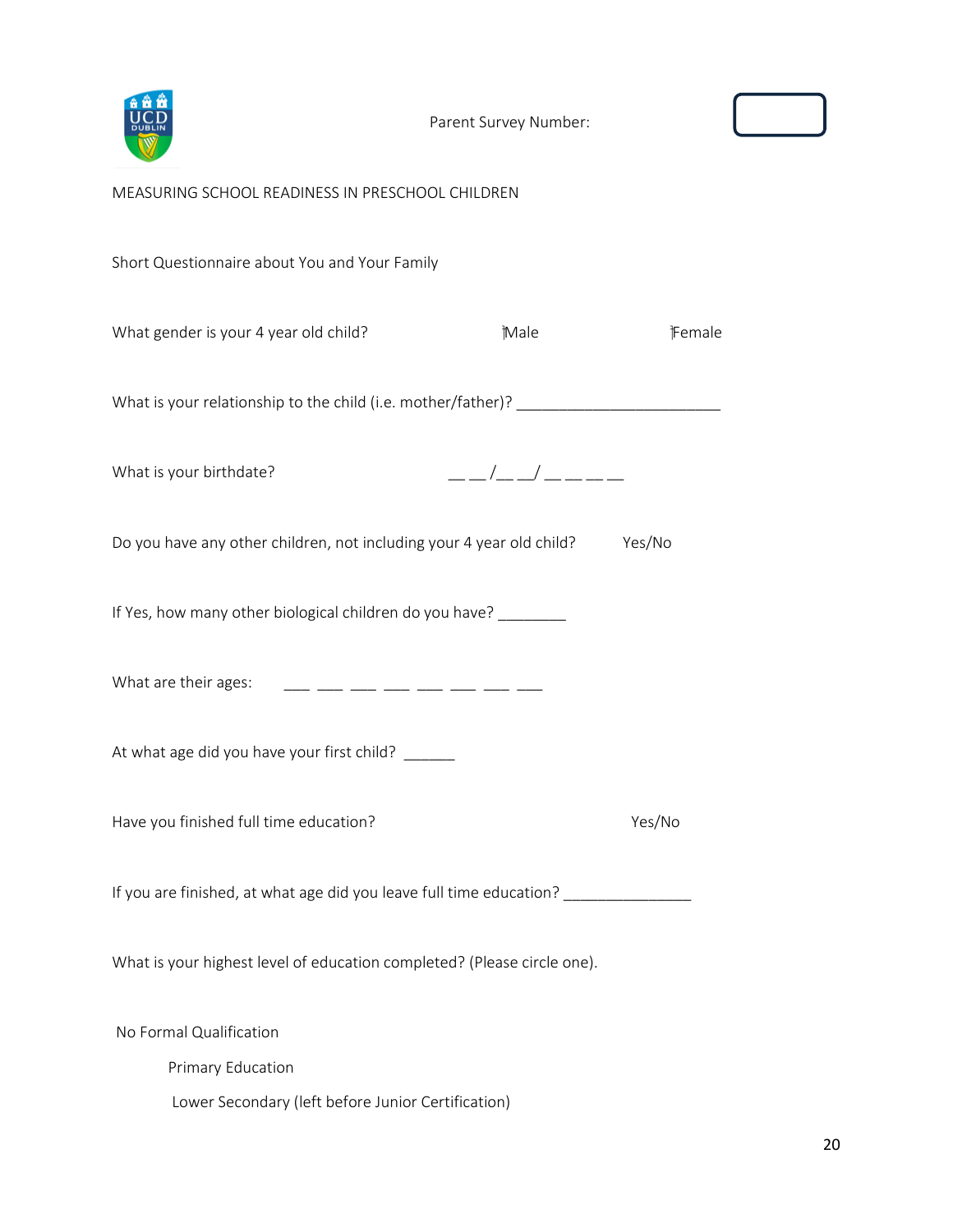Junior/Group/Inter Certification Upper Secondary (left before Leaving Certification) Applied Leaving Certification Leaving Certification/A Levels Non-degree Qualification (Diploma, Technical or Vocational Qualification) Primary Degree (Third Level Bachelor Degree)/Professional Qualification or Degree Postgraduate Qualification Other

These next questions ask you about your situation now and also when you were pregnant with your 4 year old child.

| What is/was your relationship<br>status? | Now?                                         | When you were pregnant with<br>your 4 year old child? |  |
|------------------------------------------|----------------------------------------------|-------------------------------------------------------|--|
|                                          | (Please circle one)                          | (Please circle one)                                   |  |
|                                          | Single                                       | Single                                                |  |
|                                          | Married                                      | Married                                               |  |
|                                          | Co-habiting/living with<br>boyfriend/partner | Co-habiting/living with<br>boyfriend/partner          |  |
|                                          | Boyfriend/partner not living<br>together     | Boyfriend/partner not living<br>together              |  |
|                                          | Divorced                                     | Divorced                                              |  |
|                                          | Legally separated                            | Legally separated                                     |  |
|                                          | Widowed                                      | Widowed                                               |  |
| Are/were you in paid work?               | Now?                                         | When you were pregnant with<br>your 4 year old child? |  |
|                                          | (Please circle one)                          | (Please circle one)                                   |  |
|                                          | Yes                                          | Yes                                                   |  |
|                                          | No                                           | No                                                    |  |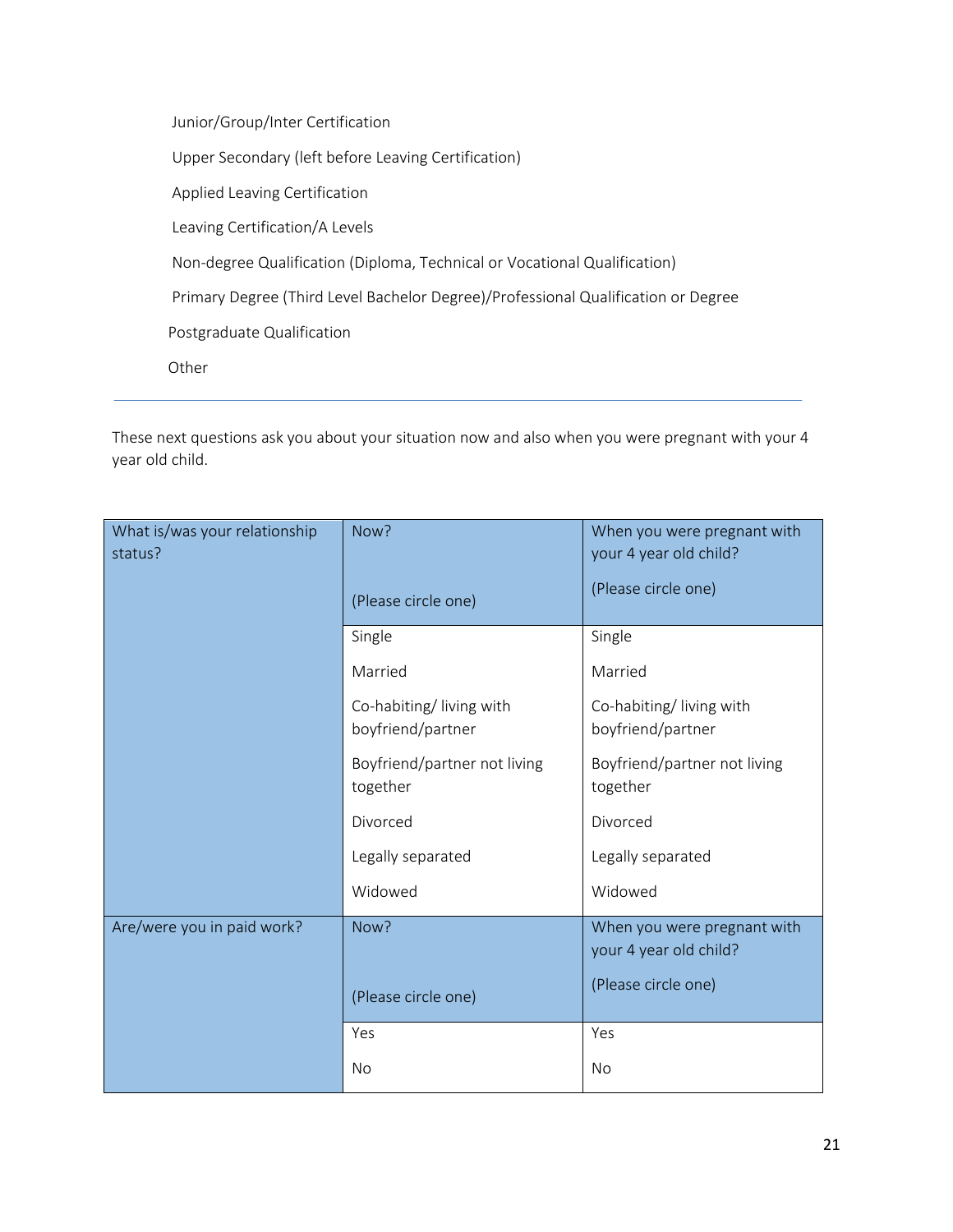| If Yes, what is/was your job?                           |                             |                                                                              |
|---------------------------------------------------------|-----------------------------|------------------------------------------------------------------------------|
| If No, for how long have you<br>been without paid work? |                             |                                                                              |
| Do/did you have a medical<br>card?                      | Now?<br>(Please circle one) | When you were pregnant with<br>your 4 year old child?<br>(Please circle one) |
|                                                         | Yes<br>No                   | Yes<br>No.                                                                   |
|                                                         |                             |                                                                              |

For the next few questions, please mark with an X which is closest to how you have been feeling over the last two weeks.

| Over the last two weeks:                                      | At no<br><b>Time</b> | Some of<br>the Time | Less<br>than<br>Half of<br>the Time | More<br>than<br>Half of<br>the Time | Most of<br>the Time | All of the<br>Time |
|---------------------------------------------------------------|----------------------|---------------------|-------------------------------------|-------------------------------------|---------------------|--------------------|
| I have felt cheerful and in good<br>spirits                   |                      |                     |                                     |                                     |                     |                    |
| I have felt calm and relaxed                                  |                      |                     |                                     |                                     |                     |                    |
| I have felt active and vigorous<br>(full of life and energy)  |                      |                     |                                     |                                     |                     |                    |
| I woke up feeling fresh and<br>rested                         |                      |                     |                                     |                                     |                     |                    |
| My daily life has been filled with<br>things that interest me |                      |                     |                                     |                                     |                     |                    |

Thank you for completing this questionnaire. Please place this questionnaire along with the signed consent form in the white envelope included in the packet. Please return the entire packet to your child's teacher.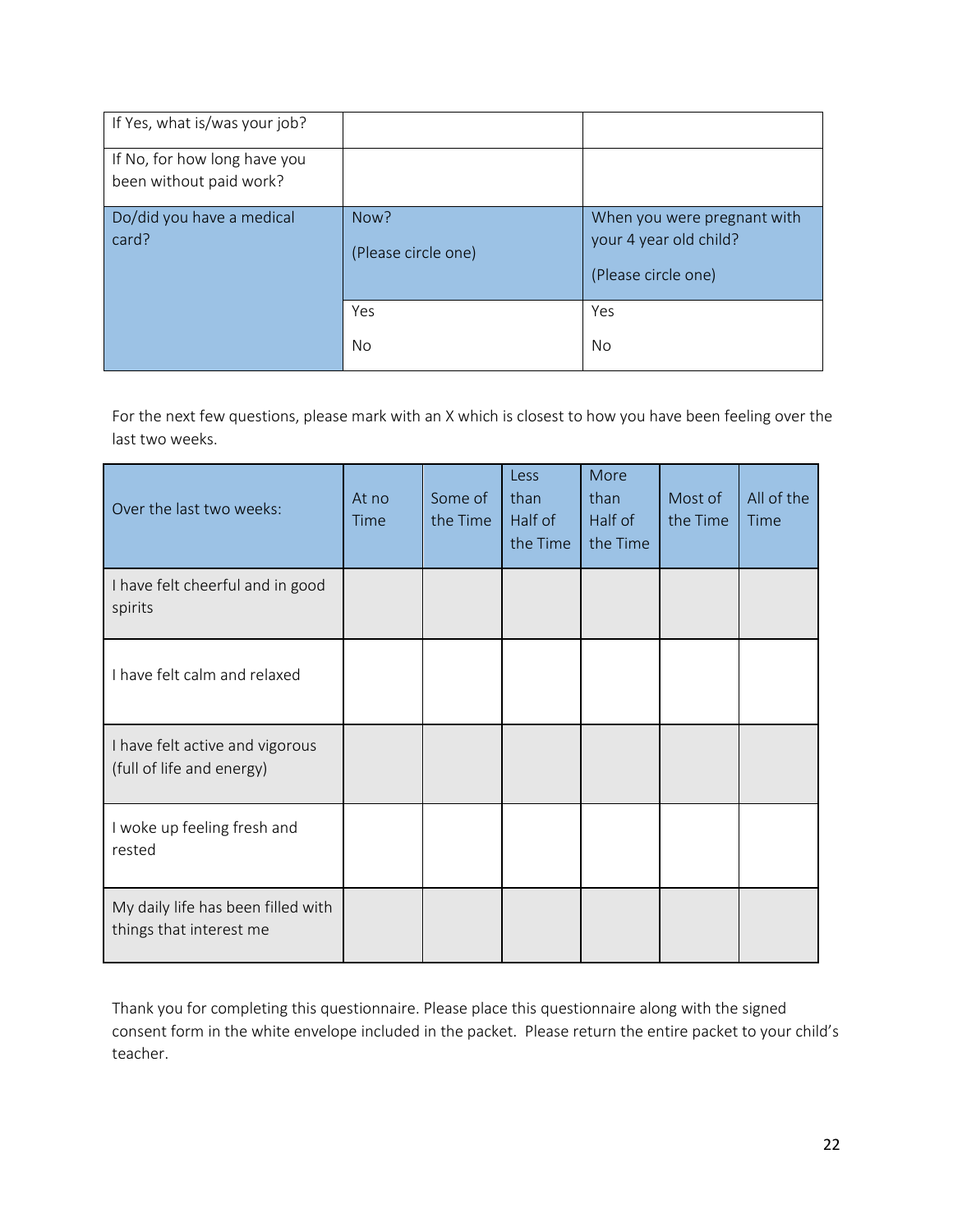#### <span id="page-24-0"></span>A1.2. PFL Annual School Readiness Survey Teacher consent form



# PFL Annual School Readiness Survey Preparing for Life & UCD Geary Institute

#### INFORMATION AND CONSENT FORM

Dear Teacher,

Parents, teachers, and professionals know how important school readiness is for young children. Children who enter school unprepared can experience academic, social and physical difficulties which have the potential to negatively impact on their future development.

The UCD Geary Institute are conducting the PFL Annual School Readiness Survey, a research project concentrating on the school readiness of Junior Infant children from the [name] area. As a teacher of some of the children from this area, we would like you to participate in this study. The principal and other school personnel have reviewed the study and have given us their permission to proceed.

This study will be conducted yearly in October of each academic year over the next four years. By collecting data for this period of time we hope to identify any change in levels of school readiness in young children in the [name] areas over time. By agreeing to participate in the study for the current academic year, you are not obligated to participate in future years. Rather, if you are teaching Junior Infant children in this school in future years, we will contact you again and invite you to participate for that year.

If you agree to join the study, we ask you to complete a questionnaire for each child in your class. The survey asks questions about your pupils levels of school readiness and includes questions related to the their physical health and well being, social competence, emotional maturity, language and cognitive development, communication skills and general knowledge. This survey can be completed at your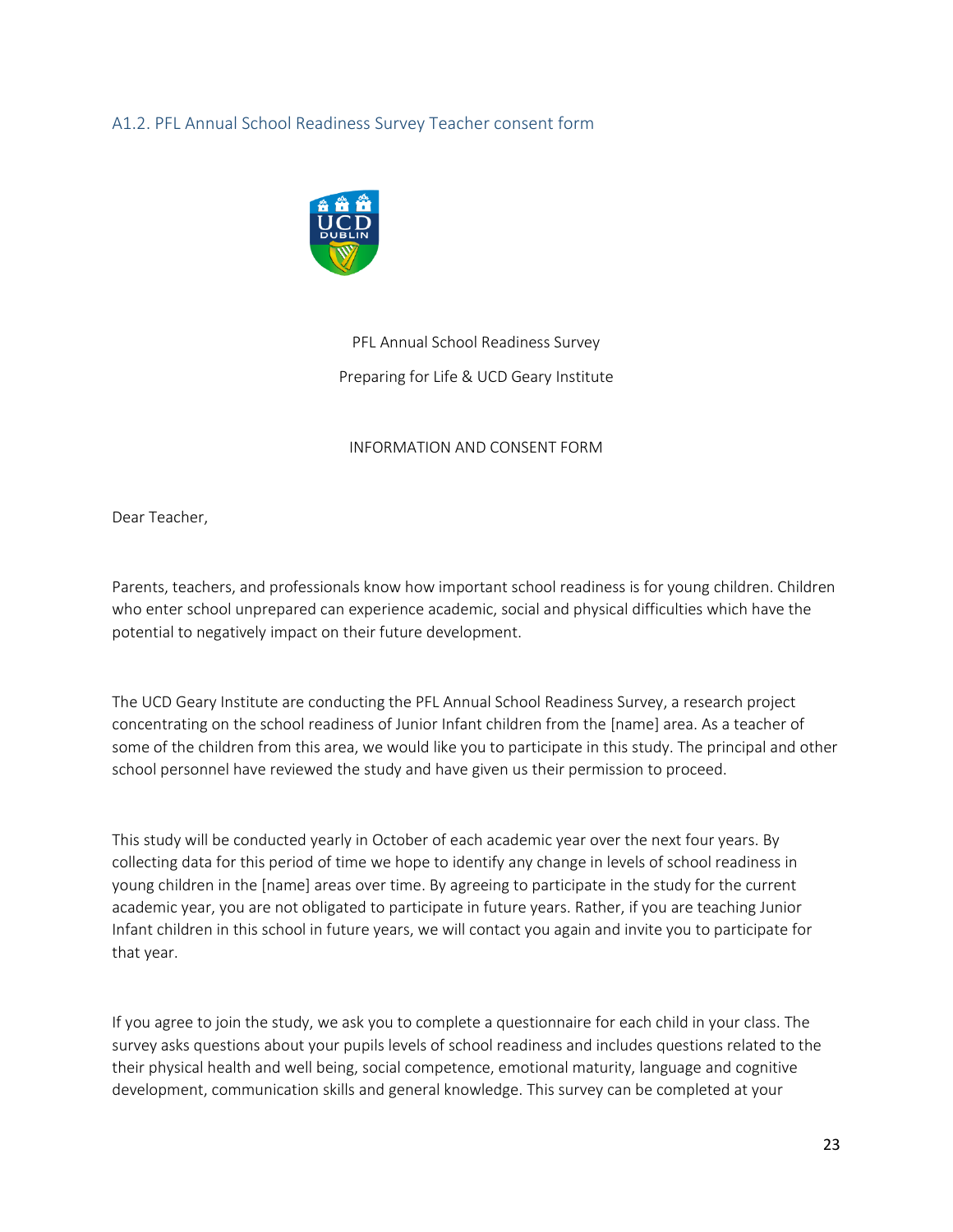convenience via logging onto a password protected secure website using a unique username and password that we will give you. It will take about 5-10 minutes to complete this survey for each child and you do not have to complete the survey in one sitting. In addition to completing the survey, we would like to ask you to assist us in distributing and collecting information and consent forms, as well as questionnaires, to/from the children's parents. To achieve this, we will supply all the materials and just ask that you distribute them to the parents and collect them from the parents when they are complete.

We know that we are asking a lot from you and as a small thank you for your time you will receive a  $\epsilon$ 10 shopping voucher for each completed child questionnaire. Therefore, if you have 15 children in your class and 12 parents agree to participate, you will receive €120 for completing all questionnaires.

Although we do not anticipate any major discomforts and/or risks associated with your participation in this study, some things may concern you about participating. You can choose not to answer any particular question in the questionnaire if you wish. We will listen to any concerns you may have at all times.

While you may not benefit directly from this study, you will be helping parents, children, schools, and other teachers like you to understand more about school readiness in young children from disadvantaged environments. In addition, this survey will serve as an important step toward understanding the needs of young children. Furthermore, findings from this research will allow your school to identify the specific areas of schools readiness e.g. language development, peer relations, to invest and concentrate their efforts on.

All information in the survey will be kept private and confidential. This means your personal information will be safe and secure and not given to anyone outside of the UCD research team. Northside Partnership will own all the information collected in the study, however the names of each teacher will be removed from this file and only be known by the lead UCD researchers. Anyone else who sees the results of the surveys, including the Northside Partnership, will not see your name. Instead, numbers will replace your name. All information collected from the survey will be kept on computers in a safe and secure place in UCD. The researchers will need passwords to see this information. Your name will never be used in any reports of the research. No specific information about your responses will be made available to the children's parents or the school and the school readiness of any individual child or classroom will not be examined. Rather, responses from several participants will be grouped together in an annonymised dataset and the information will be used to gain a general picture of school readiness for children in the area.

Once the study ends an anonymised dataset (with your name, contact details, and child identification number removed) will be placed in the Irish Social Science Data Archive in UCD and may be used by other researchers.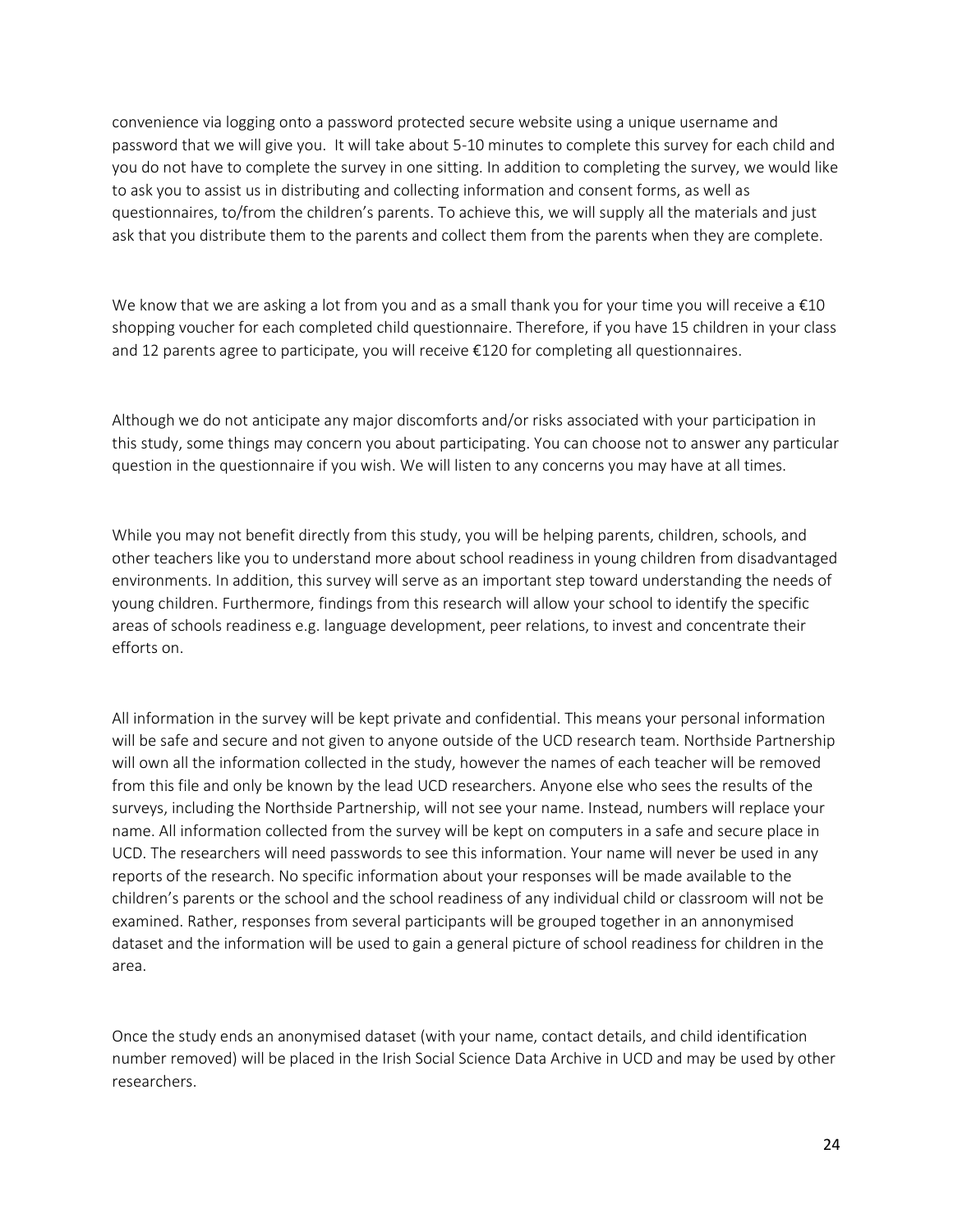Your decision to join the study is voluntary. You are free to leave at any time without penalty and without giving a reason. If you decide to leave the study, it will not affect your current or future relationship with the school or with UCD.

If you have any further questions about the study, please contact Orla Doyle (email address) at [phone number]or Kelly McNamara (email address) at [phone number].

Your participation is highly valued and key to the success of this project. If you decide that you would like to participate please complete the form on the next page and we will send a copy of this agreement to you.

Thank you in advance for your interest and support in this project and we look forward to working with you in the approaching weeks.

Regards,

UCD Research Team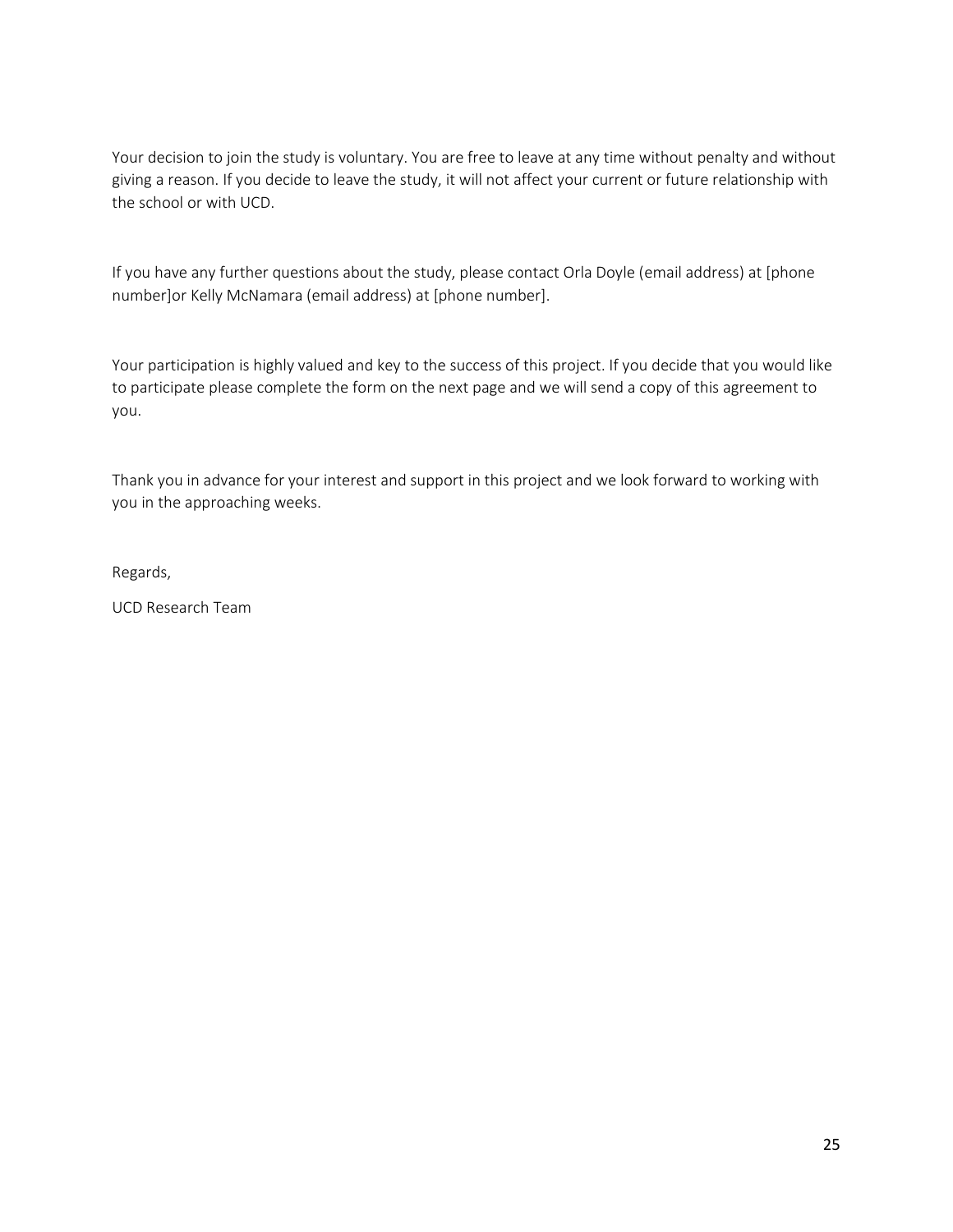#### CONSENT FORM FOR THE 'PFL ANNUAL SCHOOL READINESS SURVEY' STUDY

#### DECLARATION

I have had the opportunity to read this consent form (or have it read to me) and I believe I understand what it says. I have also had time to consider whether to take part in this project. I have had the opportunity to ask questions about the information in this form and I believe that I have sufficient information to fill out this informed consent sheet.

Name in block capitals………………………………………………

Signed…………............................................... Date…………………………………

Email address (only to communicate about issues related to this survey):

………………………………………………………………………………………………………………………..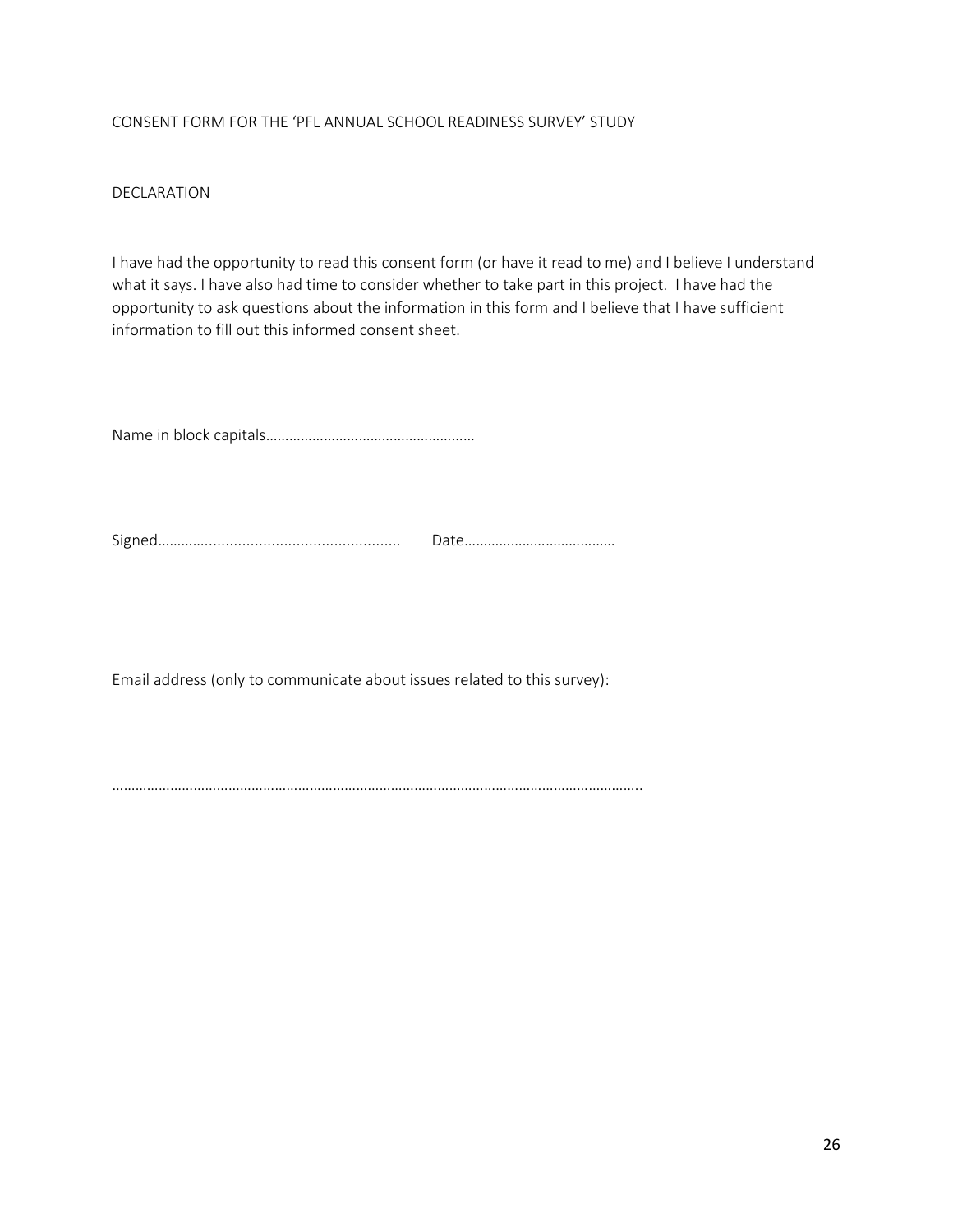#### <span id="page-28-0"></span>A1.3. Senior Infants Parent Consent Page

#### DECLARATION

I have had the opportunity to read this consent form (or have it read to me) and I believe I understand what it says. I have also had time to consider whether to take part in this project. I have had the opportunity to ask questions about the information in this form and I believe that I have sufficient information to fill out this informed consent sheet.

|                                                                                                     | <b>YFS</b> | NO |
|-----------------------------------------------------------------------------------------------------|------------|----|
| Do you give your permission for your child's Senior Infant's teacher to<br>take part in this study? |            |    |

|--|

Child's date of birth…………………………………………………………………………………………………………..

Parent's name in block capitals………………………………………………

Signed…………............................................... Date…………………………………

\*\*\*\*\*\*\*\*\*\*\*\*\*\*\*\*\*\*\*\*\*\*\*\*\*\*\*\*\*\*\*\*\*\*\*\*\*\*\*\*\*\*\*\*\*\*\*\*\*\*\*\*\*\*\*\*\*\*\*\*\*\*\*\*\*\*\*\*\*\*\*\*\*\*\*\*\*\*\*\*

For parents under the age of 18 years, we require that your parents/legal guardians agree that you take part in this survey. If you are under 18 years, please ask your child's class teacher for a parents/legal guardian's form.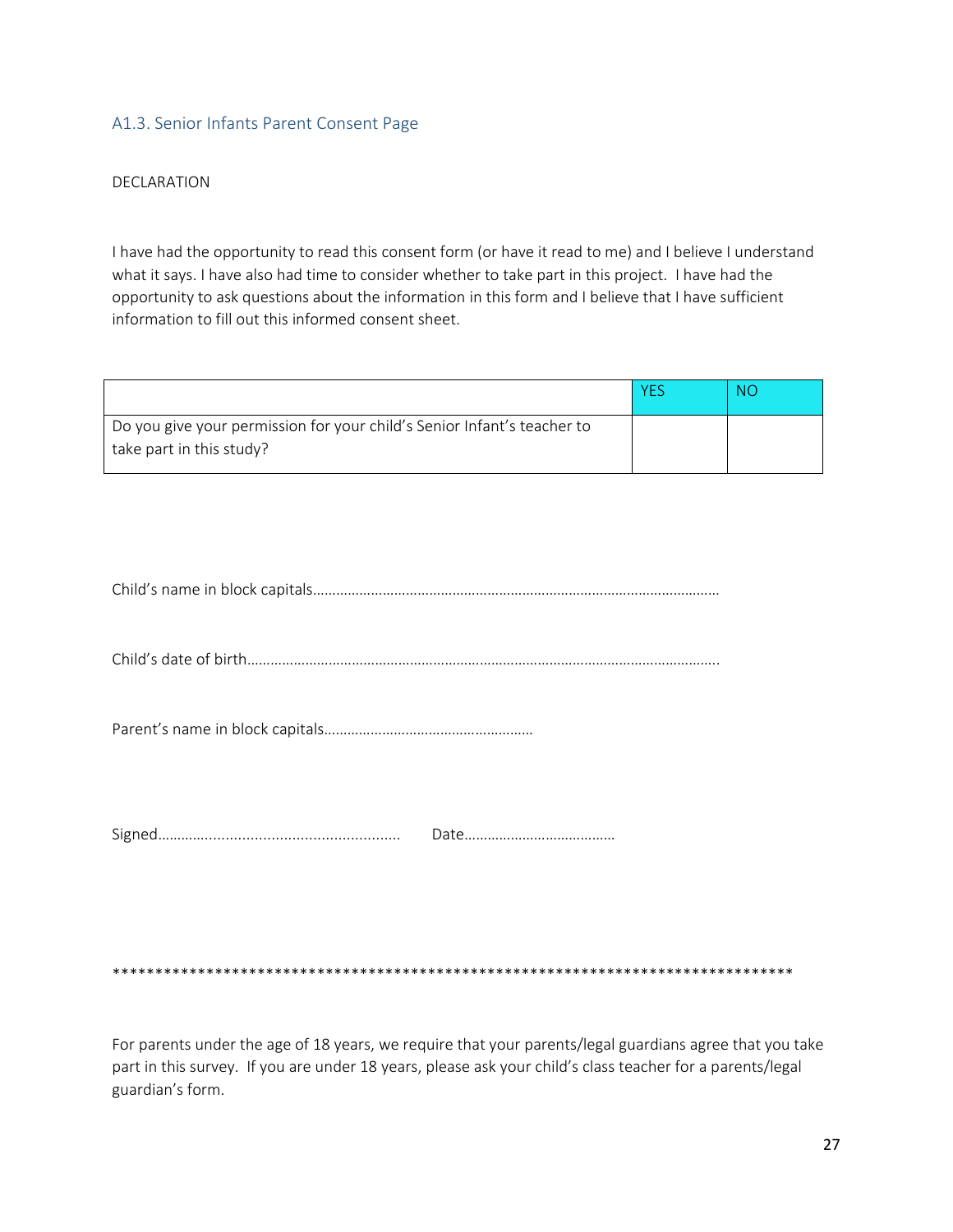#### <span id="page-29-0"></span>A1.4. Teacher Consent external schools





PFL Annual School Readiness Survey

Preparing for Life & UCD Geary Institute

#### INFORMATION AND CONSENT FORM

Dear Teacher,

Parents, teachers, and professionals know how important school readiness is for young children. Children who enter school unprepared can experience academic, social and physical difficulties which have the potential to negatively impact on their future development.

The UCD Geary Institute are conducting the PFL Annual School Readiness Survey, a research project concentrating on the school readiness of Junior Infant children originally from the [name] area, participating in the Preparing for Life Evaluation. As a teacher of some of these children, we would like you to participate in this study. The principal of your school has reviewed the study information and has given us their permission to proceed.

This study has been conducted on a whole school basis in three schools in the [name] area in October of each academic year for the last six years. By agreeing to participate in the study for the current academic year, you are not obligated to participate in future years. Rather, if you are teaching Junior Infant children involved in the Preparing for Life evaluation, we will contact you again and invite you to participate for that year.

If you agree to join the study, we may ask you to complete questionnaires for one or more children in your class. The survey asks questions about the pupil's levels of school readiness and includes questions related to their physical health and well being, social competence, emotional maturity, language and cognitive development, communication skills and general knowledge. This survey can be completed at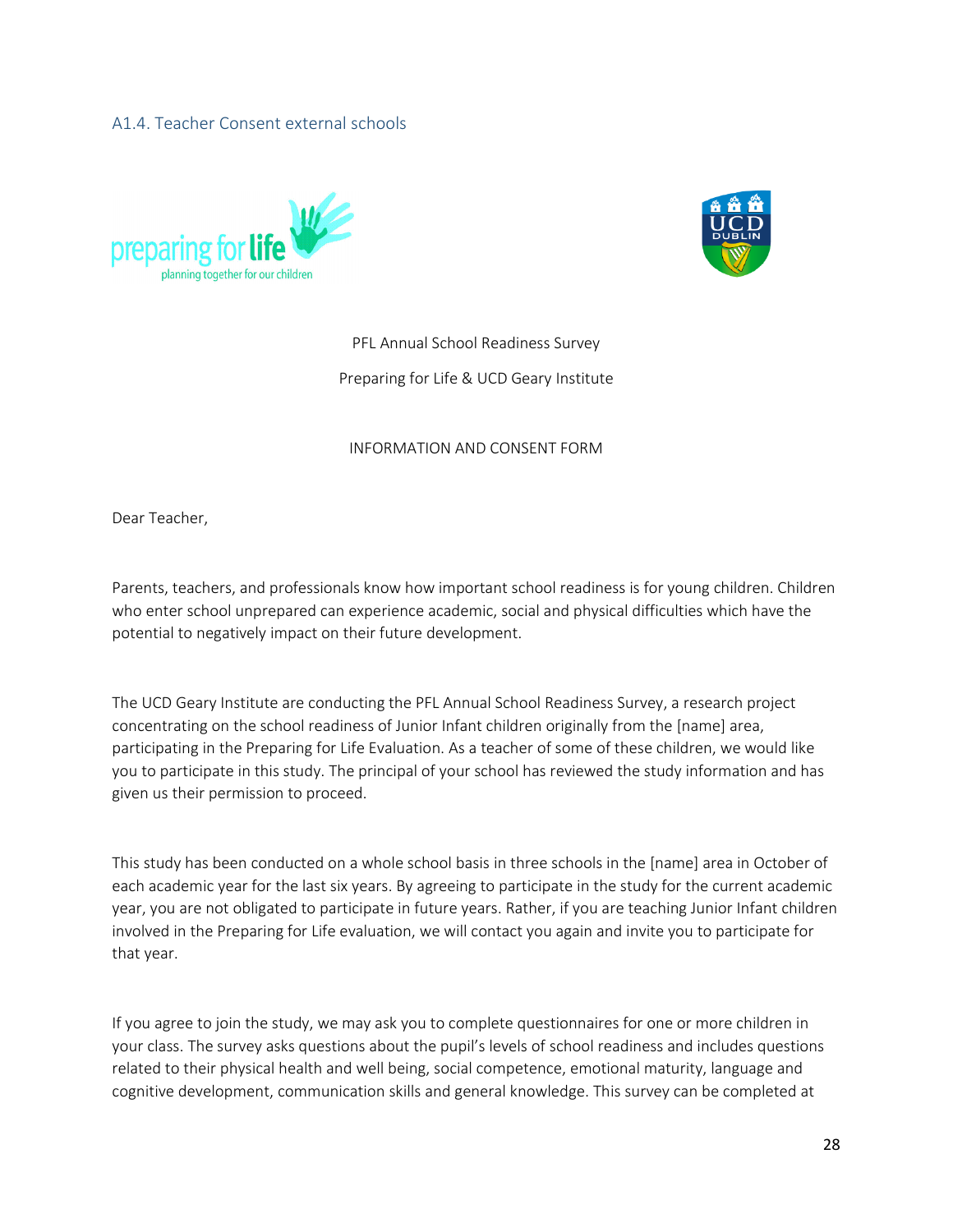your convenience via logging onto a password protected secure website using a unique username and password that we will give you. It will take about 5-10 minutes to complete this survey for each child. In addition to completing the survey, we would like to ask you to assist us in distributing and collecting information and consent forms, as well as questionnaires, to/from the children's parents. To achieve this, we will supply all the materials and may ask that you distribute them to the designated parents and collect them from the parents when they are complete.

We know that we are asking a lot from you and as a small thank you for your time you will receive a  $\epsilon$ 10 shopping voucher for each completed child questionnaire. Therefore, if you have 2 participating children in your class, you will receive €20 for completing the questionnaires for those children.

Although we do not anticipate any major discomforts and/or risks associated with your participation in this study, some things may concern you about participating. You can choose not to answer any particular question in the questionnaire if you wish. We will listen to any concerns you may have at all times.

While you may not benefit directly from this study, you will be helping parents, children, schools, and other teachers like you to understand more about school readiness in young children from disadvantaged environments. In addition, this survey will serve as an important step toward understanding the needs of young children. Furthermore, findings from this research will allow schools to identify the specific areas of schools readiness e.g. language development, peer relations, to invest and concentrate their efforts on.

All information in the survey will be kept private and confidential. This means your personal information will be safe and secure and not given to anyone outside of the UCD research team. Northside Partnership will own all the information collected in the study, however the names of each teacher will be removed from this file and only be known by the lead UCD researchers. Anyone else who sees the results of the surveys, including the Northside Partnership, will not see your name. All information collected from the survey will be kept on computers in a safe and secure place in UCD. The researchers will need passwords to see this information. Your name will never be used in any reports of the research. No specific information about your responses will be made available to the children's parents or the school and the school readiness of any individual child or classroom will not be examined. Rather, responses from several participants will be grouped together in an annonymised dataset and the information will be used to gain a general picture of school readiness for children in the area.

Once the study ends an anonymised dataset (with your name, contact details, and child identification number removed) will be placed in the Irish Social Science Data Archive in UCD and may be used by other researchers.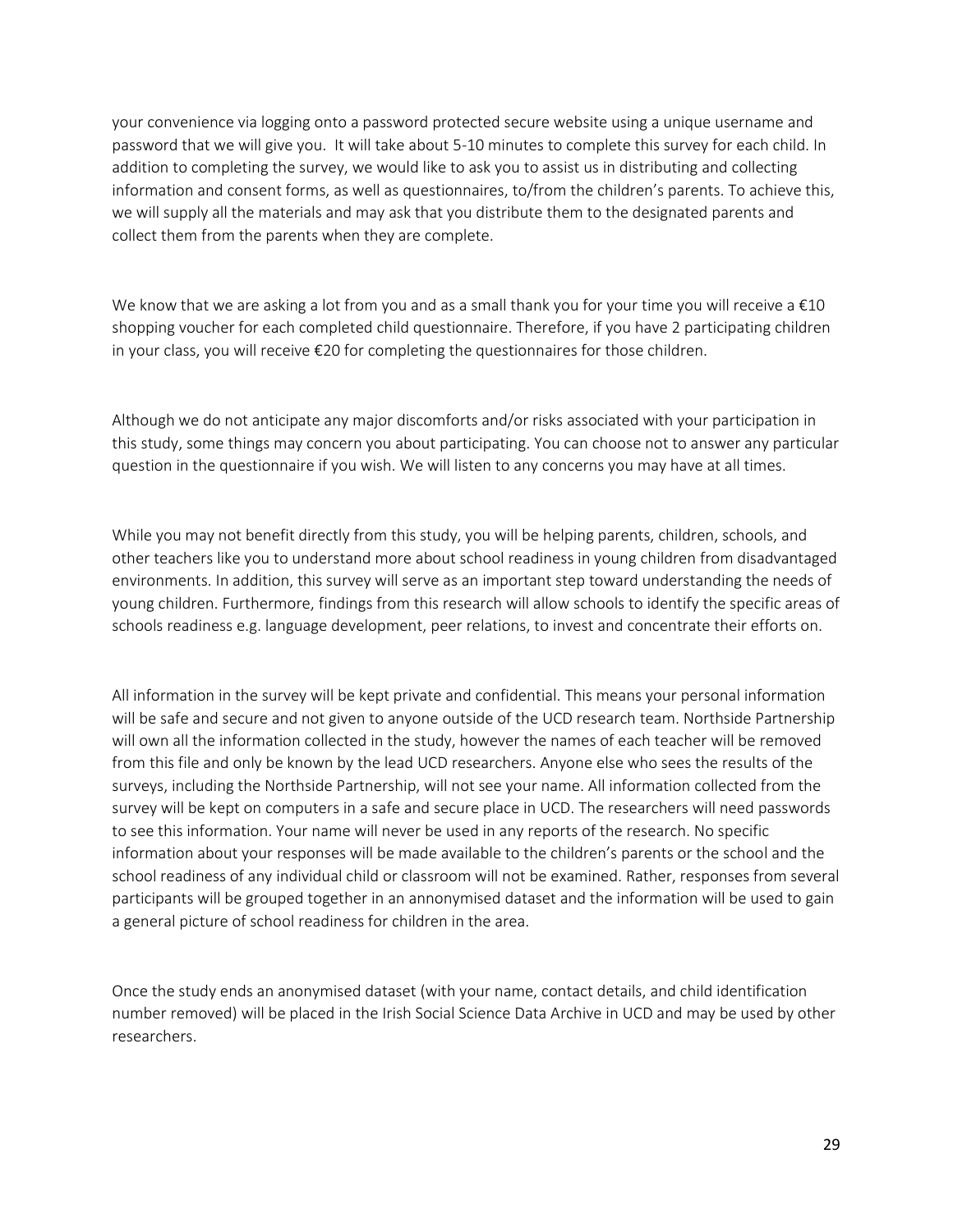Your decision to join the study is voluntary. You are free to leave at any time without penalty and without giving a reason. If you decide to leave the study, it will not affect your current or future relationship with the school or with UCD.

If you have any further questions about the study, please contact Orla Doyle (email address) at [phone number]or Ailbhe Booth (email address) at [phone number].

Your participation is highly valued and key to the success of this project. If you decide that you would like to participate please complete the form on the next page.

Thank you in advance for your interest and support in this project and we look forward to working with you in the approaching weeks.

Regards,

UCD Research Team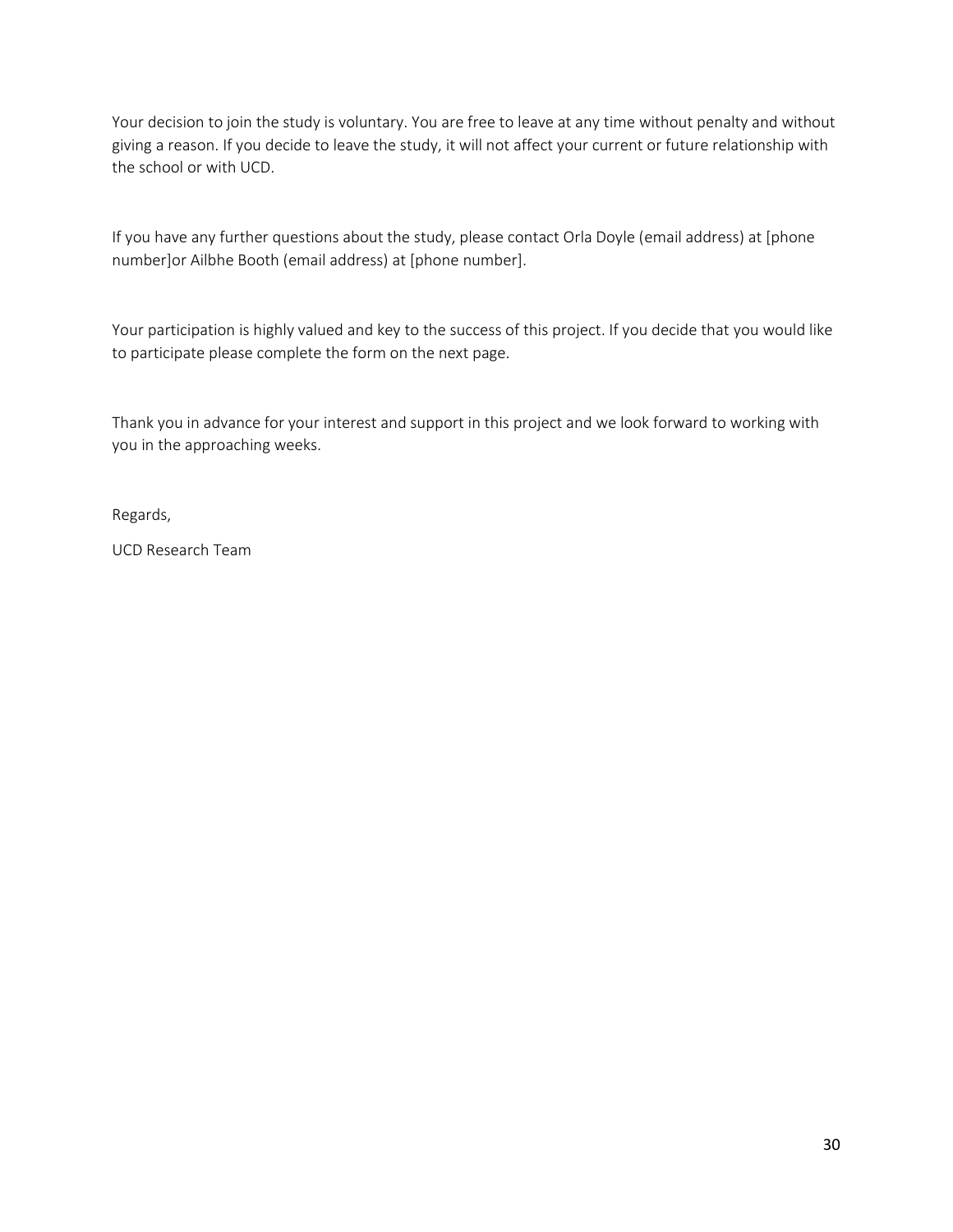#### CONSENT FORM FOR THE 'PFL ANNUAL SCHOOL READINESS SURVEY' STUDY

#### DECLARATION

I have had the opportunity to read this consent form (or have it read to me) and I believe I understand what it says. I have also had time to consider whether to take part in this project. I have had the opportunity to ask questions about the information in this form and I believe that I have sufficient information to fill out this informed consent sheet.

Name in block capitals………………………………………………

Signed…………............................................... Date…………………………………

Email address & Phone number (only to communicate about issues related to this survey):

………………………………………………………………………………………………………………………..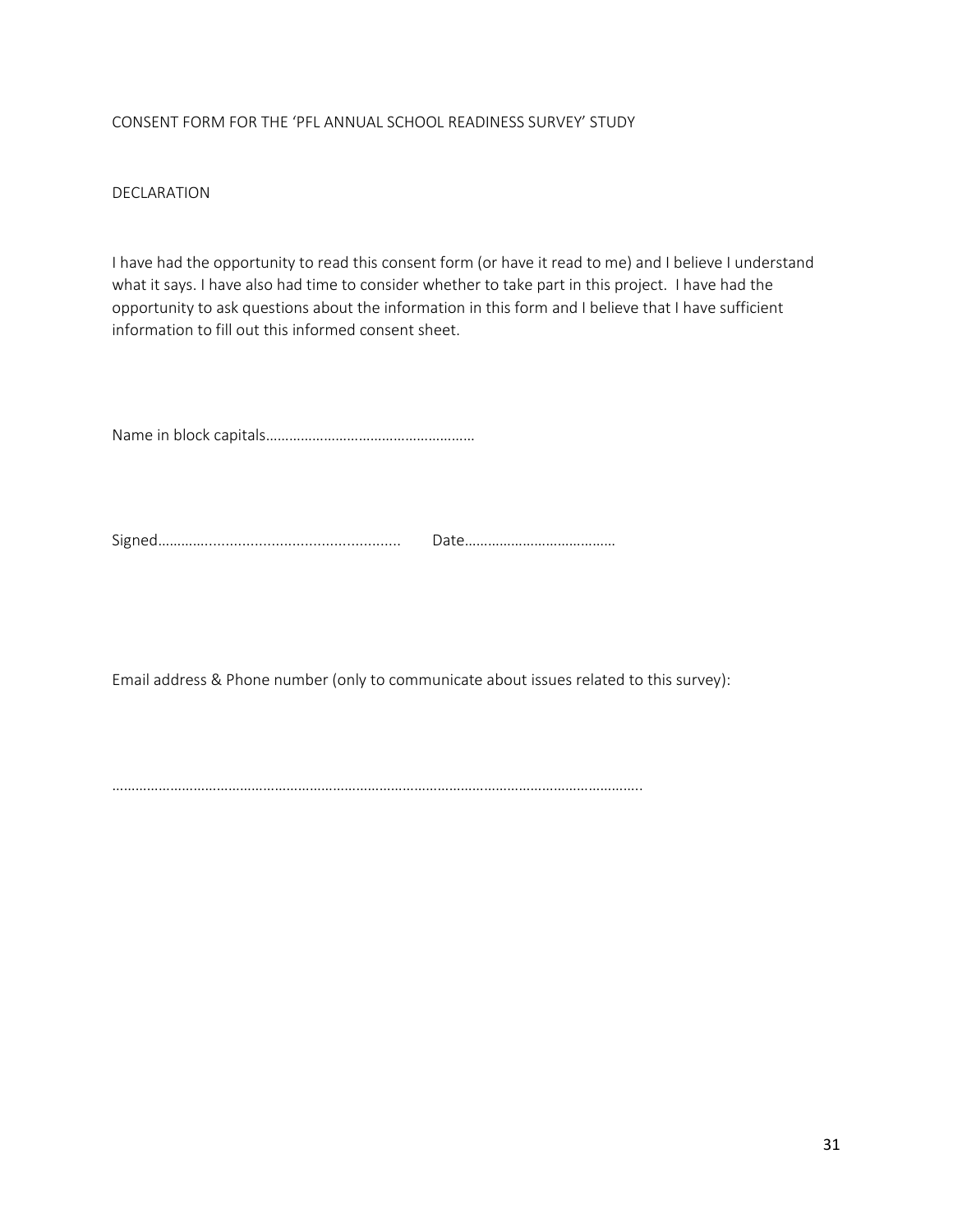#### <span id="page-33-0"></span>A1.5. Teacher Consent





# PFL Annual School Readiness Survey Preparing for Life & UCD Geary Institute

#### INFORMATION AND CONSENT FORM

Dear Teacher,

Parents, teachers, and professionals know how important school readiness is for young children. Children who enter school unprepared can experience academic, social and physical difficulties which have the potential to negatively impact on their future development.

The UCD Geary Institute are conducting the PFL Annual School Readiness Survey, a research project concentrating on the school readiness of Junior Infant children from the [name] area. As a teacher of some of the children from this area, we would like you to participate in this study. The principal and other school personnel have reviewed the study and have given us their permission to proceed.

This study has been conducted in October of each academic year for the last six years. By collecting data for this period of time we hope to identify any change in levels of school readiness in young children in the [name] areas over time. By agreeing to participate in the study for the current academic year, you are not obligated to participate in future years. Rather, if you are teaching Junior Infant children in this school in future years, we will contact you again and invite you to participate for that year.

If you agree to join the study, we ask you to complete a questionnaire for each child in your class. The survey asks questions about your pupils' levels of school readiness and includes questions related to their physical health and well being, social competence, emotional maturity, language and cognitive development, communication skills and general knowledge. This survey can be completed at your convenience via logging onto a password protected secure website using a unique username and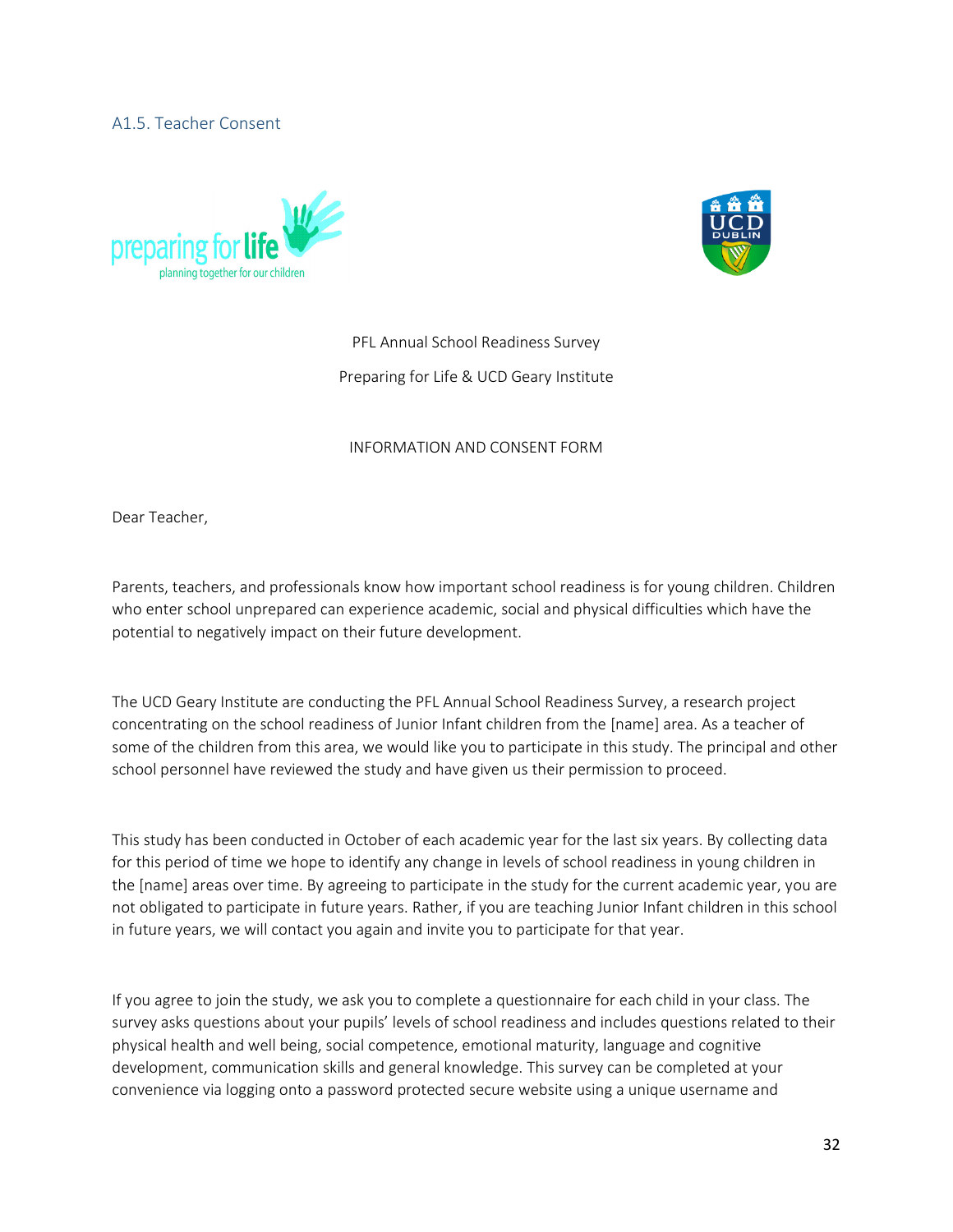password that we will give you. It will take about 5-10 minutes to complete this survey for each child and you do not have to complete the survey in one sitting. In addition to completing the survey, we would like to ask you to assist us in distributing and collecting information and consent forms, as well as questionnaires, to/from the children's parents. To achieve this, we will supply all the materials and just ask that you distribute them to the parents and collect them from the parents when they are complete.

We know that we are asking a lot from you and as a small thank you for your time you will receive a €10 shopping voucher for each completed child questionnaire. Therefore, if you have 15 children in your class and 12 parents agree to participate, you will receive €120 for completing all questionnaires.

Although we do not anticipate any major discomforts and/or risks associated with your participation in this study, some things may concern you about participating. You can choose not to answer any particular question in the questionnaire if you wish. We will listen to any concerns you may have at all times.

While you may not benefit directly from this study, you will be helping parents, children, schools, and other teachers like you to understand more about school readiness in young children from disadvantaged environments. In addition, this survey will serve as an important step toward understanding the needs of young children. Furthermore, findings from this research will allow your school to identify the specific areas of schools readiness e.g. language development, peer relations, to invest and concentrate their efforts on.

All information in the survey will be kept private and confidential. This means your personal information will be safe and secure and not given to anyone outside of the UCD research team. Northside Partnership will own all the information collected in the study, however the names of each teacher will be removed from this file and only be known by the lead UCD researchers. Anyone else who sees the results of the surveys, including the Northside Partnership, will not see your name. Instead, numbers will replace your name. All information collected from the survey will be kept on computers in a safe and secure place in UCD. The researchers will need passwords to see this information. Your name will never be used in any reports of the research. No specific information about your responses will be made available to the children's parents or the school and the school readiness of any individual child or classroom will not be examined. Rather, responses from several participants will be grouped together in an annonymised dataset and the information will be used to gain a general picture of school readiness for children in the area.

Once the study ends an anonymised dataset (with your name, contact details, and child identification number removed) will be placed in the Irish Social Science Data Archive in UCD and may be used by other researchers.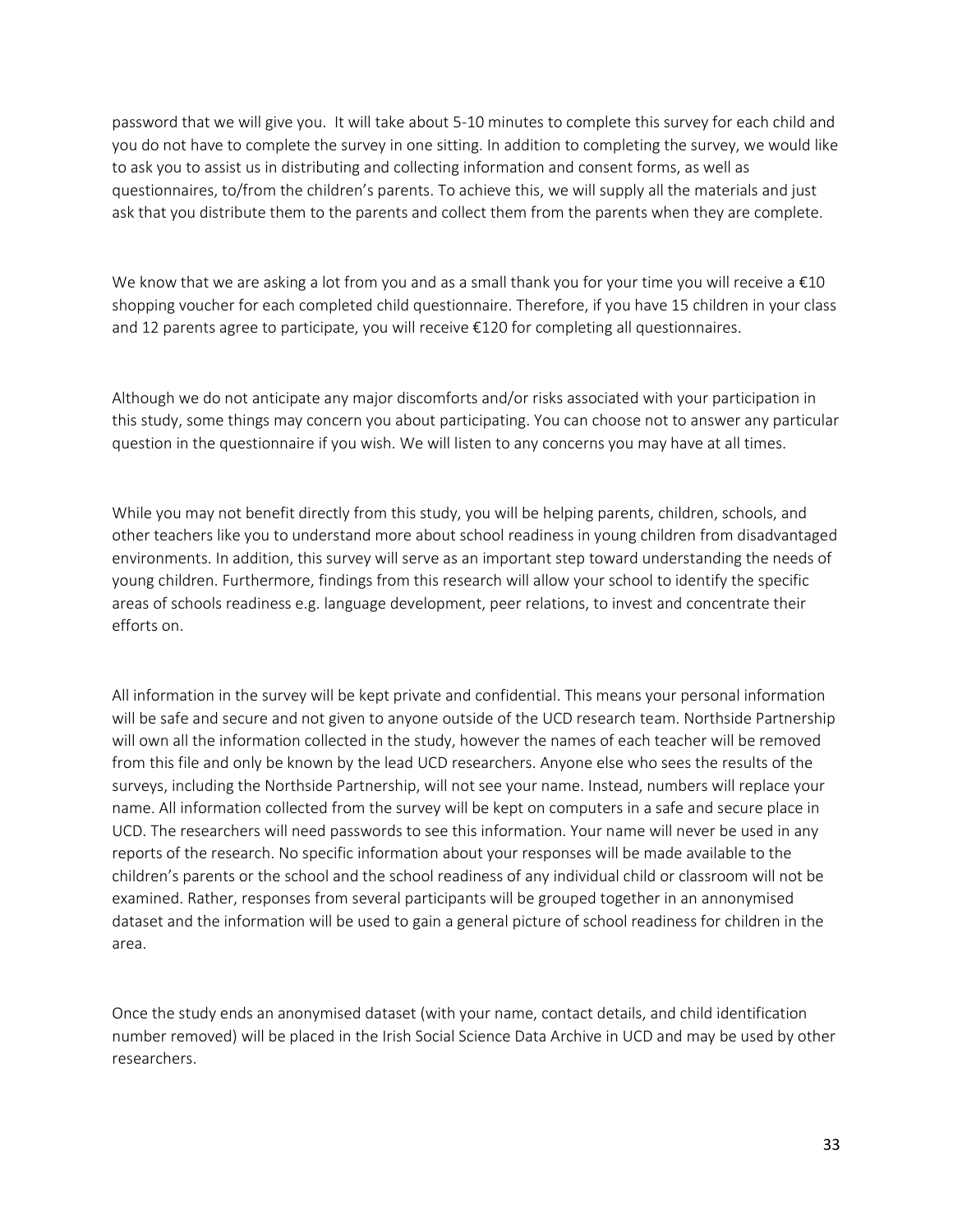Your decision to join the study is voluntary. You are free to leave at any time without penalty and without giving a reason. If you decide to leave the study, it will not affect your current or future relationship with the school or with UCD.

If you have any further questions about the study, please contact Orla Doyle (email address) at [phone number] or Ailbhe Booth (email address) at [phone number].

Your participation is highly valued and key to the success of this project. If you decide that you would like to participate please complete the form on the next page and we will send a copy of this agreement to you.

Thank you in advance for your interest and support in this project and we look forward to working with you in the approaching weeks.

Regards,

UCD Research Team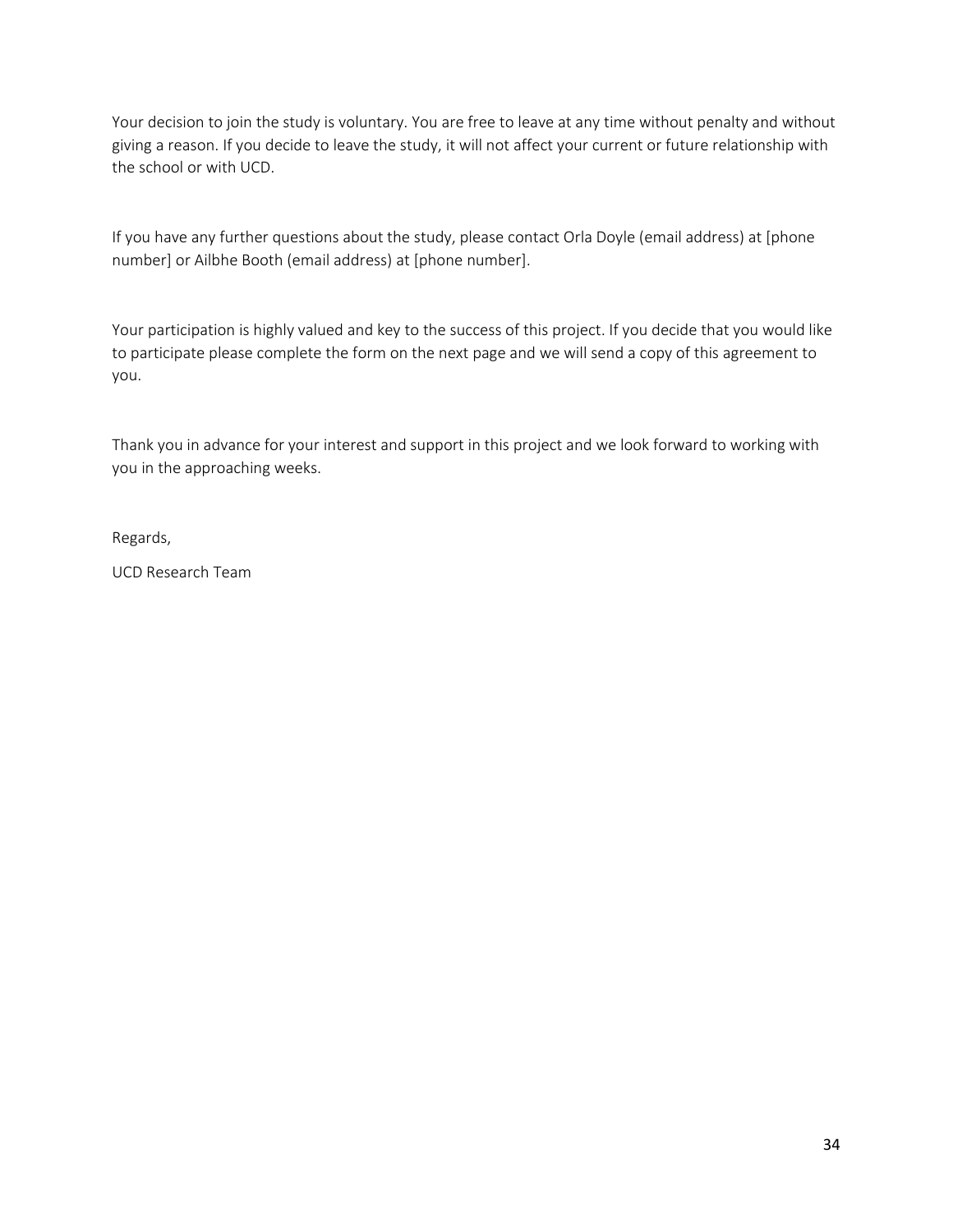#### CONSENT FORM FOR THE 'PFL ANNUAL SCHOOL READINESS SURVEY' STUDY

#### DECLARATION

I have had the opportunity to read this consent form (or have it read to me) and I believe I understand what it says. I have also had time to consider whether to take part in this project. I have had the opportunity to ask questions about the information in this form and I believe that I have sufficient information to fill out this informed consent sheet.

Name in block capitals………………………………………………

Signed…………............................................... Date…………………………………

Email address (only to communicate about issues related to this survey):

………………………………………………………………………………………………………………………..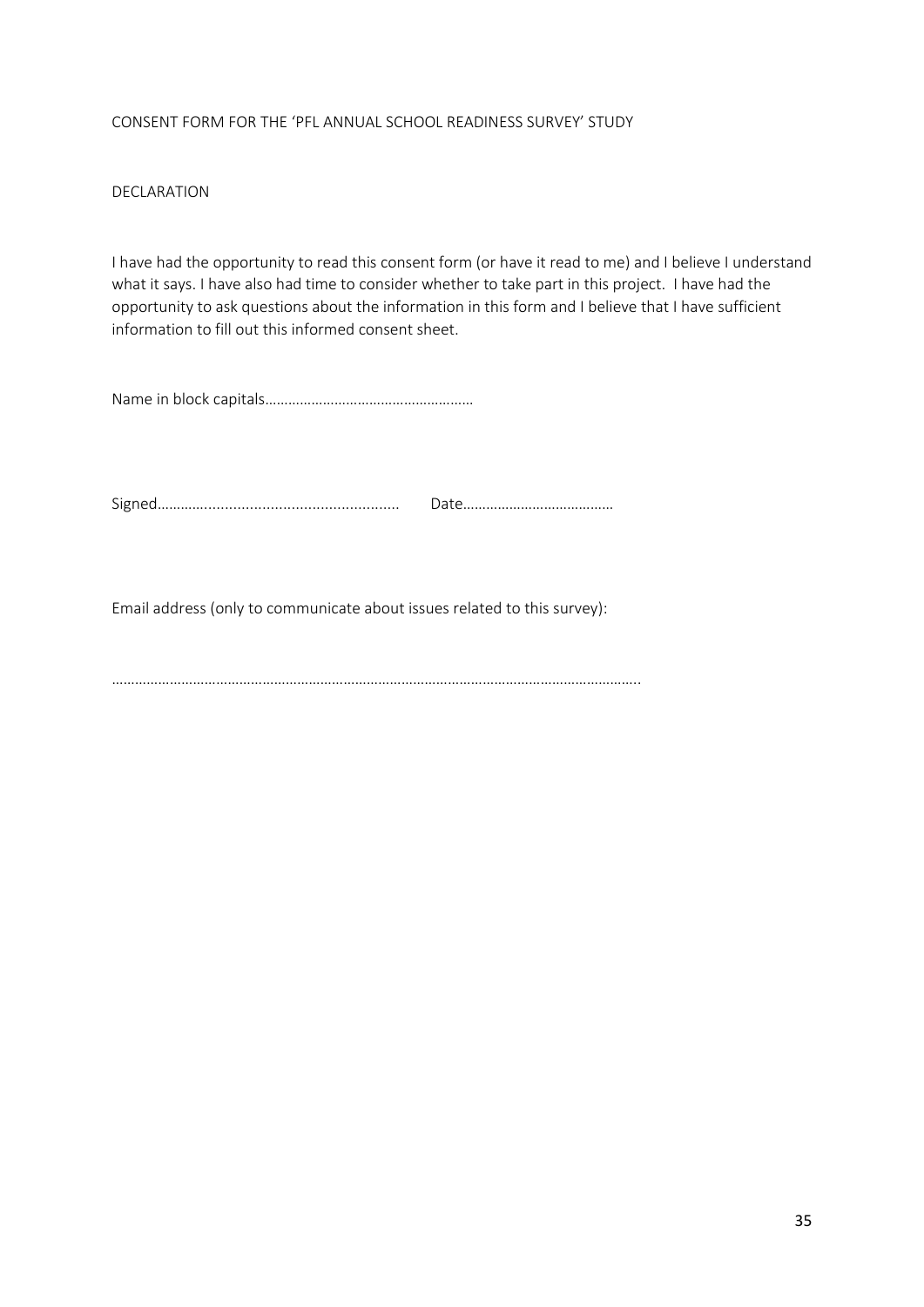<span id="page-37-0"></span>A1.6. CPSE Blank Consent





PFL Junior Infant Survey Preparing for Life & UCD Geary Institute

#### INFORMATION AND CONSENT FORM

Why are we doing this survey?

The first few years of a child's life are a very important time when children grow and develop. It is the time when the child's health, happiness and ability to learn are shaped. Our survey will look at children's school readiness as they enter junior infants. We would like to invite you to take part in our survey.

#### What is School Readiness?

School readiness means that the child is ready to learn. They are starting to recognise different shapes and sizes, as well as letters, colours and numbers. But being ready for school is not just about knowing the ABC's, it is also about being able to sit through classes, make friends with other children, and talk to their teachers. School readiness also means that the child is growing healthy and is excited about learning.

#### How will you be involved in the survey?

You are one of over 150 families from your community being invited to join our survey. We are asking you to join as your child is in Junior Infants. To help us find out what experiences play a role in getting children ready for school, we ask you to complete the enclosed questionnaire about some of your child's behaviours. The questionnaire will take about 20 or 30 minutes to complete. Also, we ask your permission for your child's teacher to complete a similar questionnaire about your child's school readiness.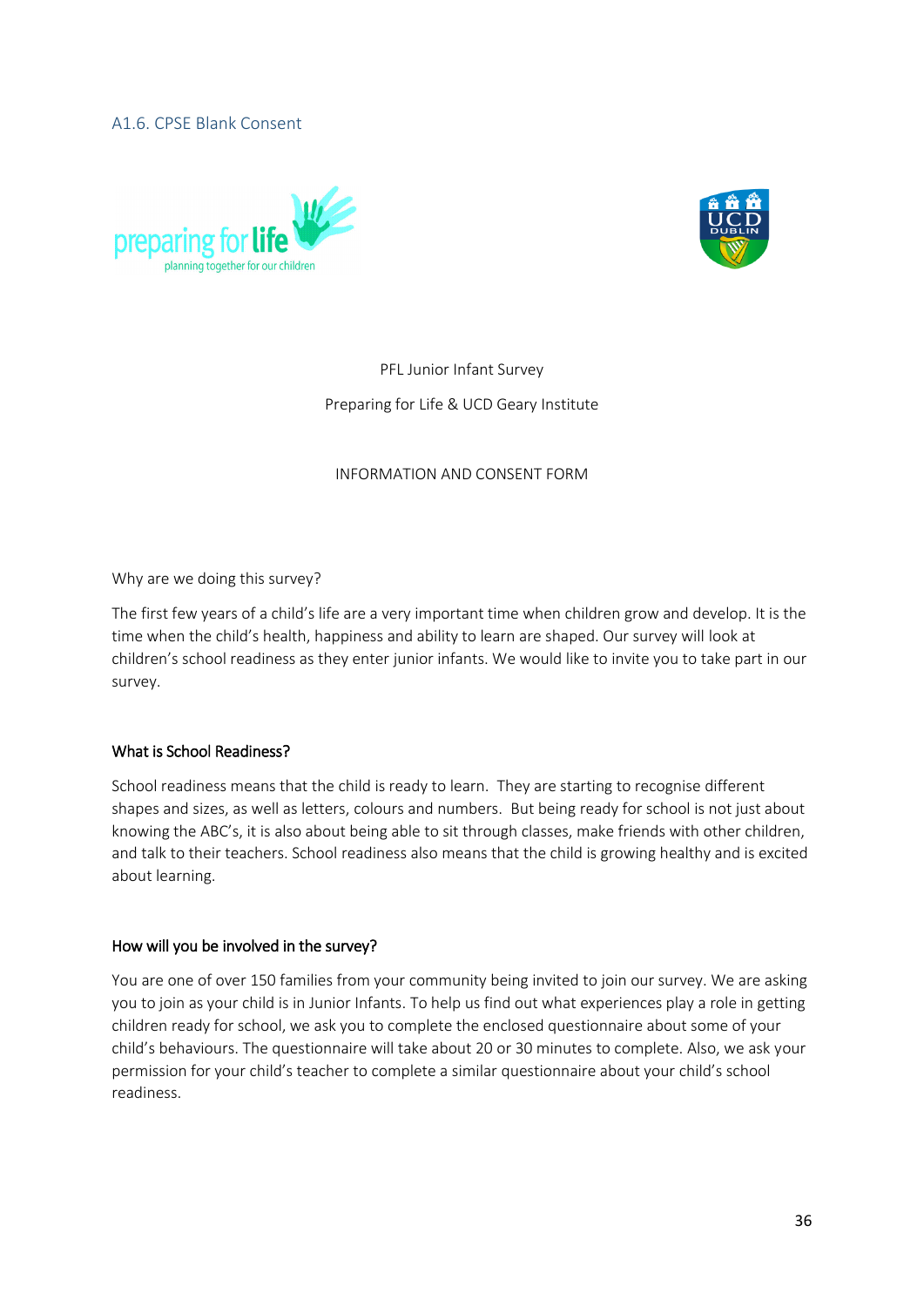You can choose to complete the parent questionnaire and allow your child's teacher to complete the teacher questionnaire. Or, you may choose to complete your parent questionnaire and not allow your child's teacher to complete her questionnaire. Or, you may choose to allow your child's teacher to complete the teacher questionnaire, but not complete the parent questionnaire yourself.

The parent questionnaire is included in this packet for you to take home and complete. Or if you prefer, you can call a UCD researcher on [phone number] to help you complete the questionnaire.

We know that we are asking a lot from you. As a small thank you for your time you will receive a €20 shopping voucher when you complete the questionnaire.

#### What's good and not so good about helping us?

Some things may concern you about being part of the survey. You can choose not to answer any particular question in the questionnaire if you wish. We will do our best to make sure you are happy with the survey and we will listen to any concerns you may have at all times. While you may not benefit directly from this project, you will be helping us find out about school readiness in young children. If you agree to take part, you will be helping other parents and their children, who are just like your family, as well as teachers and schools.

#### How will we keep your information safe?

All the information you give us in the questionnaire will be kept private and confidential. This means your personal information will be safe and secure and not given to anyone outside of the UCD research team. Northside Partnership will own all the information collected in the survey, however the names of each family will not be included in any documentation or file. Anyone else who sees the questionnaires, including the Northside Partnership, will not see your name. Instead, numbers will replace your name and you will only be identified by a number. All information collected from the questionnaires will be kept on computers in a safe and secure place in UCD. The researchers will need passwords to see this information. Your names will never be used in any reports of the research. No specific information about your responses will be made available to your child's teacher, classmates, or your child's school.

#### What happens after the survey ends?

Once the survey ends, an anonymised dataset will be placed in the Irish Social Science Data Archive in UCD and may be used by other researchers. This dataset will not contain any of your personal details and names will be replaced by numbers so that any researcher will not be able to identify the responses of any participant.

How do you join the survey?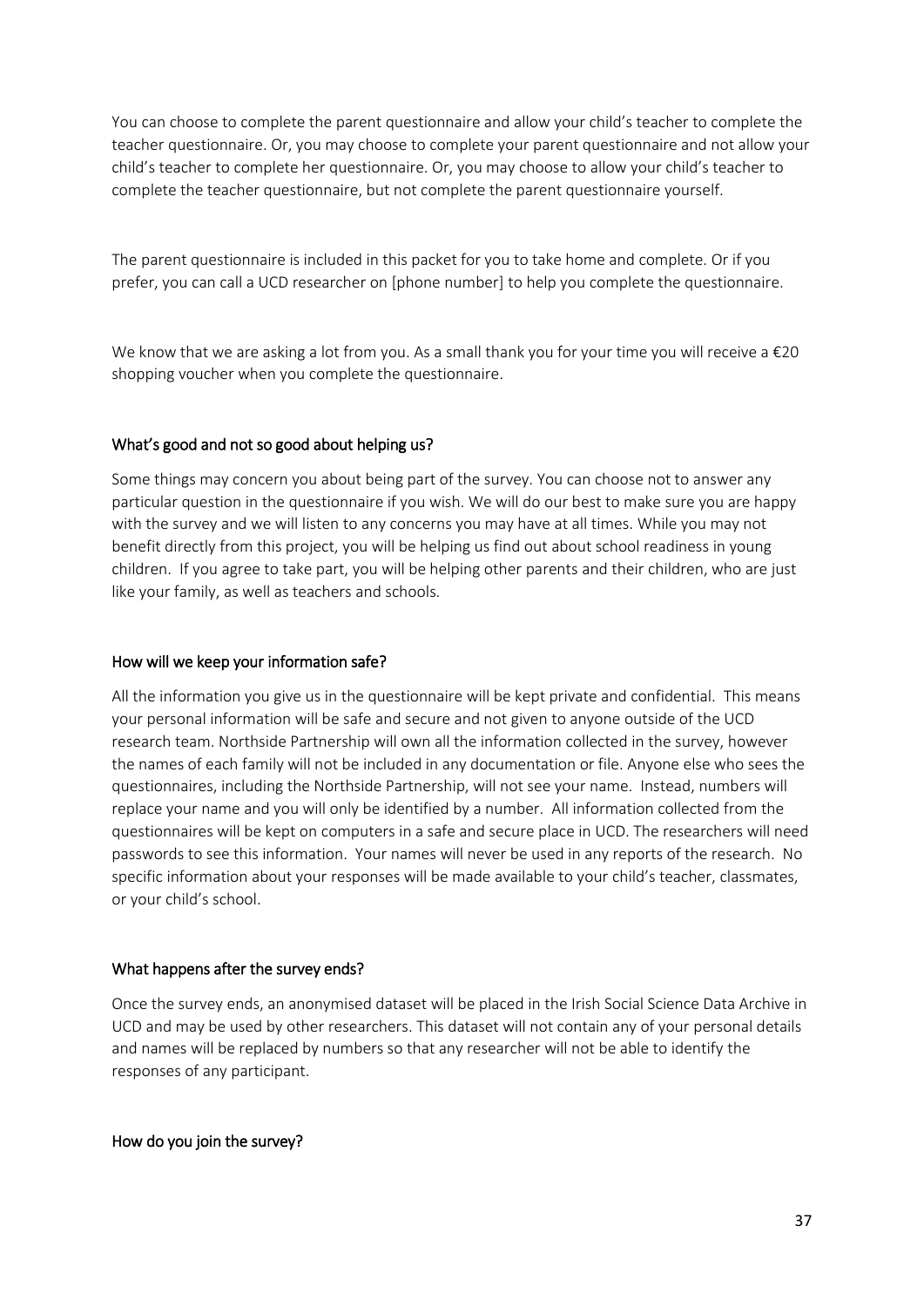Your decision to participate in the survey is voluntary. You are free to change your mind at any time without giving a reason. If you decide not to complete the survey, it will not affect your or your child's current or future relationship with the school or with UCD.

You may want a little time to decide if you want to take part or not. You may want to discuss it with others and those close to you. Also, if you have any further questions about the survey, please telephone Orla Doyle at [phone number] or Kelly McNamara at [phone number].

Your participation is highly valued and key to the success of this project. If you decide that you would like to participate, please sign the consent form on the next page, complete the enclosed questionnaire, and return it to your child's teacher.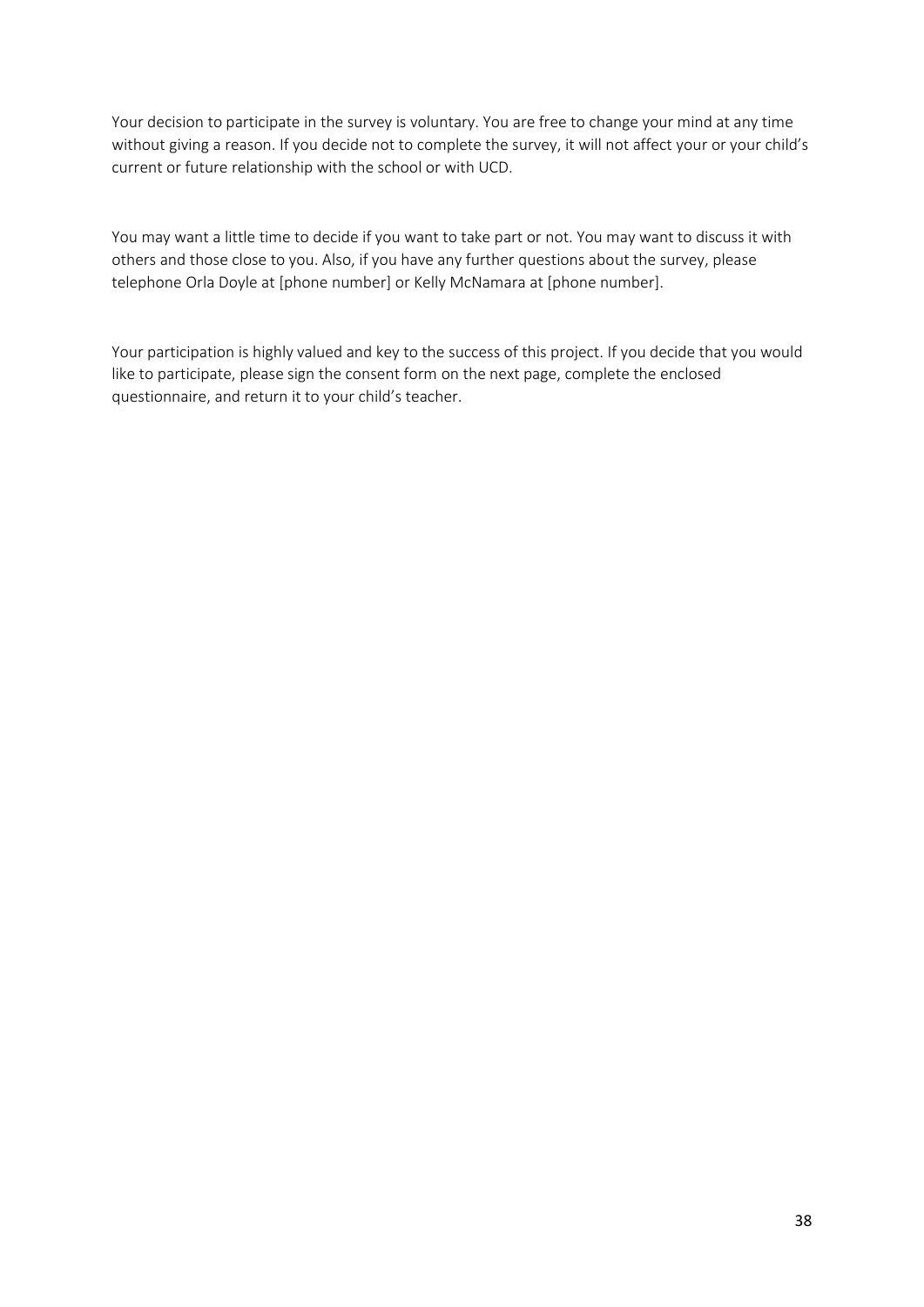#### DECLARATION

I have had the opportunity to read this consent form (or have it read to me) and I believe I understand what it says. I have also had time to consider whether to take part in this project. I have had the opportunity to ask questions about the information in this form and I believe that I have sufficient information to fill out this informed consent sheet.

|                                                                                                             | <b>YFS</b> | NO. |
|-------------------------------------------------------------------------------------------------------------|------------|-----|
| Do you agree to take part in the survey described above by completing the<br>enclosed parent questionnaire? |            |     |
| Do you give your permission for your child's Junior Infants teacher to take<br>part in this survey?         |            |     |

For parents under the age of 18 years, we require that your parents/legal guardians agree that you take part in this survey. If you are under 18 years, the following must be signed by your parents/legal guardians:

|                                                                                                                                        | <b>YFS</b> | NO. |
|----------------------------------------------------------------------------------------------------------------------------------------|------------|-----|
| Do you agree to allow your daughter/child in your care to take part in this<br>survey by completing the enclosed parent questionnaire? |            |     |
| Do you give your permission for your grandchild's Junior Infant's teacher to<br>take part in this survey?                              |            |     |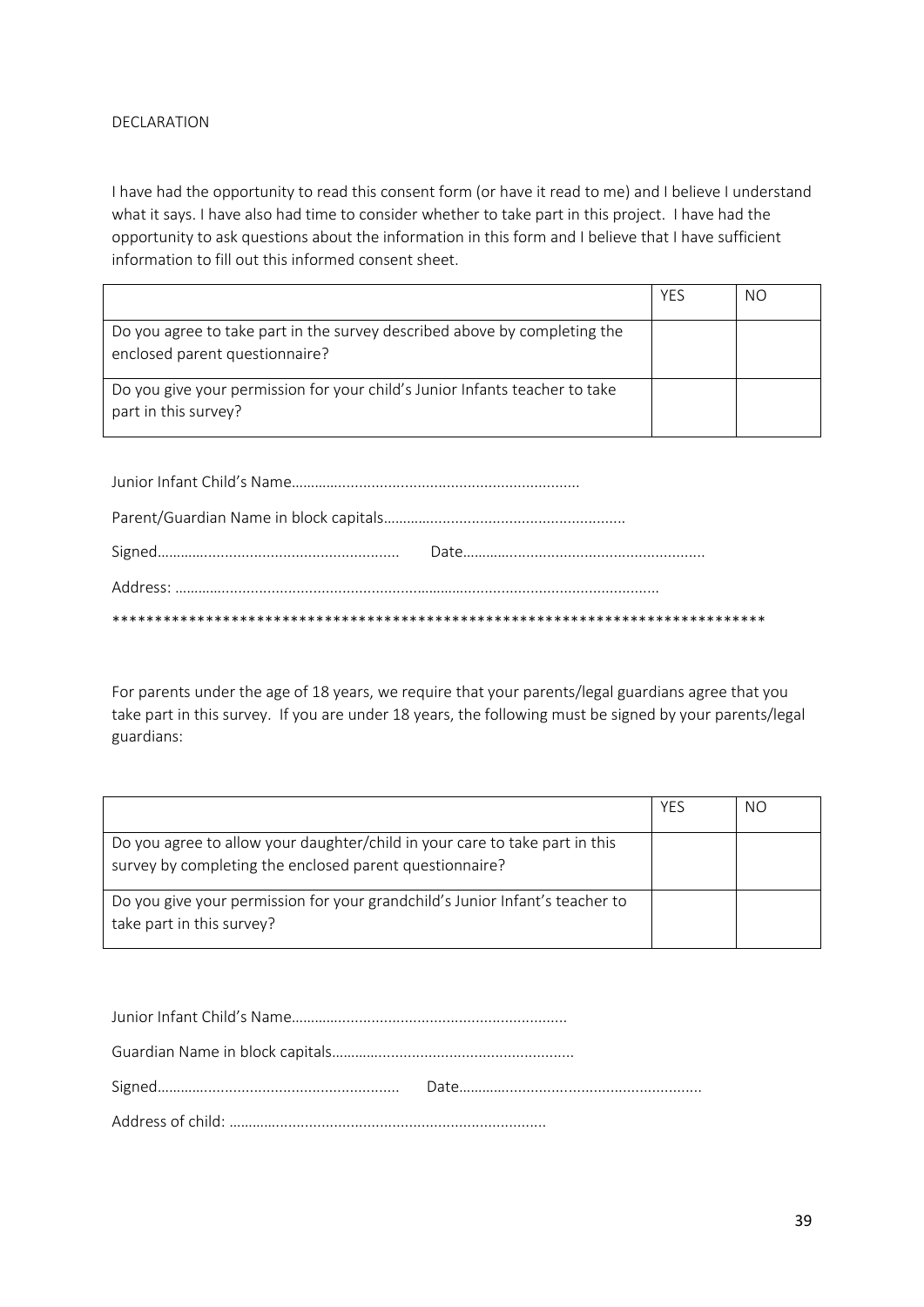# ge ge for P PFL RESEARCHER CUT HERE go go go

--------------------------------------------------------------------------------------------------

FOR PFL RESEARCHER TO COMPLETE:

ID Number: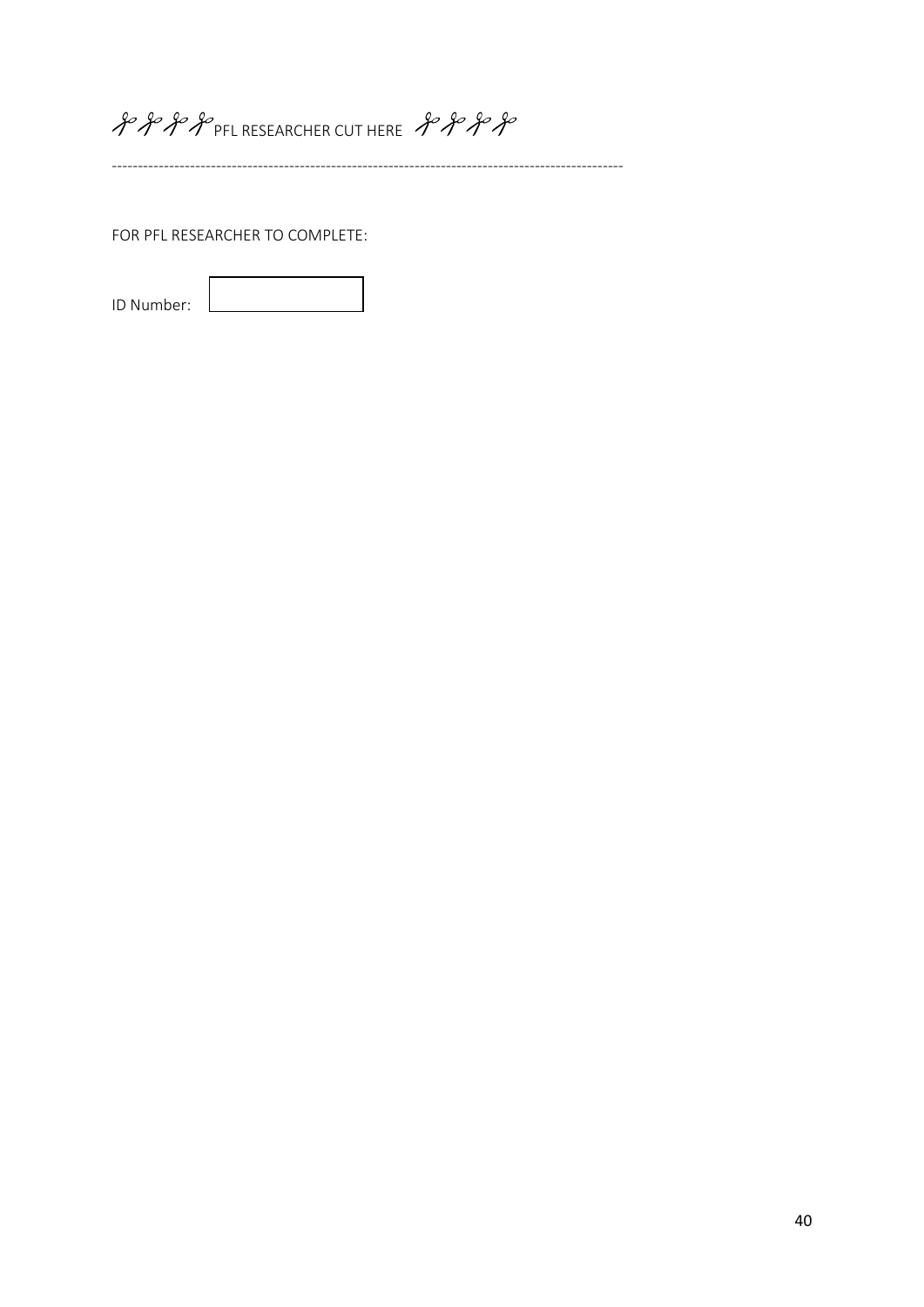#### <span id="page-42-0"></span>A1.7. CPSE Follow Up Letter consent only



PFL Junior Infant Survey

Dear Parents,

Your child's teacher gave you a survey booklet and an information and consent form for the PFL Annual Junior Infant Survey about a month ago. These surveys were given to the parents of all the children who started school in September 2009 in [school names]. We are delighted that over 100 parents have completed the survey and have also given their permission for the class teacher to complete the survey on their child.

Thank you very much for completing the survey!

Our records show that you haven't marked if your child's teacher has your consent to complete the survey regarding your child. We have included a photocopy of your signed consent form.

Can you please tick 'yes' if you give permission for your child's teacher to complete the questionnaire and 'no' if you do not give your permission.

We would be grateful if you could complete this form and return to your child's teacher by Friday the 11th December.

Thank you for taking the time to read this letter and for participating in this project.

Yours sincerely,

Preparing for Life Programme and UCD Research Team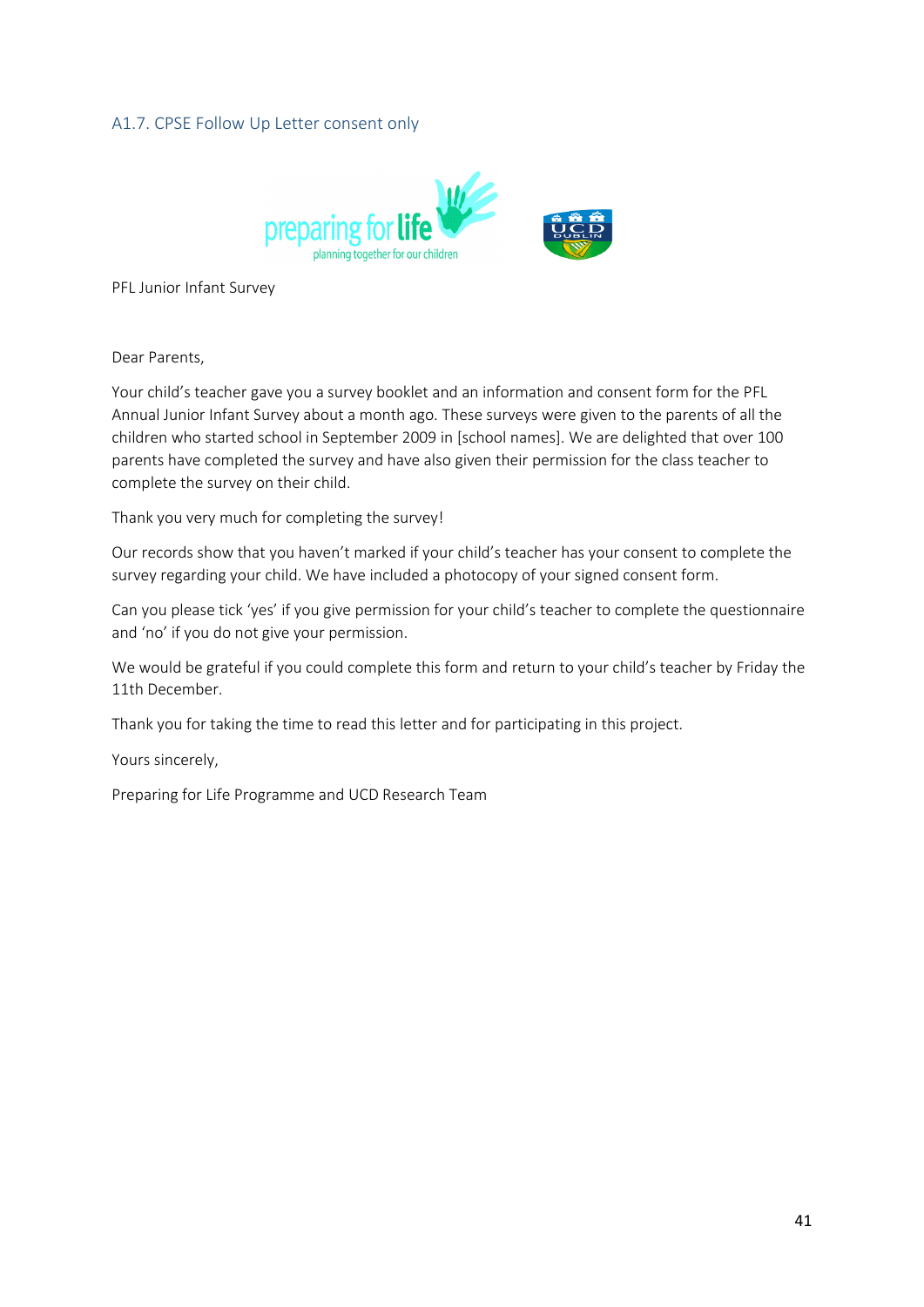| Scale acronym in<br>data files | <b>Full title of scale</b>                                                            | <b>Scale citation</b>                                                                                                                                                                                                                                                                                              |
|--------------------------------|---------------------------------------------------------------------------------------|--------------------------------------------------------------------------------------------------------------------------------------------------------------------------------------------------------------------------------------------------------------------------------------------------------------------|
| <b>PSDQ</b>                    | PSDQ; Robinson,<br>Mandleco, Olsen, & Hart,<br>2001                                   | Robinson, C.C., Mandleco, B., Olsen, S.F., & Hart,<br>C.H. (2001). The Parenting Styles and Dimensions<br>Questionnaire (PSDQ). In: B.F. Perlmutter, J.<br>Touliatos and G.W. Holden, (Eds.), Handbook of<br>family measurement techniques: Vol. 3.<br>Instruments & index, (pp. 319-321), Sage,<br>Thousand Oaks. |
| WHO <sub>5</sub>               | WHO-5; World Health<br>Organisation, 1998                                             | World Health Organisation: Regional Office for<br>Europe (1998). Well-being measures in primary<br>health care: The DepCare Project. Consensus<br>Meeting, Stockholm, Sweden.                                                                                                                                      |
| <b>CESD</b>                    | Center for Epidemiologic<br><b>Studies Depression Scale</b><br>(CES-D); Radloff, 1977 | Radloff, L.S. (1977). The CES-D scale: A self report<br>depression scale for research in the general<br>population. Applied Psychological Measurement,<br>1, 385-401.                                                                                                                                              |
| <b>SEDI</b>                    | Early Development<br>Instrument (EDI; Janus &<br>Offord, 2000)                        | Janus, M., & Offord, D. (2000). Readiness to learn<br>at school. Canadian Journal of Policy<br>Research, 1, 71-75.                                                                                                                                                                                                 |

# <span id="page-43-0"></span>Appendix 2: Indicators and standardised scales – full title and citations